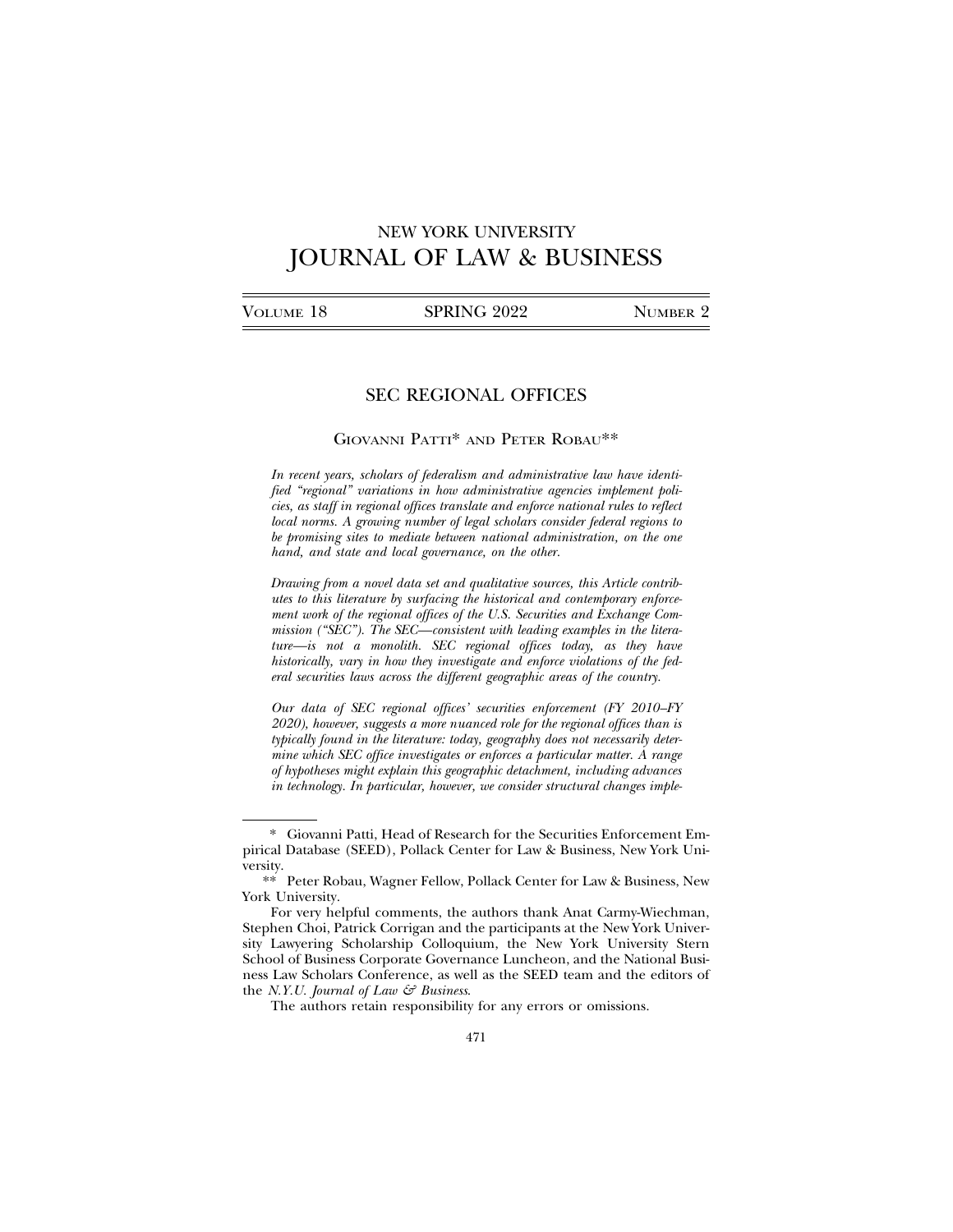*mented recently by the SEC—including a matrix-reporting structure—which empowered SEC regional offices to develop specialized subject matter expertise. In short, SEC regional offices today may act not merely as local monitors but also as dispersed laboratories for theories of securities enforcement, with implications not only for improved securities enforcement, but, more broadly, regional administration.*

| I. SEC REGIONAL OFFICES: ORIGINS, PURPOSE, AND<br>LEGAL LANDSCAPE<br>A. The Origins of the Regional Offices<br>B. Crisis and Reorganization<br>II. THE CONTEMPORARY SEC: A MATRIX<br>ORGANIZATION<br>B. Contextualizing the Data: Technology<br>C. Contextualizing the Data: Enforcement<br>$Laboratories \ldots \ldots \ldots \ldots \ldots \ldots \ldots \ldots \ldots \ldots \ldots$ |   |              | 472 |
|-----------------------------------------------------------------------------------------------------------------------------------------------------------------------------------------------------------------------------------------------------------------------------------------------------------------------------------------------------------------------------------------|---|--------------|-----|
|                                                                                                                                                                                                                                                                                                                                                                                         |   |              |     |
|                                                                                                                                                                                                                                                                                                                                                                                         |   |              | 479 |
|                                                                                                                                                                                                                                                                                                                                                                                         |   |              | 479 |
|                                                                                                                                                                                                                                                                                                                                                                                         |   |              | 491 |
|                                                                                                                                                                                                                                                                                                                                                                                         |   |              |     |
|                                                                                                                                                                                                                                                                                                                                                                                         |   |              | 500 |
|                                                                                                                                                                                                                                                                                                                                                                                         |   |              | 501 |
|                                                                                                                                                                                                                                                                                                                                                                                         |   |              | 506 |
|                                                                                                                                                                                                                                                                                                                                                                                         |   |              |     |
|                                                                                                                                                                                                                                                                                                                                                                                         |   |              | 509 |
|                                                                                                                                                                                                                                                                                                                                                                                         | Ш | IMPLICATIONS | 519 |
|                                                                                                                                                                                                                                                                                                                                                                                         |   |              | 525 |

#### **INTRODUCTION**

How much discretion should federal agencies allow their staffs in regional field offices? The question implicates the majority of the federal government: 85% of federal employees do not work in Washington D.C., and most administrative agencies are comprised of regional offices located at strategic locations across the United States.1 This Article considers how the U.S. Securities and Exchange Commission ("SEC" or "Commission"), which has wrestled with how much autonomy to empower its regional staff throughout its history, designed its regional offices to investigate and enforce violations of the federal securities law.

Until very recently, regional offices of federal agencies were understood as homogenous outposts that administered federal law within a particular geographic area.<sup>2</sup> However, this

<sup>1.</sup> Dave Owen, *Regional Federal Administration*, 63 UCLA L. REV. 58, 61 (2016).

<sup>2.</sup> *Id.* at 78 ("One could easily conclude, after reading through reams of federalism and administrative law articles and judicial decisions, that legal thinkers all think the federal government is a geographically concentrated monolith."); *see also* Yishai Blank & Issachar Rosen-Zvi, *Reviving Federal Regions*, 70 STAN. L. REV. 1895, 1905 (2018). Blank & Rosen-Zvi observe: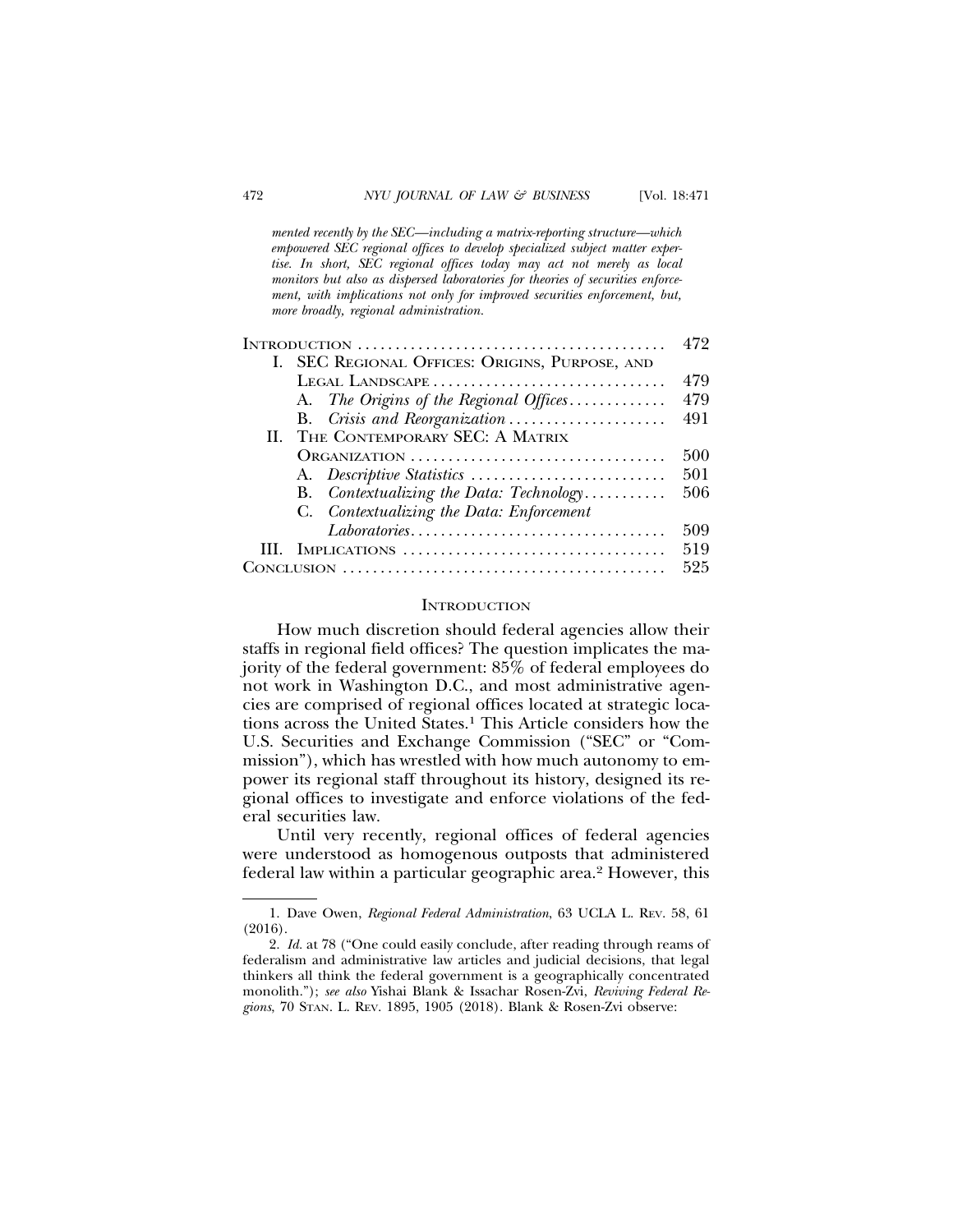notion—"intuitive, yet impoverished"3—is changing. In recent years, legal scholars have observed federal agencies apply law in a non-uniform manner along "regional" (that is, sub–national, but supra–state) lines.<sup>4</sup> A study of the Army Corps of Engineers ("Corps"), for example, found regional variations in the agency's permitting decisions and concluded that Corps staff in different field offices weigh local norms and conditions when interpreting national licensing rules. Examples like the Corps highlight how the "inherent imprecision of statutes and regulations"5 affords federal agencies, and their staff across the country, significant latitude to set policy goals or develop enforcement priorities and strategies. Administrative law, in particular, has "never pretended to be a complete body of law."6 In short, in the same way that differences in common law decisions have been empirically identified in different regions of the United States,<sup>7</sup> so too can federal regulation be adapted for different geographic areas of the United States.

For some legal scholars, "regional" administration offers a way to improve governance—a middle ground that transcends the binary of federalism and its "polarity of '[s]tate and [n]ational government."<sup>8</sup> Under this conception, the discretion exercised by regional staff of federal agencies is an essen-

*Id.*

Since the beginning of the twenty-first century, there has been a revival of interest in using federal regions as more than enforcers and implementers of central policies. The 9/11 attacks, the devastation of Hurricane Katrina, and the Great Recession brought the importance of regions as both coordinators and mediators to the forefront. Nonetheless, federal regions still tend to be seen simply as enforcers of central policies; the renewed attention has not been accompanied by any ideological shift or overarching legal reform.

<sup>3.</sup> Blank & Rosen-Zvi, *supra* note 2, at 1900.

<sup>4.</sup> *See* Owen, *supra* note 1.

<sup>5.</sup> *Id.* at 89.

<sup>6.</sup> Martin Shapiro, *Administrative Discretion: The Next Stage*, 92 YALE L.J. 1487 (1983).

<sup>7.</sup> Yun-chien Chang & Geoffrey Miller, *Regional Common Law*, 45 J. LE-GAL PROF. 151, 153–54 (2021).

<sup>8.</sup> Jessica Bulman-Pozen, *Our Regionalism*, 166 U. PA. L. REV. 377, 380–81 (2018) (quoting Younger v. Harris, 401 U.S. 37, 44 (1971)); *see also* David Fontana, *Federal Decentralization*, 104 VA. L. REV. 727, 735 (2018) ("Rather than disproving that federal decentralization deserves a place alongside federalism and the separation of powers, these complications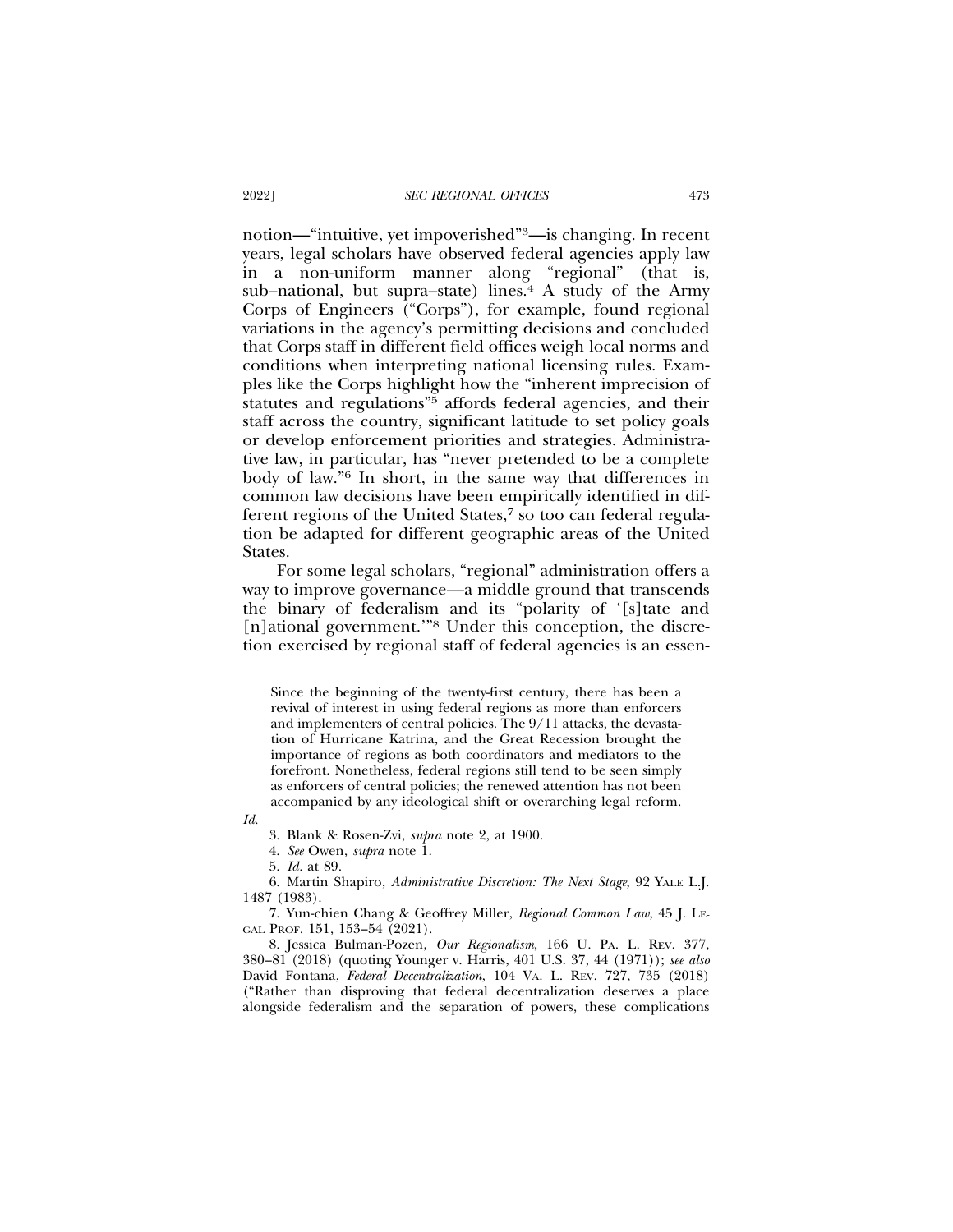tial feature by which administrators translate national rules to reflect local norms. Regional offices of federal agencies, thus, are "Janus-faced: [t]hey simultaneously decentralize and centralize power."9 In this way, regional offices can foster, at the federal level, virtues the conventional wisdom imputes to state or local governance: responsiveness, accountability, innovation, inter-governmental competition, and governmental legitimacy.10

Theories regarding the potential of federal regions are not new. As Jessica Bulman-Pozen recently demonstrated, the administrative state was designed during the apex of American Regionalist ideology and amidst widespread fears of government centralization as fascism loomed in Europe. Regional offices, thus, were *intentionally* conceived not only as instruments for policy administration, but also substantive shields against federal centralization.11

The U.S. Securities and Exchange Commission—one of the most respected, if not tenured, independent agencies shares this history. Since its inception in 1934, the SEC has carried out its investigative and enforcement functions in the United States through its various regional offices. Today, the SEC has eleven regional offices, which report to the SEC's headquarters in Washington D.C. Each regional office has examination and enforcement jurisdiction over a particular geographic region.12 For example, the Atlanta Regional Office has jurisdiction in Georgia, North Carolina, South Carolina, Tennessee, and Alabama; the New York Regional Office has jurisdiction in New York and New Jersey; and so forth.13 Like many

prove that federal decentralization raises similar questions to those facing the two traditional pillars of structural constitutional law.").

<sup>9.</sup> Blank & Rosen-Zvi, *supra* note 2, at 1907.

<sup>10.</sup> Owen, *supra* note 1, at 60.

<sup>11.</sup> *See* Bulman-Pozen, *supra* note 8, at 395, 397. For Bulman-Pozen, the regional structure "sprang from [its] perceived utility in resisting centralization," and for proponents of regional organization, "regional governance could empower the states and forestall centralization by addressing problems that exceeded individual states' capacity without resort to federal intervention." *Id.*

<sup>12.</sup> *See generally What We Do*, SEC, https://www.sec.gov/Article/whatwedo.html (last visited Apr. 5, 2022).

<sup>13.</sup> *See* U.S. SEC. & EXCH. COMM'N, AGENCY FINANCIAL REPORT: FISCAL YEAR 2019, https://www.sec.gov/files/sec-2019-agency-financial-report.pdf#mission.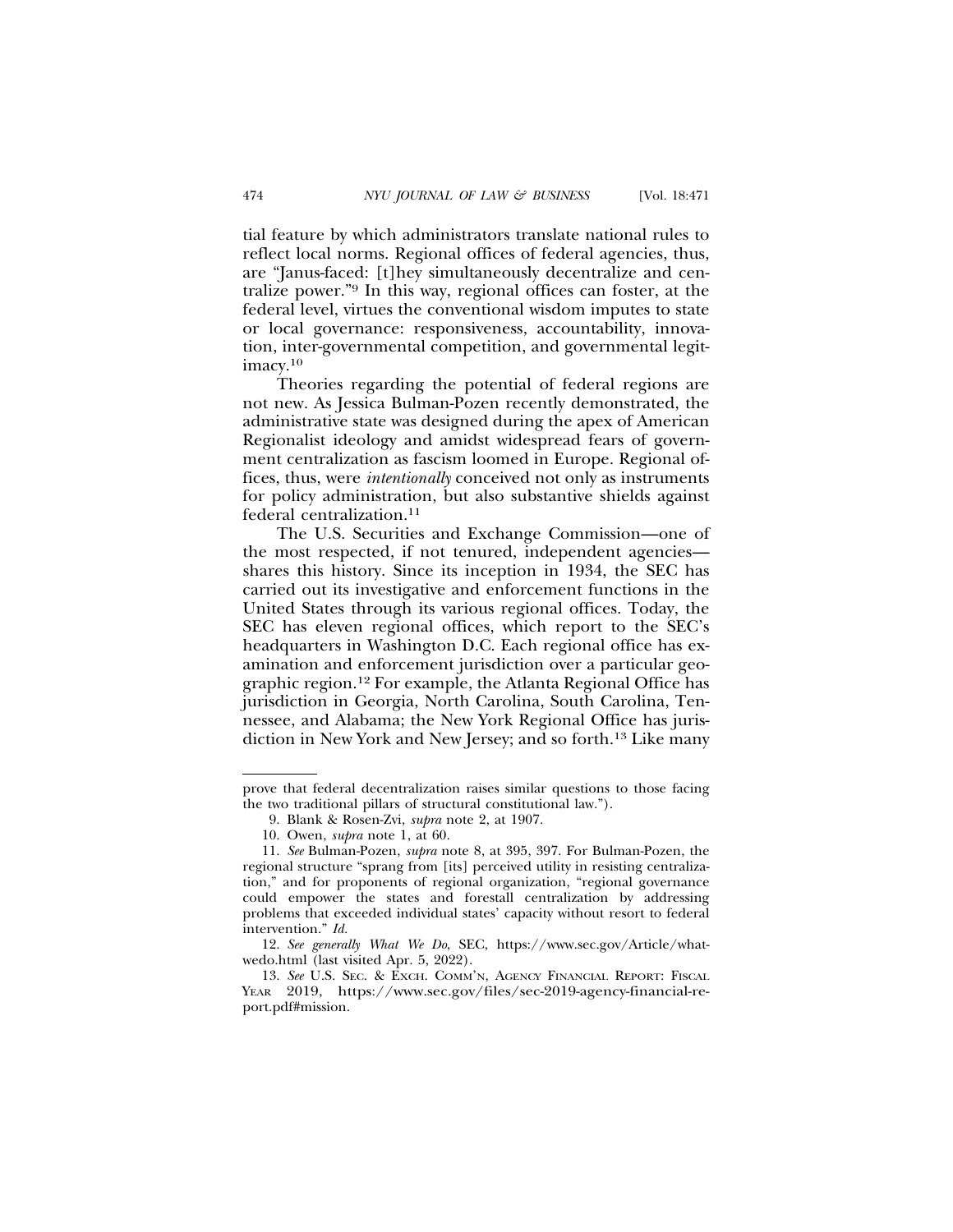other administrative agencies, the SEC originally designed its regional offices to perform two general functions. First, SEC regional offices facilitated *administration* of the securities laws across a massive country by performing a monitoring and enforcement function: uncovering information about the local securities practices, institutions, markets, and frauds<sup>14</sup>—they were the "eyes and ears and enforcement arms of the Commission."15 Second, regional offices facilitated *accommodation* by affording the SEC flexibility and localized discretion in applying the securities laws to different parts of the country and enabling the SEC's enforcement program to respond to regional norms, markets, and trading practices.

The dual-functions of the SEC regional offices—regional *administration* and *accommodation*16—have existed in tension and evolved throughout the SEC's history. During the first few decades of the SEC's existence, the Commission's regional offices operated independently. Each office—responsible for monitoring, investigating and enforcing securities violations in its specific geographic area—developed unique operating procedures, instigative methods, and even theories of prosecuting the federal securities laws.<sup>17</sup> Starting in the 1960s, however, the SEC progressively centralized its enforcement functions and weakened the discretion of the regional offices, in part, in response to perceived failures at certain regional offices.18

The history of the SEC regional offices illustrates the significant challenges in calibrating and balancing benefits and drawbacks of regional discretion. Throughout its history, the SEC has faced sharp criticism that certain regional offices failed to detect, prevent, or prosecute securities violations. Most recently, if not famously, the SEC's failure to detect the Ponzi scheme perpetrated by Bernie Madoff, which defrauded investors of billions of dollars, was blamed in part on the failures of regional staff in the SEC's Boston and New York offices.19 This and other high-profile scandals prompted serious questions about the enforcement activities of the regional of-

<sup>14.</sup> *See infra* Part I.

<sup>15.</sup> Andrew Downey Orrick, *Organization Procedures and Practices of the Securities and Exchange Commission*, 28 GEO. WASH. L. REV. 50, 82 (1959).

<sup>16.</sup> *See* Bulman-Pozen, *supra* note 8, at 401–09.

<sup>17.</sup> *See infra* Section I.A.

<sup>18.</sup> *See infra* Section I.A.

<sup>19.</sup> *See infra* Section I.B.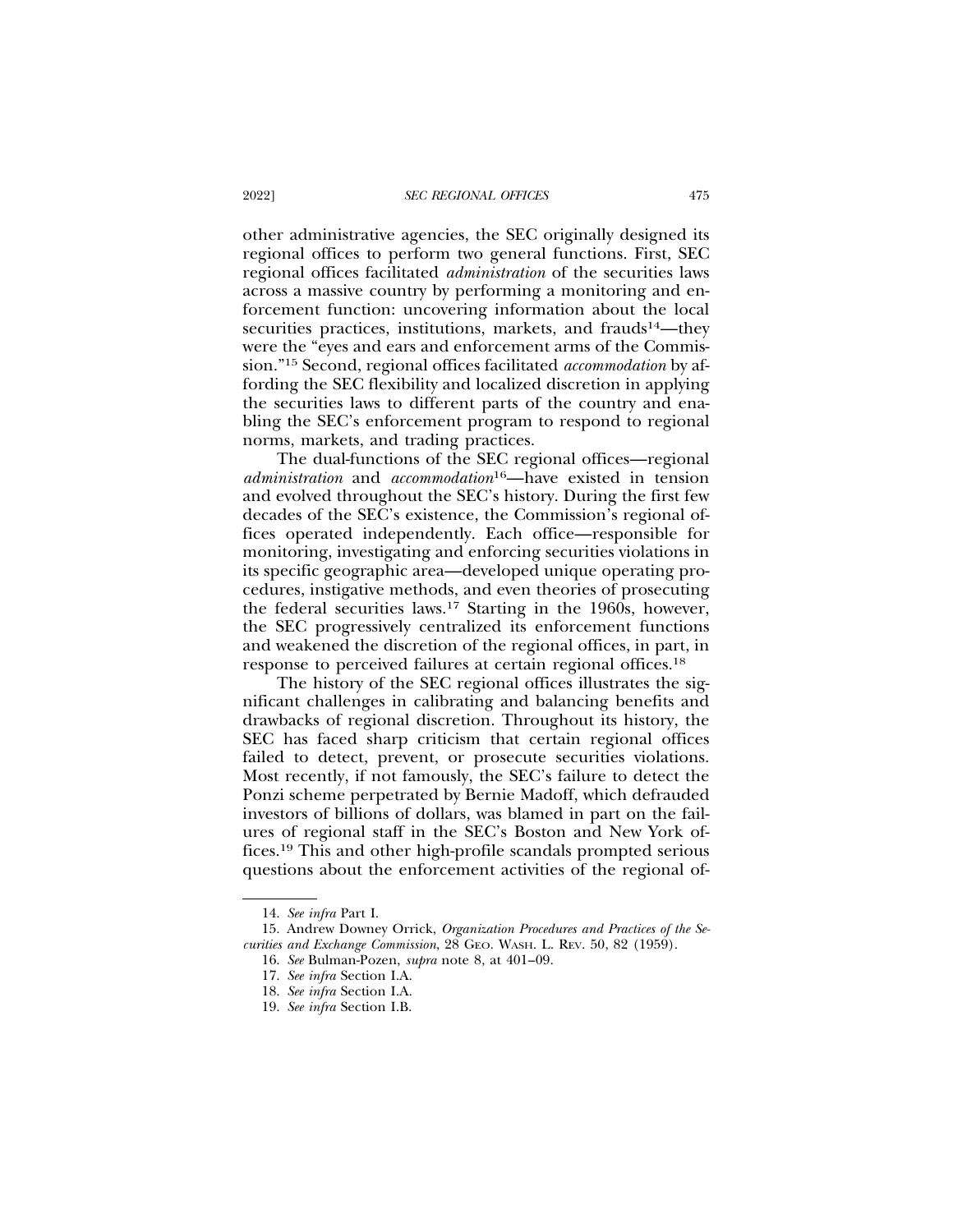fices;20 disparate enforcement of federal law is rarely viewed positively.21 Indeed, "[p]art of the rationale and purpose of federal (as opposed to state) regulation is the desire for greater uniformity in standards and their application across the states," without which an agency will face "questions of fairness and accountability."22 Magnifying these challenges is the fact that, unlike other agencies that focus on natural (and thus ostensibly regional) issue areas, like wildlife, the nature of the SEC's work is decidedly national: the securities markets are not only largely borderless and national (if not international), but they are also increasingly detached from physical space.

The SEC has grappled with these challenges throughout its long history and undertaken extensive reforms to address structural problems concerning regional offices, and yet we still know very little about the SEC regional offices today. Even though 40% of the SEC's 4,500+ staff are located in regional offices,23 the workings of these regional offices remain underexamined in the literature, perhaps unsurprisingly given that SEC investigative and enforcement activities are frequently referred to as a black box, and the SEC publishes only limited information about the activities of its regional offices.24 Ac-

<sup>20.</sup> *See infra* Section I.B; *see also* David Stout, *Report Details How Madoff's Web Ensnared S.E.C.*, N.Y TIMES (Sept. 2, 2009), https://www.nytimes.com/ 2009/09/03/business/03madoff.html ("The inspector general revisited the failure of the S.E.C.'s Boston office to take seriously the warnings of Harry Markopolos, a private fraud investigator who had been trying since 1999 to get the agency to investigate Mr. Madoff."); Edward Wyatt, *S.E.C. Head Admits Misstep in a Madoff Ethics Issue*, N.Y. TIMES (Mar. 10, 2011), https:// www.nytimes.com/2011/03/11/business/11sec.html ("[T]he S.E.C. should reconsider its regional model, which leaves some but not all enforcement and oversight functions in regional offices rather than at S.E.C. headquarters.").

<sup>21.</sup> *See* Rachel E. Barkow, *Overseeing Agency Enforcement*, 84 GEO. WASH. L. REV. 1129, 1148 (2016).

<sup>22.</sup> David M. Hedge & Saba Jallow, *The Federal Context of Regulation: The Spatial Allocation of Federal Enforcement*, 71 SOC. SCI. Q. 786, 787 (1990).

<sup>23.</sup> *See* U.S. SEC. & EXCH. COMM'N, AGENCY FINANCIAL REPORT: FISCAL YEAR 2018 13, https://www.sec.gov/files/sec-2018-agency-financial-report.pdf.

<sup>24.</sup> *See* Verity Winship, *Enforcement Networks*, 37 YALE J. ON REG. 274, 277 (2020) (noting that "enforcement and investigation can be a black box"); Lorien Stice-Lawrence, Monitoring Decisions and Frictions at the SEC 1 (Apr. 2021) (unpublished manuscript), https://ssrn.com/abstract=3485468 ("[W]e know very little about the SEC's internal decision-making process.").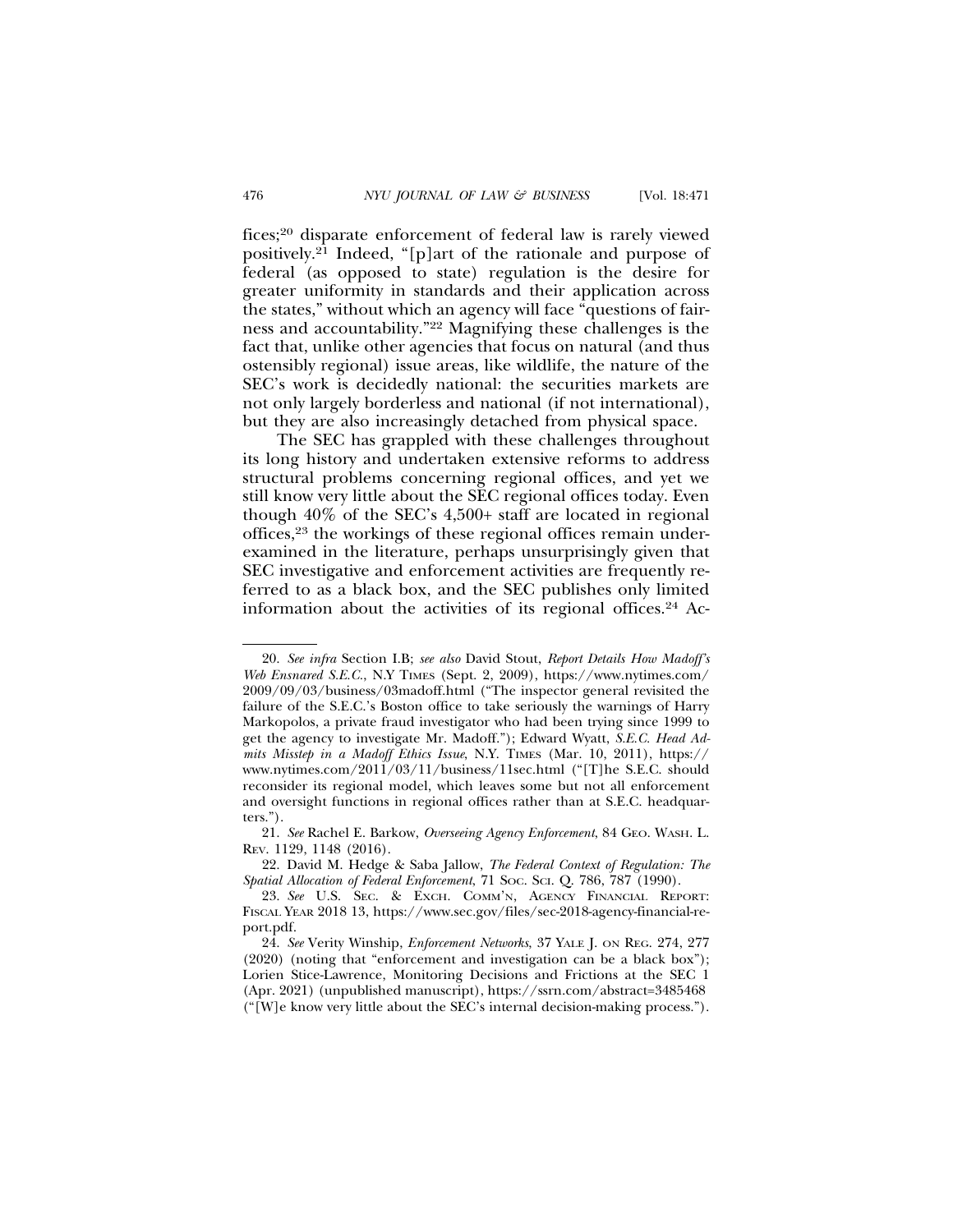cordingly, the SEC regional offices remain largely unremarked, and the legal literature, as well as a related strain of finance scholarship, generally assumes that these offices are simply instrumental outposts that enforce the securities laws in a particular region.25

This Article opens this black box up by offering an institutional account of the SEC regional offices, and in doing so, contributes to our understanding of federal regional administration. First, in Part I, this Article provides a brief history of the role of regional offices in the SEC enforcement program. The history of the regional offices not only illustrates the perils and potential of discretionary regional administration, but also shows how for years the SEC has used structural change as a tool to respond to crisis. Having established this historical context, this Article turns in Part II to the contemporary SEC, and examines a proprietary dataset that traces more than 10 years of regional office enforcement following significant structural reorganizations undertaken by the agency in the wake of the financial crisis of 2008. Our data suggest a more nuanced role for the regional offices than is typically found in the literature: geography does not necessarily determine which SEC office investigates or enforces a particular matter today. In fact, only a slim majority of regional offices' investigations and enforcement actions in our sample were determined by geographic region in recent years, and instead, the surveillance and enforcement functions of the regional offices appear increasingly detached from geographic place.

A range of explanations can be offered for this phenomenon of geographic decoupling. One plausible hypothesis, for example, rests on advances in communications technology, which have accelerated in lockstep as securities markets become increasingly detached from physical space. This Article, however, identifies an alternative, complementary explanation: the SEC's post-crisis reorganizations, which imposed a matrix-reporting structure and created specialized subject mat-

<sup>25.</sup> *See, e.g.*, Bonsall et al., Wearing Out the Watchdog: SEC Case Backlog and Investigation Likelihood 14 (June 29, 2021) (unpublished manuscript), https://ssrn.com/abstract=3912645 ("Consistent with the local office usually, but not always, handling investigation of firms headquartered in their geographic nexus, we find that 73 percent of the investigations opened after a restatement are opened by the SEC regional office that has geographic purview over a firm's headquarters location.").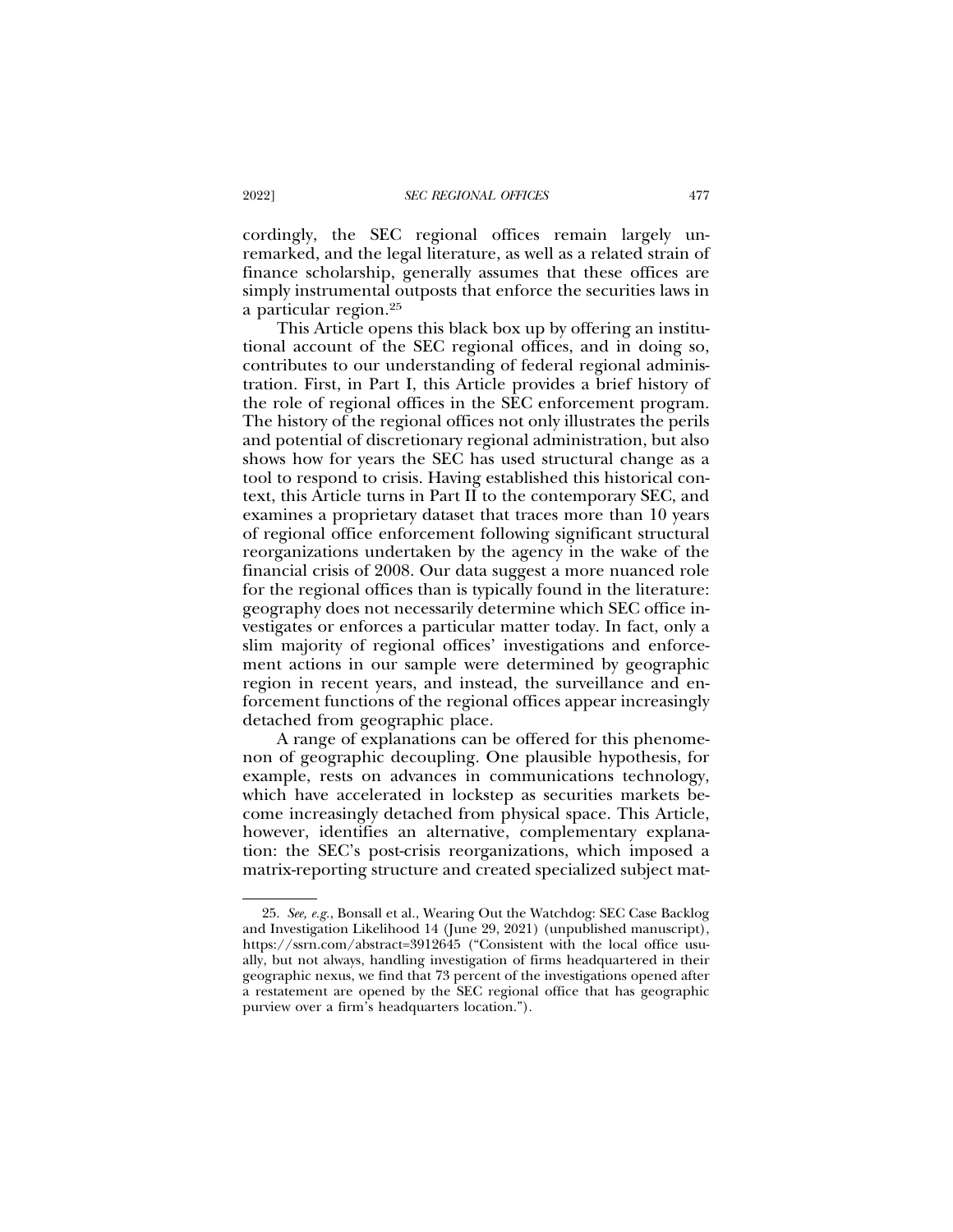ter units. As told by SEC officials, these structural changes empowered SEC regional offices to develop differentiated *subject matter expertise*. 26 Our data, while limited in this respect, suggest that SEC regional offices today offer specialized expertise in specific market areas, which the SEC then disseminates to its other regional offices. To explain this theory, this Article provides parallel case study analysis of one regional office in particular, the SEC's Philadelphia office. The SEC's Philadelphia Regional Office has a long and specific history investigating frauds in the municipal securities market dating back to at least the early 1990s. In 2010, the Philadelphia Regional Office became the home of the SEC's Municipal Securities and Public Pension Unit. The Municipal Securities and Public Pension Unit, under its SEC leadership in the Philadelphia Regional Office, initiated various novel prosecutions in the municipal securities space, even the SEC's first case against a state.<sup>27</sup> As the Philadelphia Regional Office case illustrates, these offices exhibited characteristics typically associated with state or local governance: experimentation, inter-office competition, and nimbleness.

Taken together, these observations suggest that SEC regional offices today may act not merely as local monitors, but also as dispersed laboratories for developing and testing novel theories of securities enforcement. In a recent article, Dave Owen and Hannah J. Wiseman proposed a theory of administrative agencies as "federal laboratories of democracy," contending that experimentation "can, often does, and should occur at multiple levels, including the federal level."28 In this vein, this Article suggests in Part III that SEC regional offices have the potential to develop, experiment, and ultimately test novel theories of enforcement. In this way, regional offices

<sup>26.</sup> *See infra* Section II.C.

<sup>27.</sup> Press Release, U.S. Sec. & Exch. Comm'n, SEC Names New Specialized Unit Chiefs and Head of New Office of Market Intelligence (Jan. 13, 2010) [hereinafter SEC Names New Specialized Unit Chiefs], https:// www.sec.gov/news/press/2010/2010-5.htm; Steven M. Witzel & Daniel C. Fishbein, *Increasing Enforcement In Municipal Bond Market*, N.Y. L.J. (May 3, 2018), https://www.law.com/newyorklawjournal/2018/05/02/increasingcivil-and-criminal-enforcement-in-the-municipal-bond-market/ ("Since the creation of the Public Finance Abuse Unit, the Division has engaged in a number of 'first-of-their kind' actions.").

<sup>28.</sup> Hannah J. Wiseman & Dave Owen, *Federal Laboratories of Democracy*, 52 U.C. DAVIS L. REV. 1119, 1119 (2018).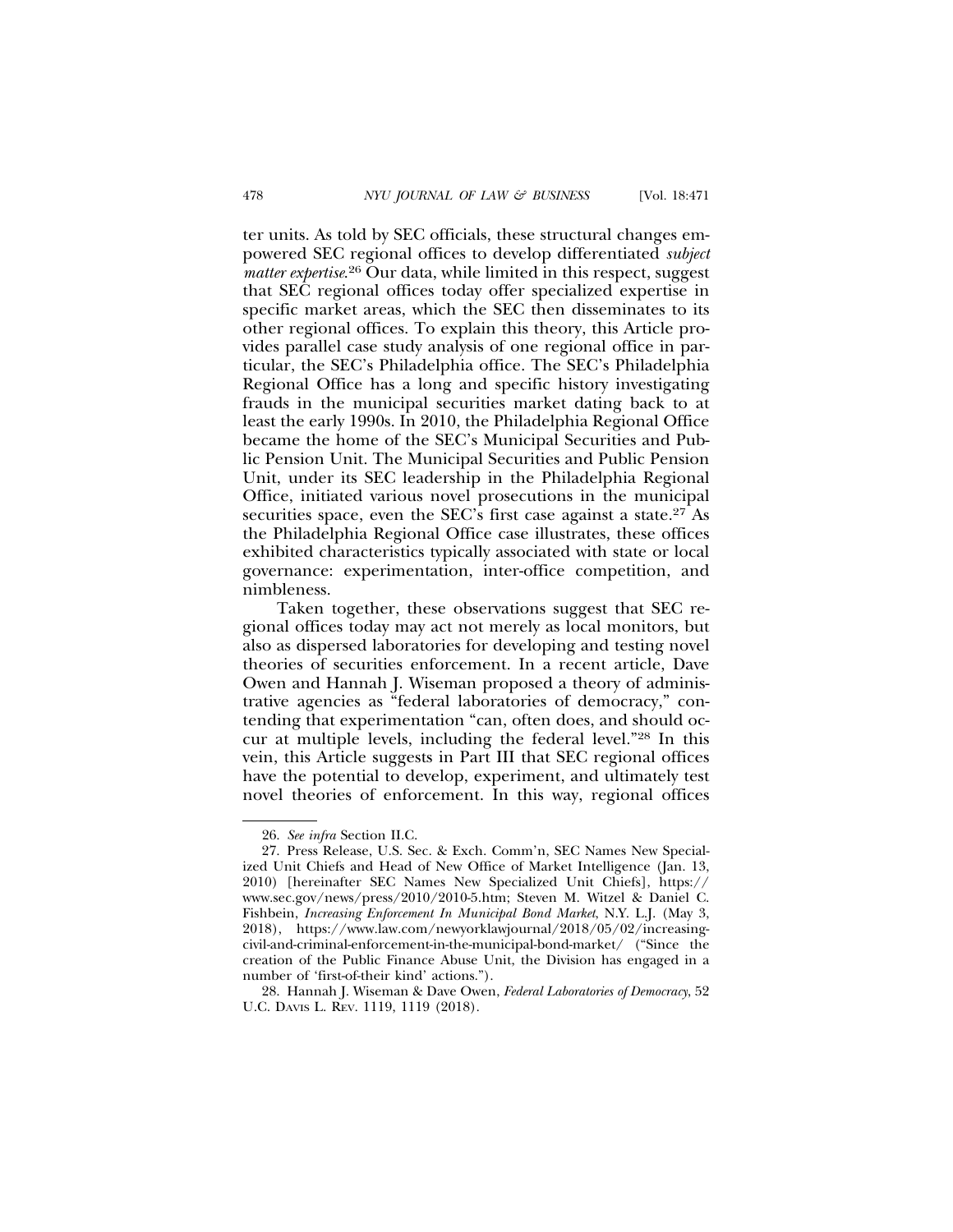may be ideal nodes for optimizing enforcement and for keeping regulators up to date with complex and ever-evolving financial markets.

## I.

# SEC REGIONAL OFFICES: ORIGINS, PURPOSE, AND LEGAL **LANDSCAPE**

The history of the SEC regional offices is one of contested forces of centralization and devolution. As law professor and former SEC official David L. Ratner put it, regional offices bolstered the SEC's "political acceptability because of their responsiveness to local conditions and attitudes."29 However, the discretion exercised by SEC regional offices, which at times produced uneven enforcement of the federal securities laws, came at the expense of "the development and implementation of new or uniform enforcement programs."30 These opposing values—the self-determination of decentralized governance, on the one hand, and the efficiency, rationalization, and standardization of centralized control, on the other—shaped the structure of the SEC today. Throughout its history, the SEC experimented with structural reforms to maximize the benefits of both centralized oversight and localized discretion. The structure of the contemporary SEC is the evolutionary product of these design choices.

## A. *The Origins of the Regional Offices*

Broadly speaking, since Congress created the SEC in 1934 to administer the federal securities laws, the basic structure of the Commission has not changed. As it has since its inception, the SEC staff in Washington D.C.—including the agency's leadership of five Commissioners appointed by the U.S. President, as well as the Directors of each Division—perform policymaking and oversight functions. The SEC's headquarters are supported by various regional offices throughout the country.31 While the number, location, and reporting lines of the SEC regional offices have changed over time, their basic func-

<sup>29.</sup> David L. Ratner, *The SEC: Portrait of the Agency as a Thirty-Seven Year Old*, 45 ST. JOHN'S L. REV. 583, 591 (1971).

<sup>30.</sup> *Id.*

<sup>31.</sup> *Compare* Chester T. Lane & Robert M. Blair-Smith, *The SEC and the "Expeditious Settlement of Disputes*,*"* 34 ILL. L. REV. 699, 702 (1939), *with* U.S.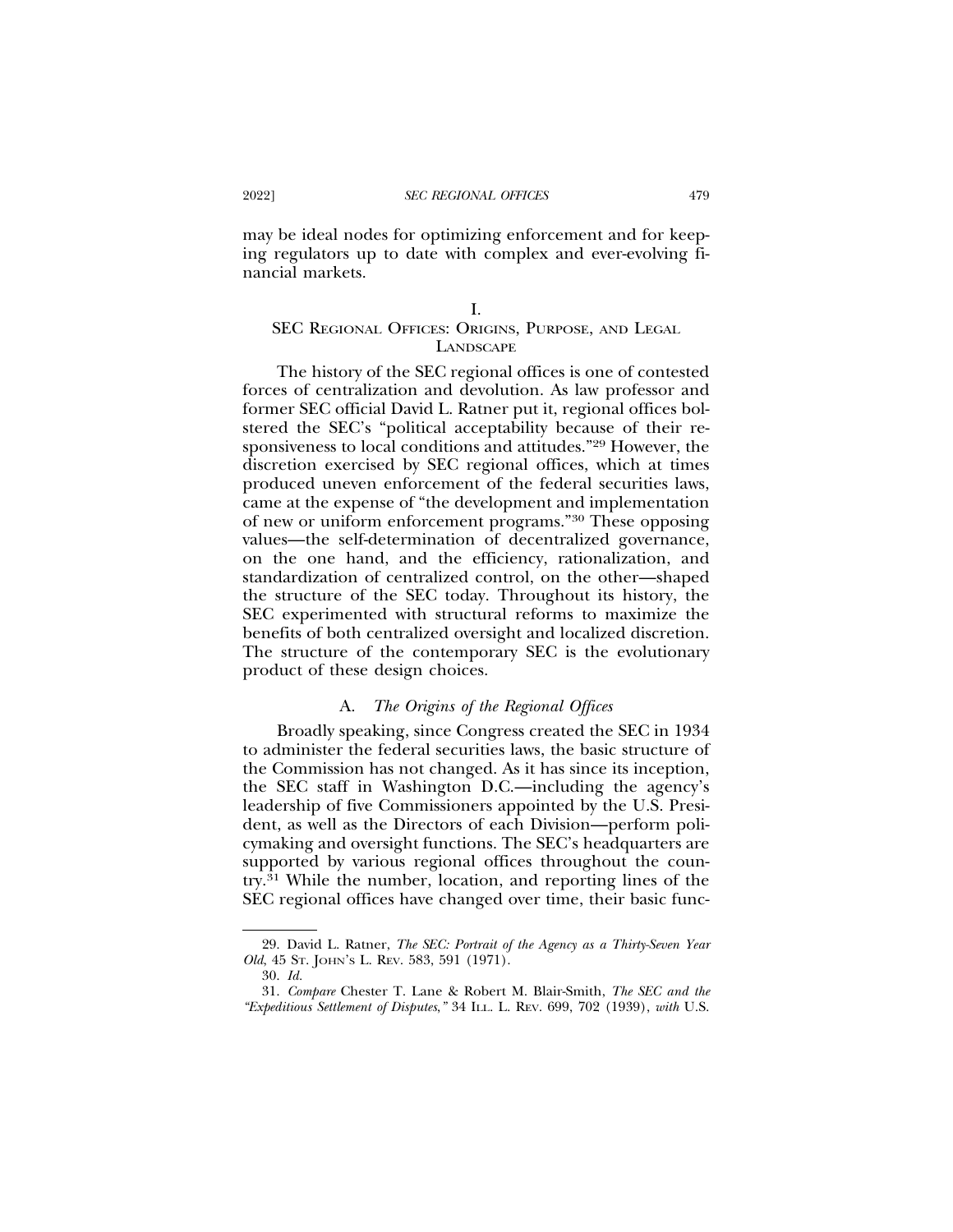tions persist: undertaking the day-to-day fieldwork of investigating and prosecuting violations of securities laws.32 As Joseph P. Kennedy, the SEC's first Chairman, put it, the regional offices were established "at strategic points throughout the country to provide for adequate surveillance."33 These regional offices carried out the SEC's responsibility to "investigate and police violations of the statutes it administers."34

One element of the SEC's structure that has changed over time, however, is the degree of autonomy the SEC grants its staff in regional offices to set enforcement priorities, strategies, and procedures. The federal securities laws grant the SEC broad discretion to investigate and prosecute potential violations of securities laws.35 In practice, this discretion entails the authority to, among other things, decide whether to commence an investigation, institute an enforcement action, or negotiate a settlement. Each of these determinations implicates a wide range of subsidiary judgments, such as, whether to respond to a tip or complaint in the first instance, how many resources to devote to any investigation, what violations to charge a defendant, what venue to bring the charges in, whether to settle the charges, and so on and so forth. SEC staff

34. Thomas L. Hazen, *Administrative Enforcement: An Evaluation of the Securities and Exchange Commission's Use of Injunctions and Other Enforcement Methods*, 31 HASTINGS L.J. 427, 434 (1979).

SEC. & EXCH. COMM'N, AGENCY FINANCIAL REPORT: FISCAL YEAR 2021, at 8, https://www.sec.gov/files/sec-2021-agency-financial-report.pdf.

<sup>32.</sup> Lane & Blair-Smith, *supra* note 31, at 702–04.

<sup>33.</sup> Letter from Joseph P. Kennedy, Chairman, U.S. Sec. & Exch. Comm'n, to Nat'l Emergency Council (Nov. 23, 1934), http://3197d6d 14b5f19f2f440-5e13d29c4c016cf96cbbfd197c579b45.r81.cf1.rackcdn.com/ collection/papers/1930/1934\_11\_23\_JPK\_to\_National\_t.pdf (last visited Feb. 3, 2022). Kennedy was writing about the OTC markets, but his sentiments are consistent with the administrative vision for the agency more broadly at the time.

<sup>35.</sup> Ralph C. Ferrara, *SEC Division of Trading and Markets: Detection, Investigation and Enforcement of Selected Practices That Impair Investor Confidence in the Capital Markets*, 16 HOWARD L.J. 950, 953 (1971) ("Section 20(a) of the 1933 Securities Act, Section 21(a) of the 1934 Securities Exchange Act, Section 18(a) of the 1935 Public Utility Holding Company Act, Section 321(a) of the 1939 Trust Indenture Act, Section 42(a) of the 1940 Investment Company Act, and Section 209(a) of the 1940 Investment Advisors Act all authorize the Commission to conduct investigations to determine whether the Federal securities laws have been violated."); Susan Peggy Shapiro, Detecting Illegalities: A Perspective on the Control of Securities Violations 166 (May 1980) (Ph.D. dissertation, Yale University) (ProQuest).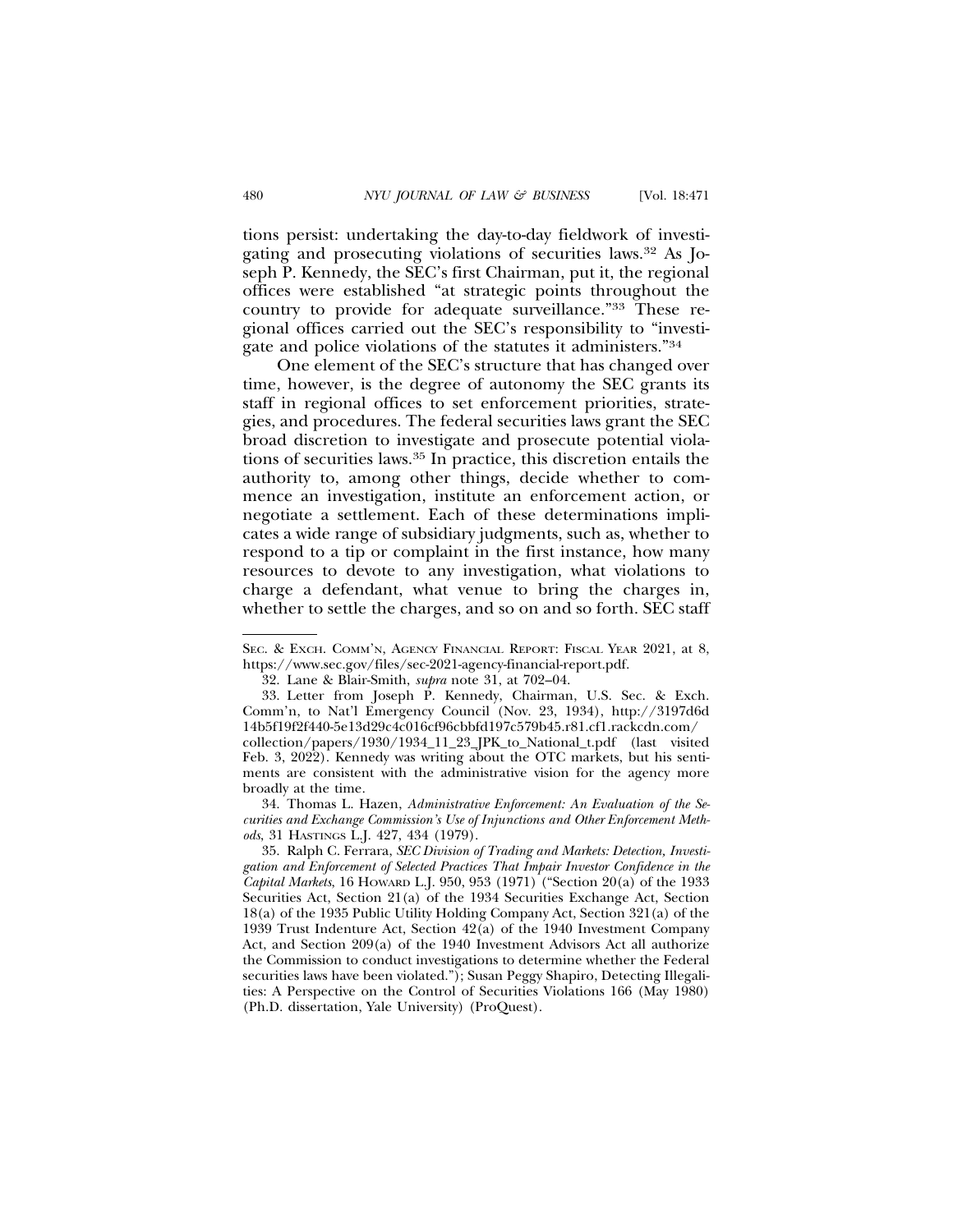in regional offices, as the primary sites through which the SEC polices securities markets, have significant influence over each step of the securities enforcement process.<sup>36</sup> Over the course of its history, the SEC developed extensive internal guidelines that constrain and standardize, to some degree, how its staff undertake investigations and enforcement actions.37 These protocols, however, did not exist during the first few decades

Our relations with the Regional Offices in that respect are that we have general administrative supervision over enforcement activities. We have the power of making suggestions as to certain avenues of investigation, and of terminating investigations that don't appear to be fruitful. These the Regional Administrator usually accept, although we do not have the power of direction. We cannot tell them what to do, we can only suggest. They keep us apprised of the developments of an investigation by means of a quarterly progress report.

37. The creation of the Division of Enforcement in 1972 was a major shift towards standardizing investigation and enforcement procedure. In June 1972, the SEC created a training manual which details best practices and emphasizes a "systematic" approach to investigations. *See, e.g.*, U.S. SEC. & EXCH. COMM'N, 1972 ENFORCEMENT TRAINING PROGRAM 1 (1972), https:// ?www?.sechistorical.org?/museum/search/?q-first=enforcementmanual. Some of these changes are evidenced by the evolution of the SEC's enforcement manual. As the original Enforcement Manual from 1938 concedes: "[c]hanges in the original form of the Manual will be made from time to time as experience dictates and additions are contemplated." U.S. SEC. &

<sup>36.</sup> U.S. Sec. & Exch. Comm'n, Hist. Soc'y Oral Histories Comm., Roundtable on Enforcement: A Brief History of the SEC's Enforcement Program 1934–1981 (Daniel M. Hawke ed. 2002), at 2, [hereinafter Hawke] http://3197d6d14b5f19f2f440-5e13d29c4c016cf96cbbfd197c 579b45?.r81.cf1.rackcdn.com/collection/papers/2000/2002\_0925\_enforce

mentHistory.pdf (The SEC "vested the Regional Offices with primary responsibility for conducting investigations and bringing enforcement actions."); Walter G. Holden, Assistant Dir., U.S. Sec. & Exch. Comm'n, & W. Victor Rodin, Assoc. Dir., Office of Opinion Writing, U.S. Sec. & Exch. Comm'n, Training Program Lectures: Commission's Enforcement Program, and Functions of the Office of Opinion Writing 4 (May 29, 1957) [hereinafter Holden & Rodin], https://www.sechistorical.org/collection/papers/ 1950/1957\_0529\_CommissionHoldenT.pdf. Holden & Rodin state:

The actual investigations, for the most part, are carried on by the Regional Offices. They have accountants, attorneys, investigators, who are experienced and work under the direction of the Regional Administrator to develop the necessary evidence to determine whether or not a violation has occurred. Based upon that, they recommend what action, if any, should be taken.

*Id.*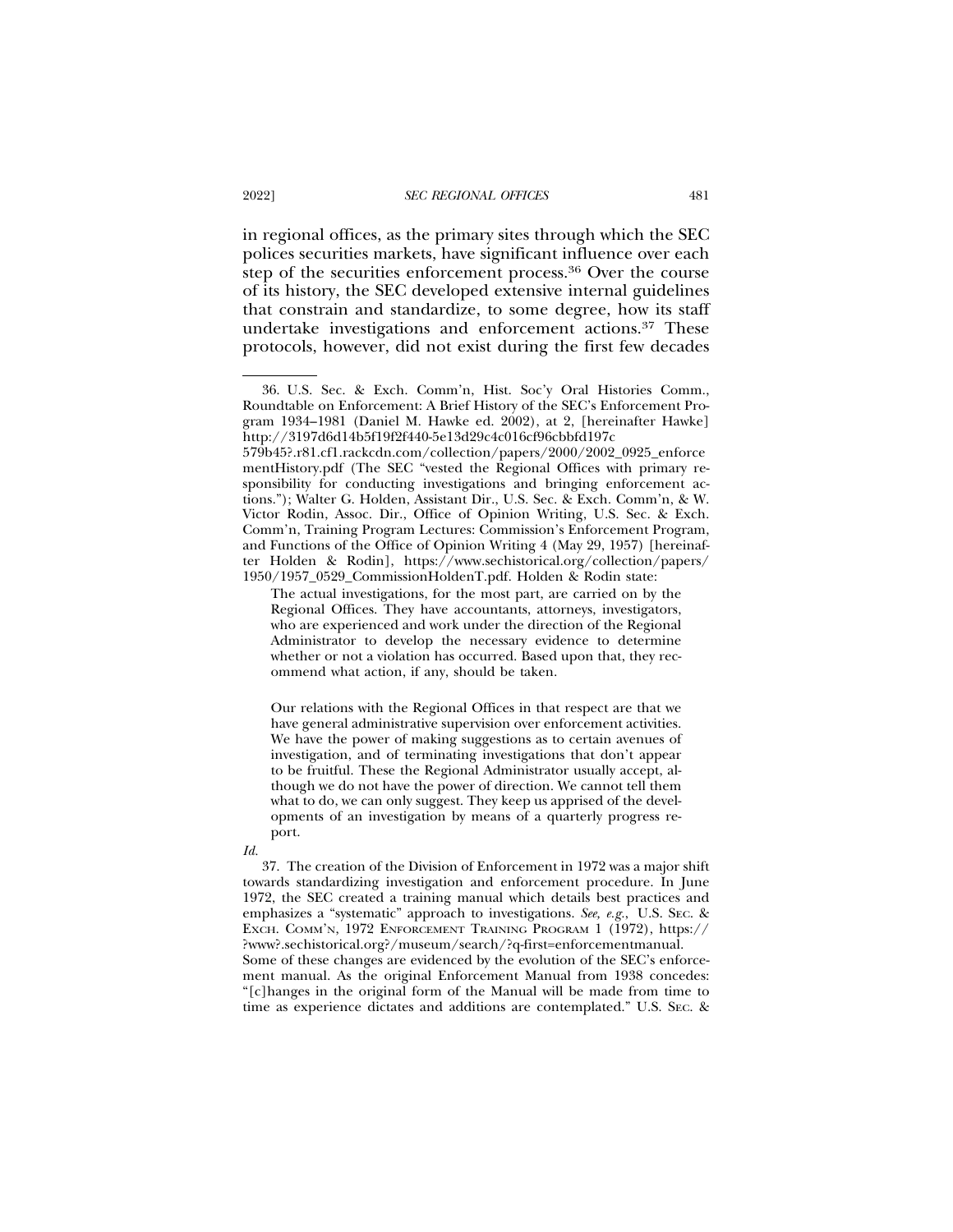of the SEC's existence, during which the regional offices operated nearly autonomously.

In this early period, SEC personnel in Washington D.C. only had the power of "general administrative supervision" over the regional offices.38 In practice, the SEC's home office was originally little more than a "clearinghouse,"39 and its supervisory authority was limited to "making suggestions as to certain avenues of investigation, and . . . terminating investigations that don't appear to be fruitful."40 While regional offices would typically accept recommendations from the home office, the regional offices retained ultimate control. As put by a representative of the home office: "[w]e cannot tell them what to do, we can only suggest."41 Indeed, Stanley Sporkin described the SEC's home office as "really not much of an oversight office" and "much more of a receiving office, where it received the files."42 Illustrating how the regional offices were "really independent operators" and how "in practice there was no control from the home office," one SEC official recounted the following anecdote: when SEC staff from Washington D.C.

EXCH. COMM'N, ENFORCEMENT MANUAL (1938), https://www.sechistorical.org/collection/papers/1930/1938\_0415\_SECEnforcement?.pdf.

<sup>38.</sup> Holden & Rodin, *supra* note 36, at 4. Originally, the SEC divided the United States into nine regions, each overseen by a regional office established "in the principal financial center of each." Robert E. Kline, Jr., Assistant Gen. Couns., U.S. Sec. & Exch. Comm'n, Accounting and the Commission's Enforcement Program, Address Before the Chi Chapter of Delta Sigma Pi, Johns Hopkins University 2 (Oct. 12, 1939), https:// www.sechistorical.org/collection/papers/1930?/1939?\_1012?\_KlineEnforcementT.pdf; *see also* Hester M. Peirce, Comm'r, U.S. Sec. & Exch. Comm'n, The Why Behind the No: Remarks at the 50th Annual Rocky Mountain Securities Conference (May 11, 2018), https://www.sec.gov/news/speech/ peirce-why-behind-no-051118.

<sup>39.</sup> SUSAN P. SHAPIRO, WAYWARD CAPITALISTS: TARGET OF THE SECURITIES AND EXCHANGE COMMISSION 138 (Yale Univ. Press 1984) ("The home office, as this unit of enforcement coordinators was called, served primarily as a clearinghouse. Its staff tracked regional office cases, kept the commission apprised of regional enforcement activities and secured commission authorization of enforcement action, assigned personnel to assist in substantial regional office investigations, and spent a considerable amount of time answering letters from the public.").

<sup>40.</sup> Holden & Rodin*, supra* note 36, at 4.

<sup>41.</sup> *Id.*

<sup>42.</sup> U.S. Sec. & Exch. Comm'n Hist. Soc'y, The Roundtable on Regional Administrators 7 (May 29, 2003), https://www.sechistorical.org/collection/ programs/regAdmin0529Transcript.pdf.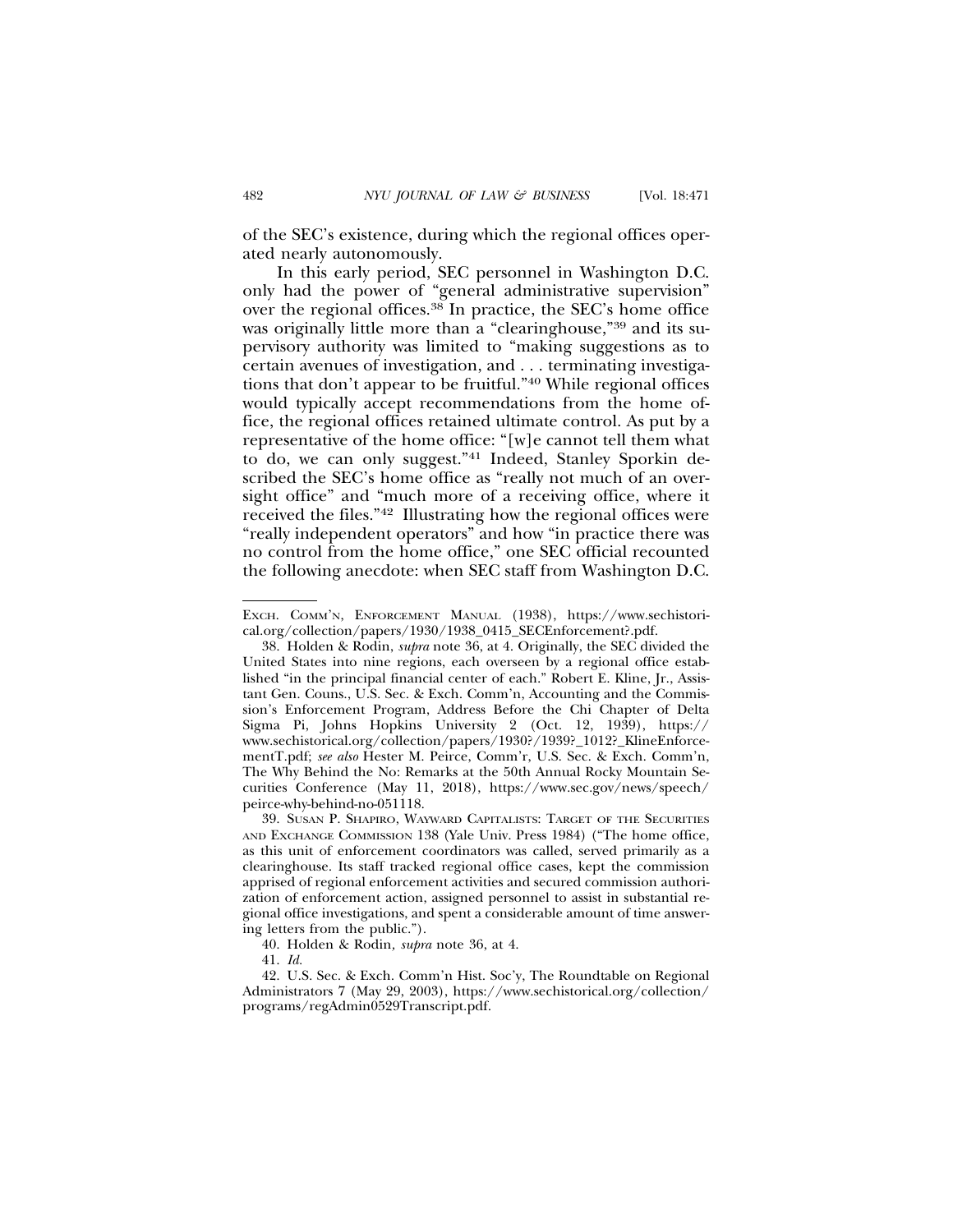visited a broker–dealer in Atlanta, the broker–dealer called the head of the SEC's Atlanta Regional Office who advised the broker–dealer to throw out the SEC's D.C. examiners and call the police.43 In short, "in the area of enforcement, the regions were pretty much omnipotent."44

The near-complete discretion of the regional offices to pursue investigations and prosecutions in their respective zones manifested in various ways. Certain regional offices developed their own procedures for handling enforcement matters, such as reviewing corporate filings and handling cases.45 A former Associate Enforcement Director at the SEC noted:

Some of the regional offices had their own chief litigation counsel and worked like the home office model where the cases would be handed off. Some of the offices had, and still have a different model where basically the people that did the investigation are also the people who take the lead in the litigation.<sup>46</sup>

Above all else, each regional office calibrated its enforcement efforts to regional market conditions, which varied sig-

<sup>43.</sup> Interview by David Silver with Irving Pollack (Jan. 16, 2002), http:// 3197d6d14b5f19f2f440-5e13d29c4c016cf96cbbfd197c579b45?.r81?.cf1?. rackcdn?.com?/collection?/oral-histories??/20020116\_Pollack\_Irving\_T.pdf.

<sup>44.</sup> *Id.* at 6.

<sup>45.</sup> For example, Glavin notes:

From the time of the first Regulation A the notifications were filed in the regional offices as they are today. In the early years the processing was not too uniformly performed, and it wasn't 'till about the late 1940's that, seemingly, anyone gave much thought to determining whether any of those offerings required investigation, much less action. Offerings under the regulation were just not considered of sufficient importance to require much attention – except in very isolated instances.

James T. Glavin, Chief, Branch of Small Issues, Div. of Corp. Fin., U.S. Sec. & Exch. Comm'n, Training Program Lectures: Filings under Regulation A, at 2 (May 15, 1957), http://3197d6d14b5f19f2f440-5e13d29c4c016cf96cbbfd197 c579b45.r81.cf1?.rackcdn.com?/collection?/papers/1950/1957\_0515\_ FilingsGlavinT.pdf.

<sup>46.</sup> Interview by Harwell Wells with Thomas Newkirk, Partner, Jenner & Block, in Washington, D.C. (Apr. 5, 2019), http://3197d6d14b5f19f2f440- 5e13d29c4c016cf96cbbfd197c579b45?.r81?.cf1?.rackcdn?.com?/collection/ oral-histories/2019\_0405\_Newkirk\_Oral\_History\_T.pdf.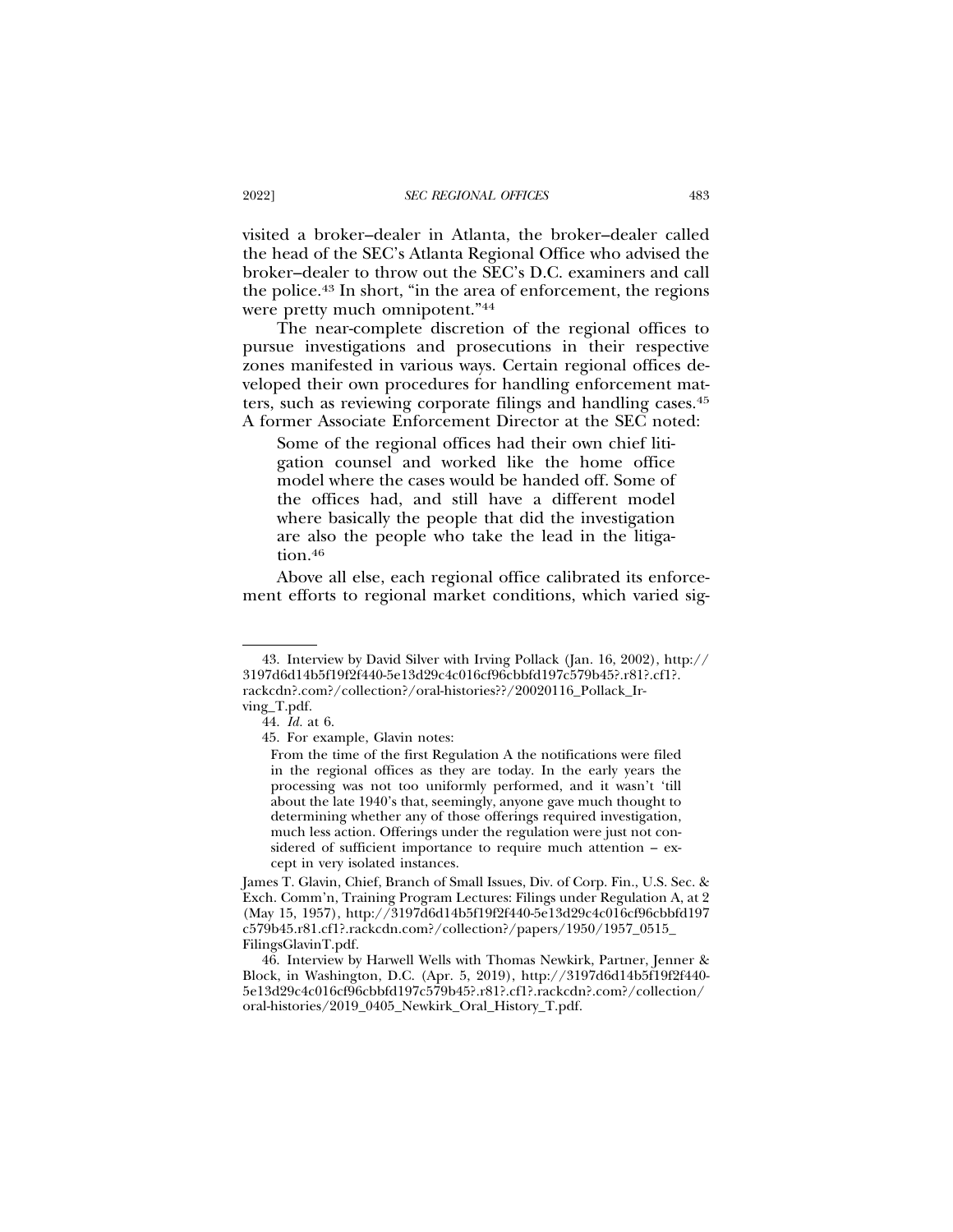nificantly.47 As David Ratner observed, "aggressive sales practices which are standard in Los Angeles would evoke cries of horror in Boston," or conversely, "[t]rading practices in penny mining stocks that are considered a normal aspect of speculation in the Northwest would probably be looked upon as outright manipulation in other parts of the country."48

This variability often enhanced enforcement. Susan Shapiro, a sociologist who spent time embedded in the SEC regional offices during the 1970s, produced one of the few academic studies of the regional offices. According to Shapiro, SEC regional offices informally developed differentiated approaches to investigations. Certain regional offices undertook "special intelligence efforts", that while "nowhere officially documented," responded to, and relied on, to local constituencies.<sup>49</sup> For example, the Seattle Regional Office<sup>50</sup> developed a working partnership with the local Better Business Bureau, which resulted in a number of cases in connection with the Bureau's consumer protection mandate; similarly, the San Francisco Regional Office reported a relatively high number of case referrals from California's state securities enforcer.51 Moreover, the regional offices generated various novel legal theories of enforcement. As Irving Pollack notes:

Whether it was registration or whether it was broker dealers, they were establishing the principles for shingle theory, for the mark-ups, for self-regulation. All of that was pretty much being generated by the staff.

<sup>47.</sup> Irving Pollack, former Dir. of Enf't Div., U.S. Sec. & Exch. Comm'n, Remarks at the SEC Historical Society Fireside Chat on the SEC Division of Enforcement 2 (Sept. 23, 2008), https://www.sechistorical.org/collection/ programs?/Transcript?\_2008?\_0923?\_FC?.pdf; Mary Keefe & Michael Wolensky, U.S. Sec. & Exch. Comm'n Historical Society Fireside Chat: SEC Regional Offices 9 (May 20, 2008), https://www.sechistorical.org?/collection??/programs/Transcript\_2008\_0520\_FC.pdf (stating that "[e]ach office really has its own character that it has developed.")

<sup>48.</sup> SHAPIRO, *supra* note 39, at 141 (quoting Ratner, *supra* note 29, at 590).

<sup>49.</sup> *Id.* at 69.

<sup>50.</sup> The SEC's Seattle Regional Office was consolidated into the Commission's Los Angeles and San Francisco Regional Offices in 1994. Seattle Times News Servs., *SEC Says It Will Close Seattle Office in July*, SEATTLE TIMES (Jan. 14, 1994), https://archive.seattletimes.com/archive/?date?=19940114?&slug?= 1889682.

<sup>51.</sup> SHAPIRO, *supra* note 39, at 69.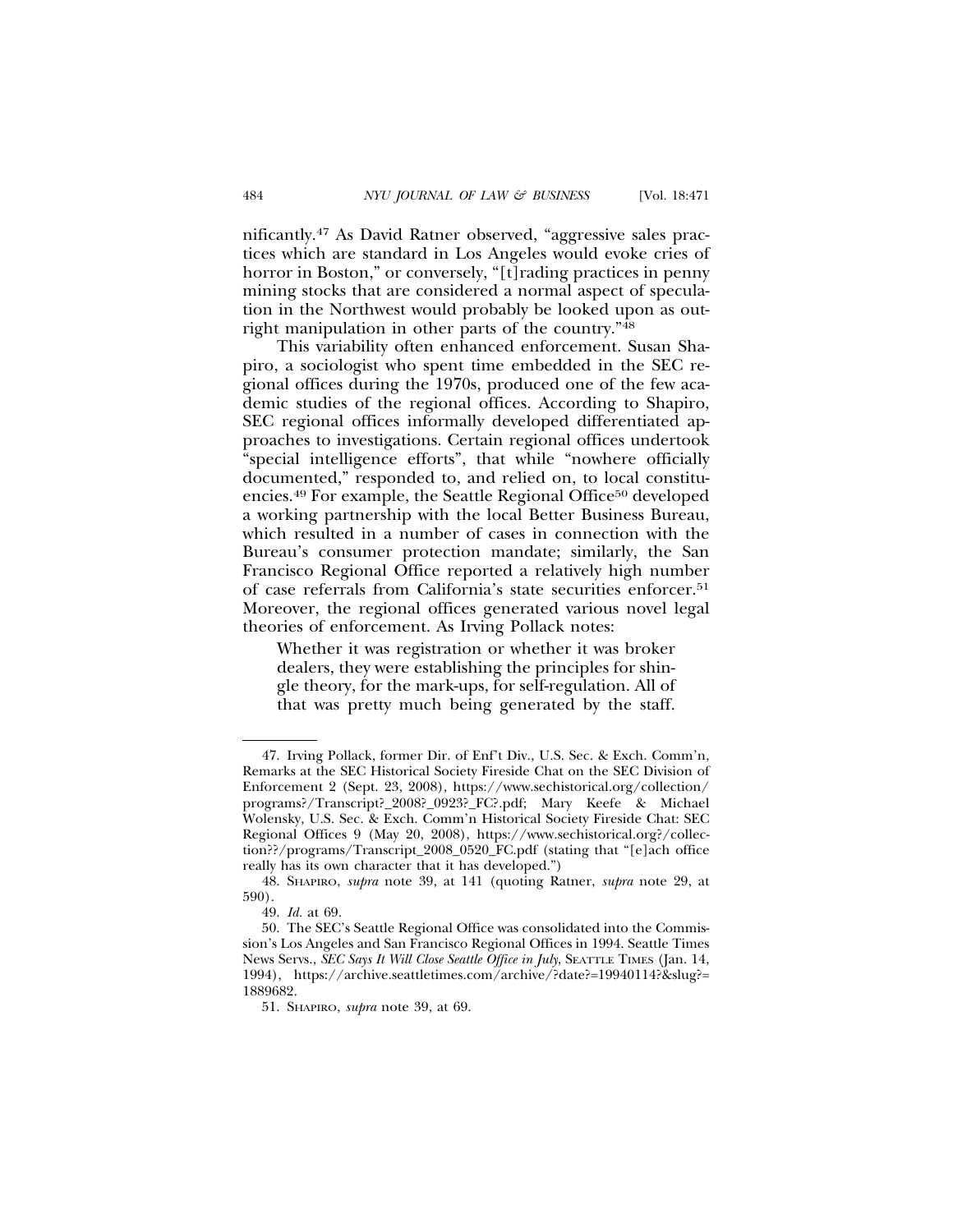And, as I said before, the regions were very effective in going after all these local crime things and also establishing criminal principles in the area of fraud.52

The grassroots enforcement strategies incubated in the regional offices illuminated the benefits of decentralized administration, and the promise of "regionalism." Regionalism, as a normative ideal, underwrote much of the organization of the administrative state and reflected a belief in decentralized governance. Regionalism in the 1920s and 1930s, as an artistic and intellectual movement, was ignited by many of the same forces reviving regional consciousness today: economic transformations, urbanization, and technological change. Regional philosophies emerged, in search of local identity that resisted homogenization on a national scale.53 As Blank and Rosen-Zvi note:

[R]egional thinking was in vogue in the practice and theory of public administration . . . . The idea that administrative regions should enforce and implement federal policies in a way that mediates between central mandates and regional and local needs and conditions was especially dominant in these decades and was a conception held by many academics as well as senior officials in the administration of Franklin Delano Roosevelt.54

The SEC regional offices embodied these principles of decentralized governance by engaging with the business community in the regions they oversaw—a policy described as "an attempt to decentralize its activities and bring its services more directly to the public."55

<sup>52.</sup> Interview by David Silver with Irving Pollack, *supra* note 43.

<sup>53.</sup> For a discussion of regionalism, see Bulman-Pozen, *supra* note 8.

<sup>54.</sup> Blank & Rosen-Zvi, *supra* note 2, at 1922, 1926*.*

<sup>55.</sup> Letter from Richard B. McEntire, Acting Chairman, U.S. Sec. & Exch. Comm'n, to Burnet R. Maybank, Chairman, Comm. on Bank & Currency, U.S. Senate 7 (May 1, 1950), https://www?.sechistorical?.org??/collection/papers/1950/1950\_0501\_McEntireMaybankT.pdf; *see also* A.K. Scheidenhelm, Exec. Dir., U.S. Sec. & Exch. Comm'n & Thomas G. Meeker, General Couns., U.S. Sec. & Exch. Comm'n, Report on Cooperation by Commission Employees with State Governments in Connection with State Securities Litigation (June 12, 1959), https://?www?.sechistorical?.org??/collection?/papers/1950/1959\_0612\_SECStateCooperationT.pdf.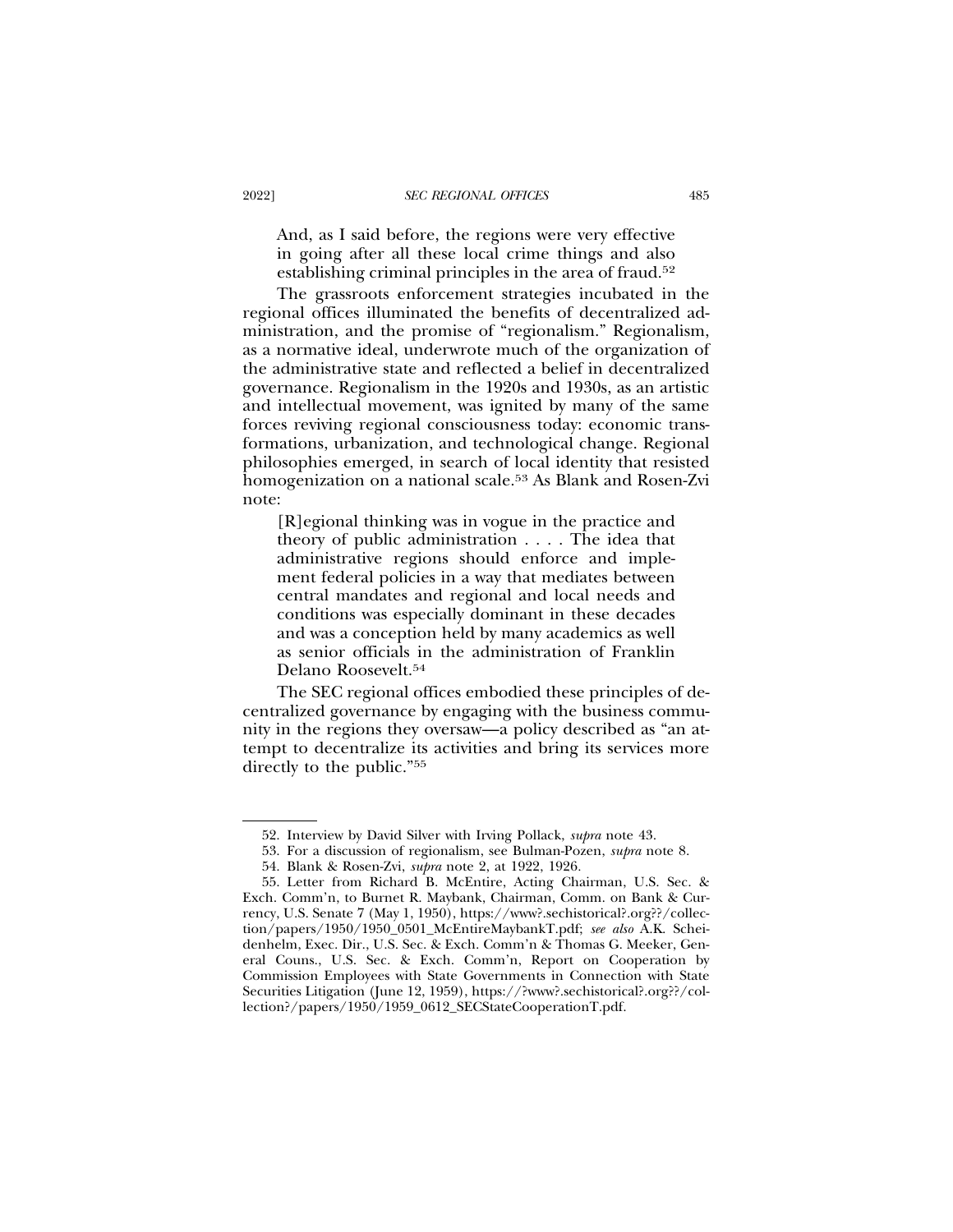Large-sample SEC enforcement data from 1948–1972 underscores the localized and dispersed character of the SEC enforcement program during this period, finding "considerable variability" among the regional offices, in terms of amount of cases initiated, docketing procedures, types of violations prosecuted, and other factors, including recordkeeping procedures ("some regional offices kept better records than others").56 Enforcement patterns reflected the particular nature of the local securities markets. New York, for example, brought 30% of all investigations from 1932–1962, no doubt reflective of the large amount of stock trading and related activity relative to the rest of the country.57 In addition, enforcement data also indicated variability by violation type, finding "more problems with the conduct of broker–dealers and of securities listed on the exchanges in New York, oil and gas cases in Ft. Worth, gold and silver mining cases in Seattle and Denver, [and] problems with land and real estate in Atlanta (especially Florida) and California."58 As Susan Shapiro concluded:

SEC regional offices are so distinctive that after several months of coding SEC investigations, I was usually able to guess the regional office conducting an investigation from characteristics of the alleged offenders under investigation, their modi operandi and styles of violation, their strategies for recruitment of victims and the kinds of victims they touched, and especially by the kinds of investigative strategies and practices adopted and enforcement priorities articulated by regional office personnel.59

<sup>56.</sup> Shapiro, *supra* note 35, at 85, 117.

<sup>57.</sup> *Id.* at 165.

<sup>58.</sup> *Id.* at 165–66.

<sup>59.</sup> SHAPIRO, *supra* note 39, at 140. Shapiro writes:

Sometimes the trademarks were more esoteric, for example, the involvement of other law enforcement or self-regulatory agencies in investigative activity, the way in which an offense was detected, the kind of evidence gathered, the amount of time it took to complete the investigation, or the quality of care taken in documenting investigative activities. Even though these investigations span twenty-five years and reflect the efforts of hundreds and perhaps thousands of individuals, regional offices and their constituencies leave such a distinctive mark on investigative caseload that they can often be blindly identified.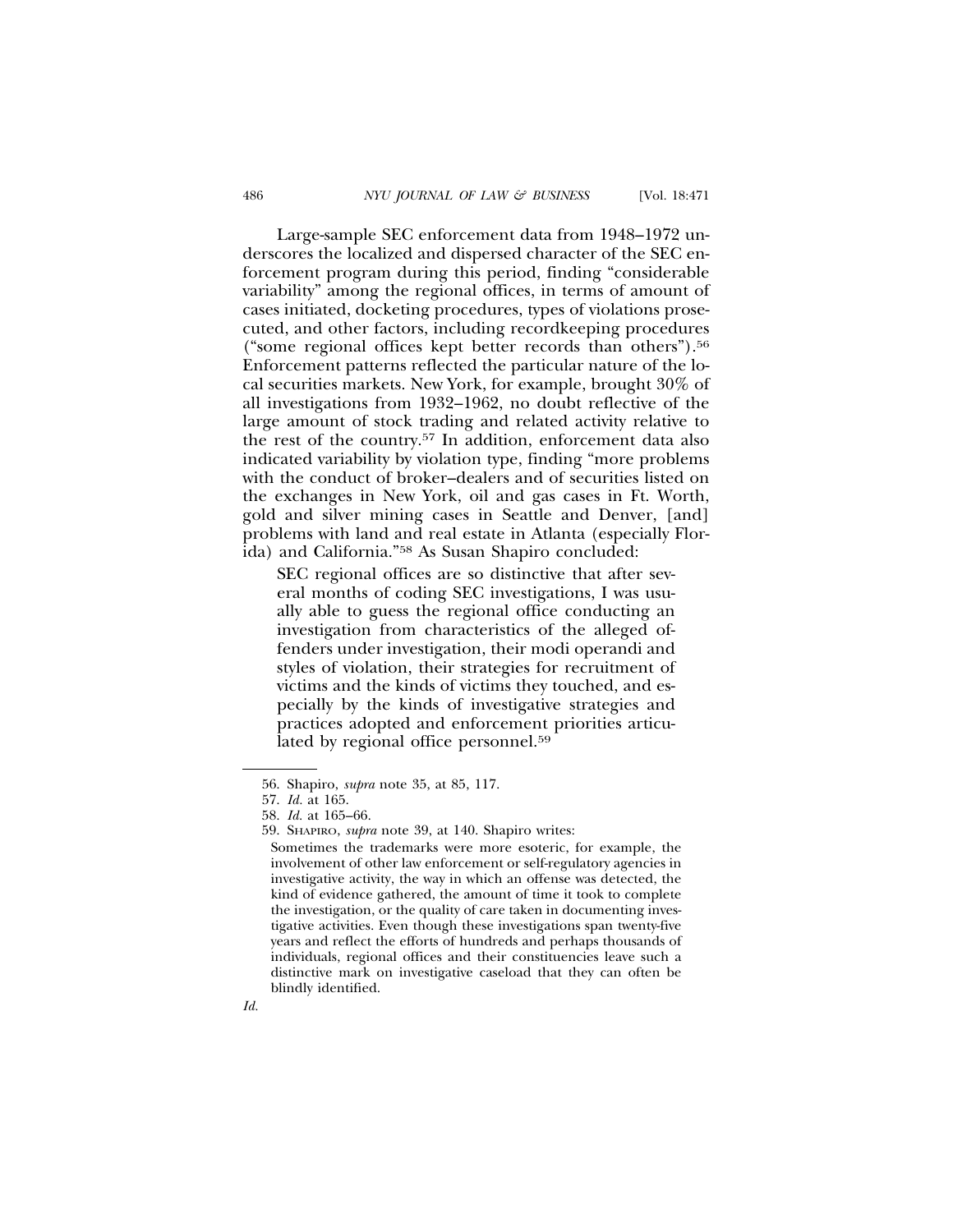When applied properly, the enforcement discretion of the regional offices reflected the virtues of public administration. As put by William O. Douglas, "discretion, tempered by fairness and reasonableness and protected by constitutional safeguards, permits elasticity and flexibility. Case by case, group by group, problems can be solved with particular reference to the merits of each."60

But discretion is not always without challenges. In the case of the SEC, it threatened uneven enforcement of the federal securities laws—at times at the expense of defrauded investors. A congressional study of the SEC, published in 1952, illustrates some of these challenges. The study included four case studies of investigations where "the Commission's performance . . . [was] far from satisfactory," in certain respects, due to the operations of regional offices.<sup>61</sup>

One case included in the 1952 study concerned the botched investigation of a securities broker, Richard C. Badger, by SEC staff in the Denver Regional Office. Badger, a prominent member of the community, had defrauded his clients for years, and this fraudulent activity ultimately culminated with his suicide.62 One month prior to his death, SEC staff had examined Badger's books.63 Despite various warning signs in preceding years—repeated failures to make required annual filings and improper book-keeping—the SEC regional staff instituted no enforcement proceedings.64 Even after Badger's death prompted a renewed SEC inquiry, the Denver regional administrator concluded that Badger was "in

<sup>60.</sup> William O. Douglas, Virtues of the Administrative Process, Talk Before Eighth Annual Forum of Current Problems (Oct. 1938), https:// www.sechistorical.org/collection/papers/1930/1938\_1000\_Douglas\_Virtues.pdf.

<sup>61.</sup> SEC. & EXCH. COMM'N SUBCOMM. AND COMM. ON INTERSTATE & FOR-EIGN COM., 82D CONG., STUDY OF THE SECURITIES AND EXCHANGE COMMISSION 1 (SUBCOMM. PRINT 1952).

<sup>62.</sup> *Id.* at 12 (describing Badger as "a respected member of the community and active in church, social, and civic activities in Salt Lake City and Ogden").

<sup>63.</sup> *Id.* at 10, 11.

<sup>64.</sup> *Id.* at 13 ("[M]ore pertinent to a discussion of preventing frauds. . . is the necessity for a more adequate and more thorough inspection program . . . You will recall that our inspections of the Badger firm did not include a financial examination; that such examination was not made.").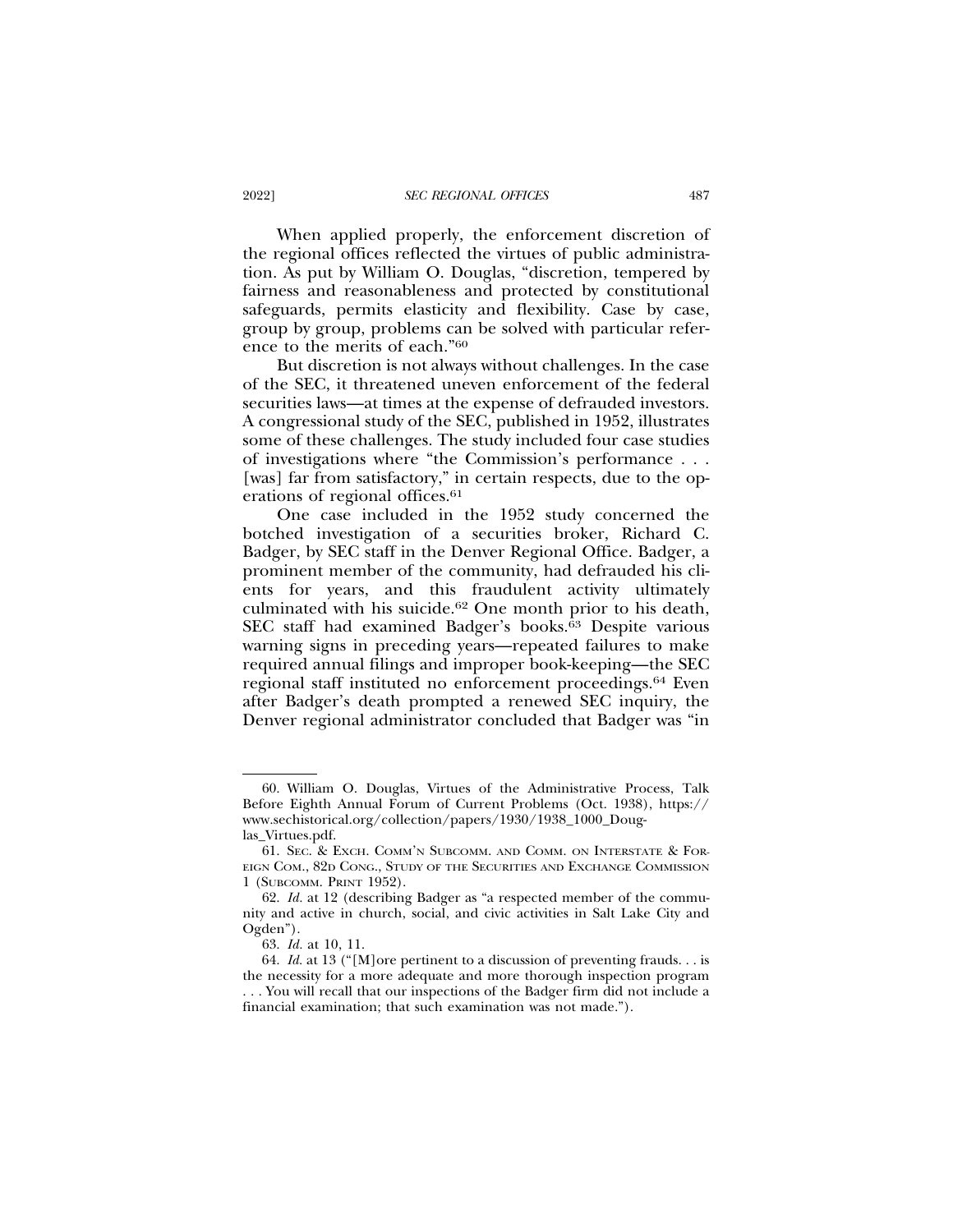pretty good shape financially."65 The congressional subcommittee investigation revealed that the SEC staff in Denver did not properly investigate the broker–dealer's financials, which showed serious issues:

Facts developed in this case, however, and other matters which have come to our attention emphasize the absolute necessity for a thorough review of the work of the Commission's regional offices, which we have been unable to undertake. It is in these field offices that much of the important work of the Commission, particularly the inspection of brokers and dealers, and the investigation of manipulative and fraudulent practices in the securities markets, is conducted.66

The Badger case underscored issues with the SEC's structure. The SEC report detailed "evidences of internal lack of coordination, between Divisions and between regional and home offices, of duplication of effort, such as preparation of legal actions in the field and in Washington," and concluded that a "reexamination of past practices and tightening up of procedures well may assist in meeting the Commission's personnel problem."<sup>67</sup> The Badger example illustrates one risk inherent to limited centralized oversight of regional offices: uneven enforcement, the burdens of which were borne by unsuspecting investors.68 It also signaled changes to come. The localized regional discretion that characterized the early SEC regional offices began to erode in the mid-20th century. The SEC's original structure endured through the late 1950s, up to which point nearly all of the SEC's investigations were instituted by the regional offices.<sup>69</sup> High-profile enforcement issues in the 1950s and 1960s, culminating with the failure to prosecute abuses at the American Stock Exchange, "would redirect the focus of the enforcement program back to the home office, and would trigger a series of events at the Commission that, eventually, led to the creation of the Division of Enforcement more than a decade later," noted Stanley Sporkin and Irving M. Pollack, who would go on to become

<sup>65.</sup> *Id.* at 11.

<sup>66.</sup> *Id.* at 2.

<sup>67.</sup> *Id.* at 124.

<sup>68.</sup> *Id.*

<sup>69.</sup> Hawke, *supra* note 36, at 14.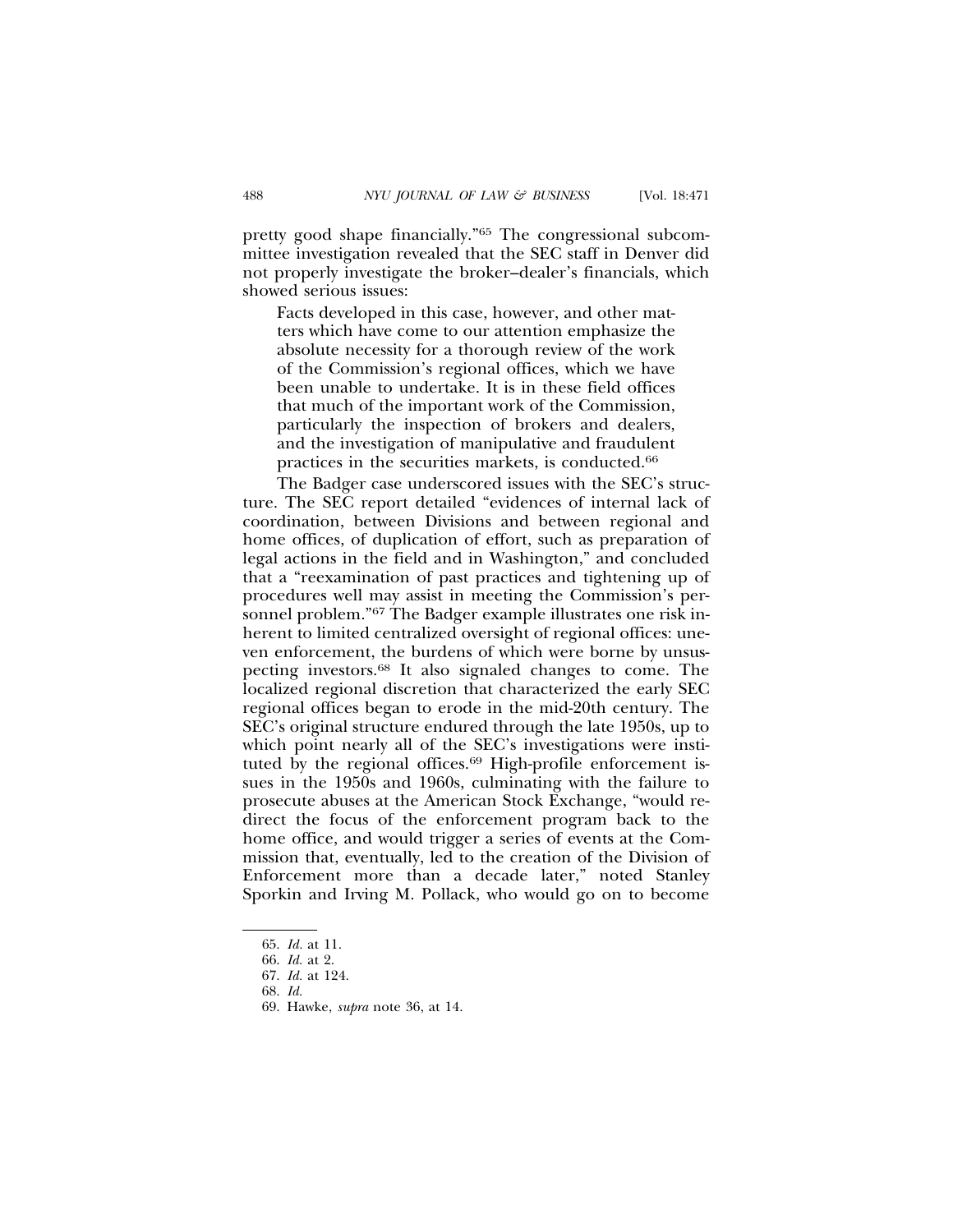the first of the two Directors of the Division of Enforcement.70 Thus, as political pressure began to mount on the SEC, the home office began to assert more and more control over the regional offices. This reflected a broader appetite for centralization, across U.S. administrative agencies, that would intensify through the 1980s.71

The creation of the Division of Enforcement was the first major step to centralizing and standardizing the SEC's enforcement efforts.72 Created in 1972, the Division of Enforcement served to "concentrate resources by focusing all enforcement and investigative activity in one division."73 Today, the enforcement and investigative activities of each regional office are overseen by the SEC's Division of Enforcement, based in Washington D.C. The Division of Enforcement is responsible for conducting investigations into potential securities laws violations and prosecuting the SEC's enforcement actions. The Division of Enforcement employs over 1,100 personnel and is the SEC's largest division.74 Today, the SEC conducts its investigations through its Division of Enforcement, whose staff are located both in the SEC home office in Washington, D.C., as

72. Irving Pollack, Remarks at the Past Enforcement Directors Roundtable (June 14, 2006), https://www.sechistorical.org/collection/papers/ 2000/2006\_0614\_SECEnforcement.pdf. Pollack states:

Prior to that time all of the enforcement activities were fairly well done in the regional offices and the home office served nearly as a service entity for the regional offices. It's hard to believe but in those days the regional offices had to ask another regional office to do any work that was outside of their region. There were on resources to pay the regions to travel outside of their own region.

Indeed, when I first joined the Division of Enforcement that part of the Division of Trading Exchanges they had a rule that that nobody could make a long distance call without the permission of an Assistant Director. In those days too we didn't have electronic records. If you were going to do an investigation you would have to get long distance post slips from the telephone company.

73. U.S. SEC. & EXCH. COMM'N, ANNUAL REPORT XXVII (1972), https:// www.sec.gov/about/annual\_report/1972.pdf.

74. DIV. OF ENF'T, U.S. SEC. & EXCH. COMM'N, ANNUAL REPORT (2017), https://www.sec.gov/files/enforcement-annual-report-2017.pdf.

<sup>70.</sup> *Id.* at 2–3.

<sup>71.</sup> *See* Randall P. Bezanson, *The Myths of Formalism*, 69 IOWA L. REV. 957 (1984).

*Id.*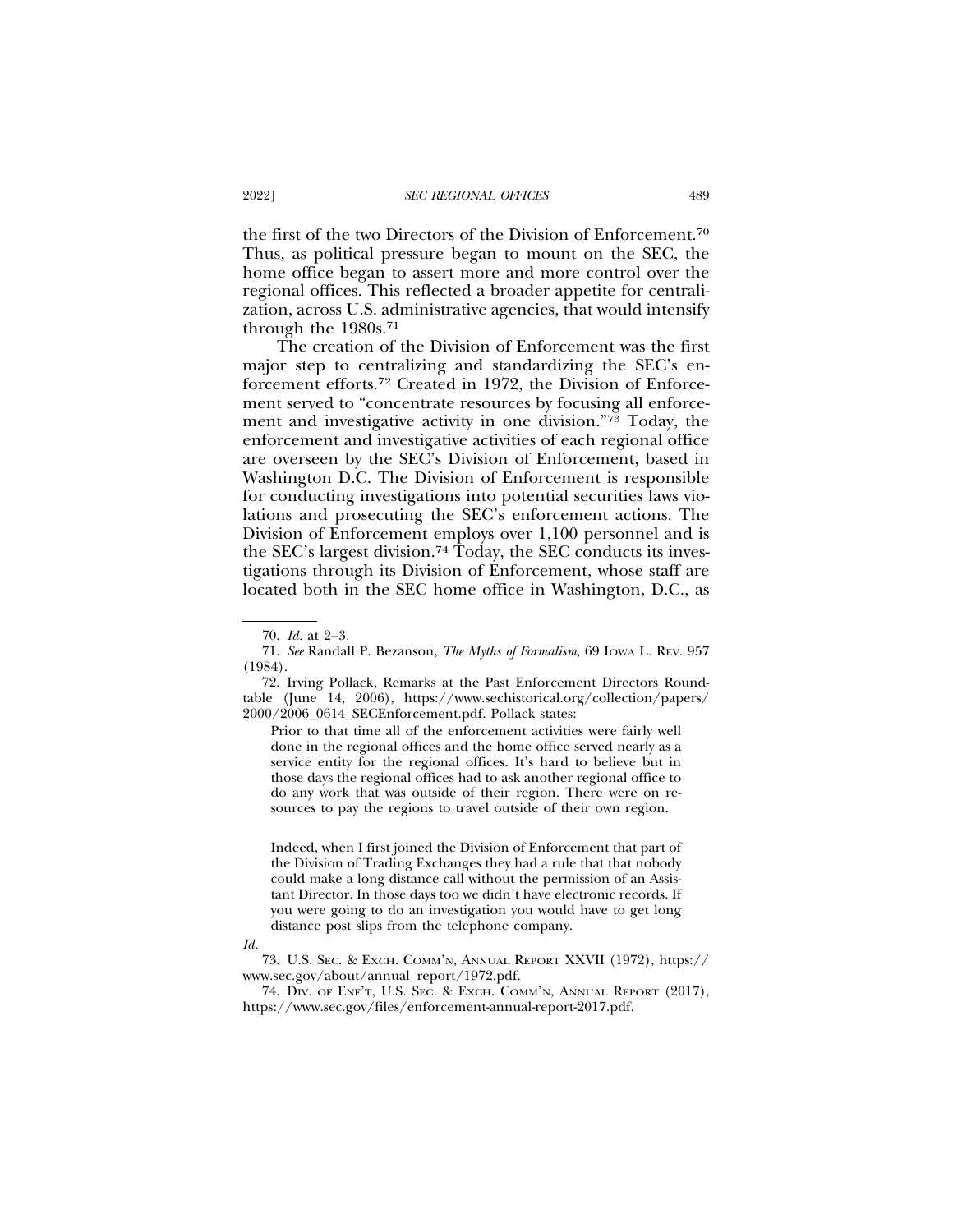well as in the SEC's eleven regional offices. These enforcement division staff are responsible for instituting investigations in response to complaints and tips, the majority of which today are received in electronic form, and then forwarded to the appropriate regional office or home office.75 The SEC also receives many tips or complaints from members of Congress or their constituents, which, in similar fashion, are then directed to the relevant regional office.76

The 1960s saw the SEC home office develop from a "small, reactive, caretaker office to a large, specialized, proactive, self-initiating office, constantly expanding the boundaries of enforcement policy and serving as a leader and model for the enforcement activities of the regions."77 Indeed, since then, the SEC home office "dramatically and consistently" increased its caseload relative to the regional offices.78 Enforcement data bears this out: in the 1950s, the SEC home office instituted less than 1% of all investigations; after 1972, the D.C. office accounted for over 15% of the Commission's investigations.79

The cycle of crisis followed by remedial reorganization is a persistent theme in the evolution of the SEC regional office structure.

<sup>75.</sup> *See* U.S. SEC. & EXCH. COMM'N, SEC ENFORCEMENT MANUAL 8 (Nov. 28, 2017) [hereinafter 2017 SEC ENFORCEMENT MANUAL], https:// www.sec.gov/divisions/enforce/enforcementmanual.pdf ("The vast majority of complaints and tips received by the Division are in electronic form and the Division encourages the public to communicate with it through the online web form. Every complaint is carefully reviewed by Division staff for apparent reliability, detail and potential violations of the federal securities laws. After review, the complaint or tip generally is processed according to the guidelines below. . . . Complaints that appear to be serious and substantial are usually forwarded to staff in the Home Office or the appropriate regional office for more detailed review and may result in the opening of a MUI.").

<sup>76.</sup> *See id.* at 11 ("The SEC frequently receives complaints and other information from members of Congress on behalf of the constituents whom they represent. Most of these letters are directed to the Office of Legislative Affairs or the Office of the Chairman and then assigned to the appropriate SEC division or regional office.").

<sup>77.</sup> SHAPIRO, *supra* note 39, at 140.

<sup>78.</sup> *Id.* at 138.

<sup>79.</sup> *Id.*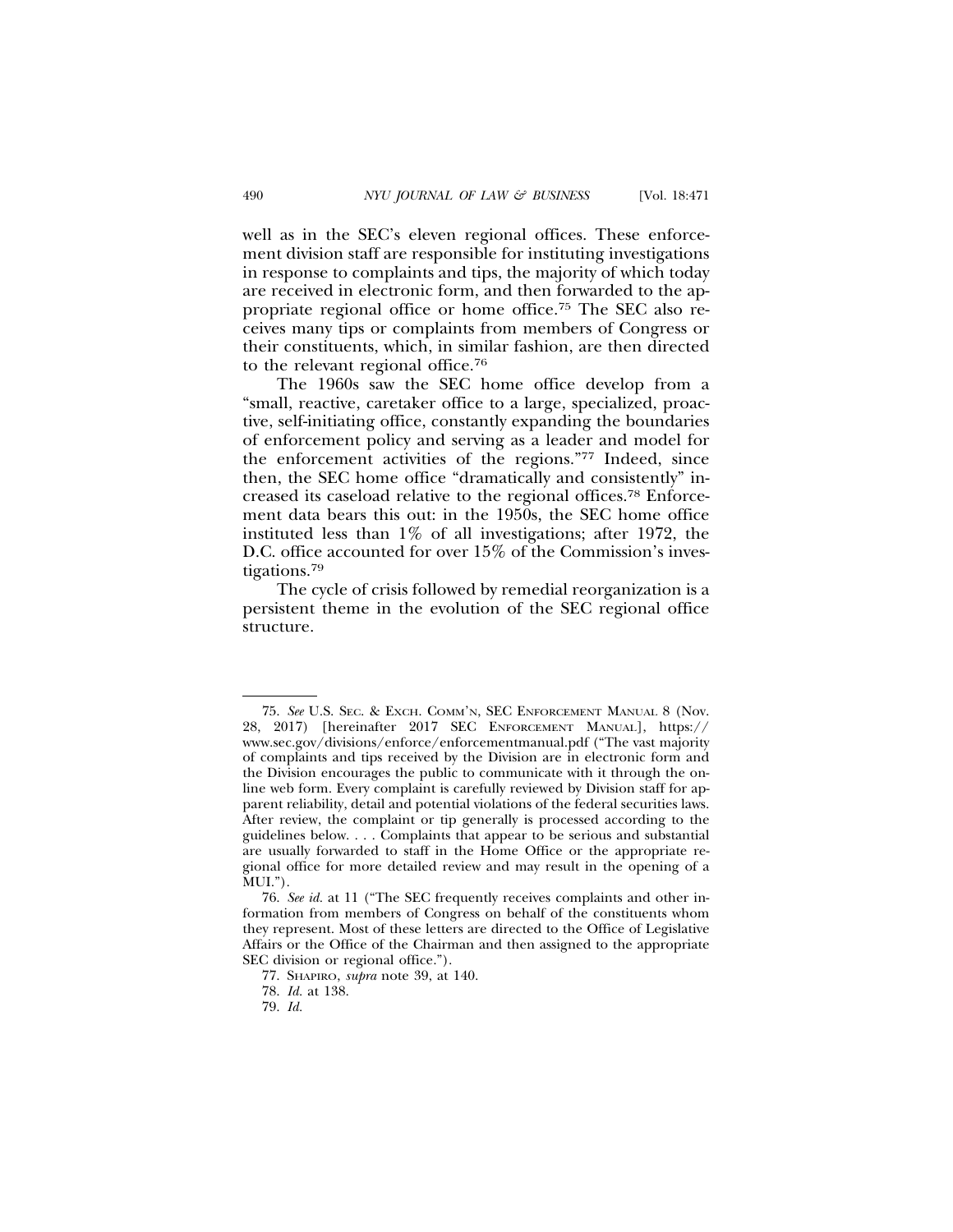#### B. *Crisis and Reorganization*

The Division of Enforcement was instrumental in ushering the SEC enforcement program out of its so-called "Dark Ages" into a more modern, technologically competent, and national regime.80 But, issues persisted.

Notwithstanding the SEC's progressive centralization of its enforcement program since the 1960s described above, the SEC regional offices still retained some autonomy. Enforcement Division staff at each regional office, for example, had the discretion to open a so-called "Matter Under Inquiry" or "MUI."81 These staff members retained, as they still do today, the responsibility for conducting the initial analyses as to whether there might be a potential violation of the securities laws that warrants an investigation, and then, for seeking approval from the Regional Office's Director or Associate Director to open the investigation.<sup>82</sup> The determination regarding whether to open an investigation is a multi-faceted one: Enforcement Division staff at each regional office must determine whether such office opening the investigation "will be the best use of resources for the Division of a whole."83

Unsurprisingly, challenges relating to the discretion of each regional office persisted. While the Division of Enforce-

2017 SEC ENFORCEMENT MANUAL, *supra* note 75, at 12.

<sup>80.</sup> Hawke*, supra* note 36, at 22.

<sup>81.</sup> Roundtable on Regional Administrators, *supra* note 42, at 6 (describing the relationship between the home office and regional offices in opening MUI).

<sup>82.</sup> The SEC Enforcement Manual details the specific procedures for opening a matter under investigation, or "MUI":

Opening a MUI requires that the staff assigned to a MUI (at the Assistant Director level and below) first conduct preliminary analyses to determine: (1) whether the facts underlying the MUI show that there is potential to address conduct that violates the federal securities laws; and (2) whether the assignment of a MUI to a particular office will be the best use of resources for the Division as a whole. If the preliminary analyses indicate that a MUI should be opened, then the staff should follow the procedures below for opening a MUI within the internal system and seeking approval of the assigned Associate Director or Regional Director . . . . Prior to opening a MUI, the assigned staff (Assistant Director and below) should determine whether the known facts show that an Enforcement investigation would have the potential to address conduct that violates the federal securities laws.

<sup>83.</sup> *Id.*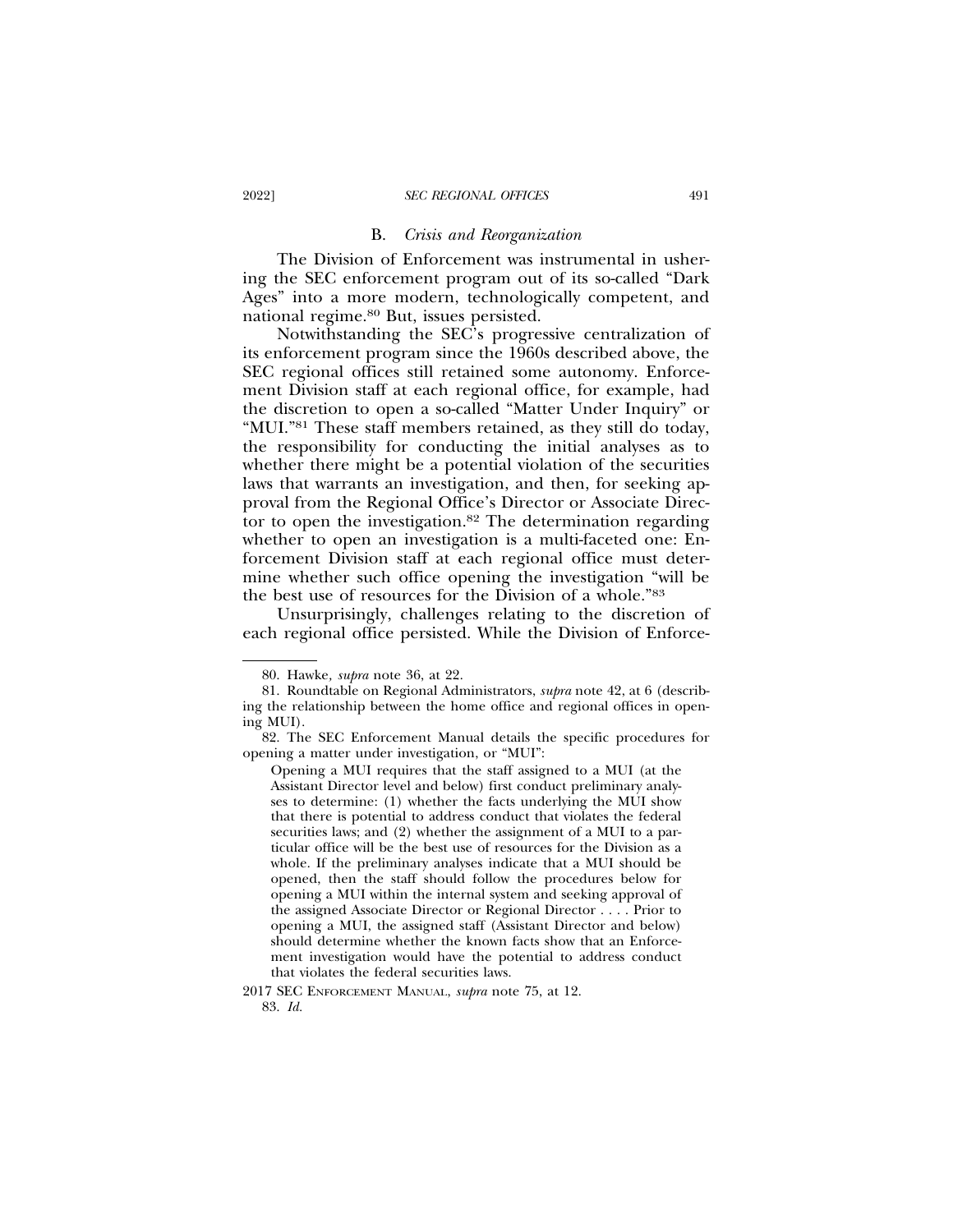ment created some degree of oversight, the structure of the regional offices led to other problem areas: inadequate enforcement expertise at certain regional offices, at times, and coordination issues among offices. For example, reports surfaced in the late 1980s about ineffective enforcement efforts at the New York Regional Office. In 1987, a senator on the Committee on Banking, Housing and Urban Affairs sent a letter to SEC Chairman Ruder regarding "bothersome" reports about the New York Regional Office and demanded that the SEC prioritize "cleaning up the reported mess in the New York regional office."84 In 2003, the Boston Regional Office underwent restructuring and personnel changes following the highprofile Putnam case involving "market-timing"—a fraudulent trading practice utilized by investment funds that provoked public outcry in the wake of investigations by New York Attorney General Eliot Spitzer.85 As reported by *The Wall Street Journal* at the time, "the SEC is looking into why a tip from a Putnam employee wasn't taken more seriously by the SEC's Boston regional office" and is "trying to determine why its most recent inspection of Putnam didn't turn up problems."86

Concerns about each regional office's ability to police and prosecute increasingly complex financial markets continued to escalate and would come to a head in the 2000s. In 2004, David Silver, a senior SEC official, issued an urgent warning that the "internal organization of the SEC is in dire need of substantial reorganization and improvement to meet current and future challenges."87 Silver cited two key issues: first, the

<sup>84.</sup> Letter from William Proxmire, U.S. Senator, to David Ruder, Chairman, Sec. & Exch. Comm'n (Aug. 13, 1987), http://3197d6d14b5f19f2f440- 5e13d29c4c016cf96cbbfd197c579b45.r81.cf1.rackcdn.com/collection/papers/1980/1987\_0813\_RuderComplaint.pdf.

<sup>85.</sup> Tom Lauricella et al., *Mutual Funds Face Overhaul as Spitzer, SEC Fight for Turf,* WALL ST. J. (Oct. 31, 2003), https://www.wsj.com/articles/SB106 755098985825600.

<sup>86.</sup> *Id.*

<sup>87.</sup> David Silver, *What Went Wrong at the SEC?*, Remarks in Milan, Italy 3 (Apr. 23, 2004) http://3197d6d14b5f19f2f440-5e13d29c4c016cf96cbbfd197 c579b45.r81.cf1.rackcdn.com/collection/papers/2000/2004\_0423\_Silver.pdf (last updated Nov. 2004) ("As the securities industry developed, the

SEC's three traditional operating Divisions, Investment Management, Market Regulation and the Division of Corporation Finance, organized along the lines of the three major federal securities statutes remain conceptually and functionally isolated from each other, each as it were, in its own silo.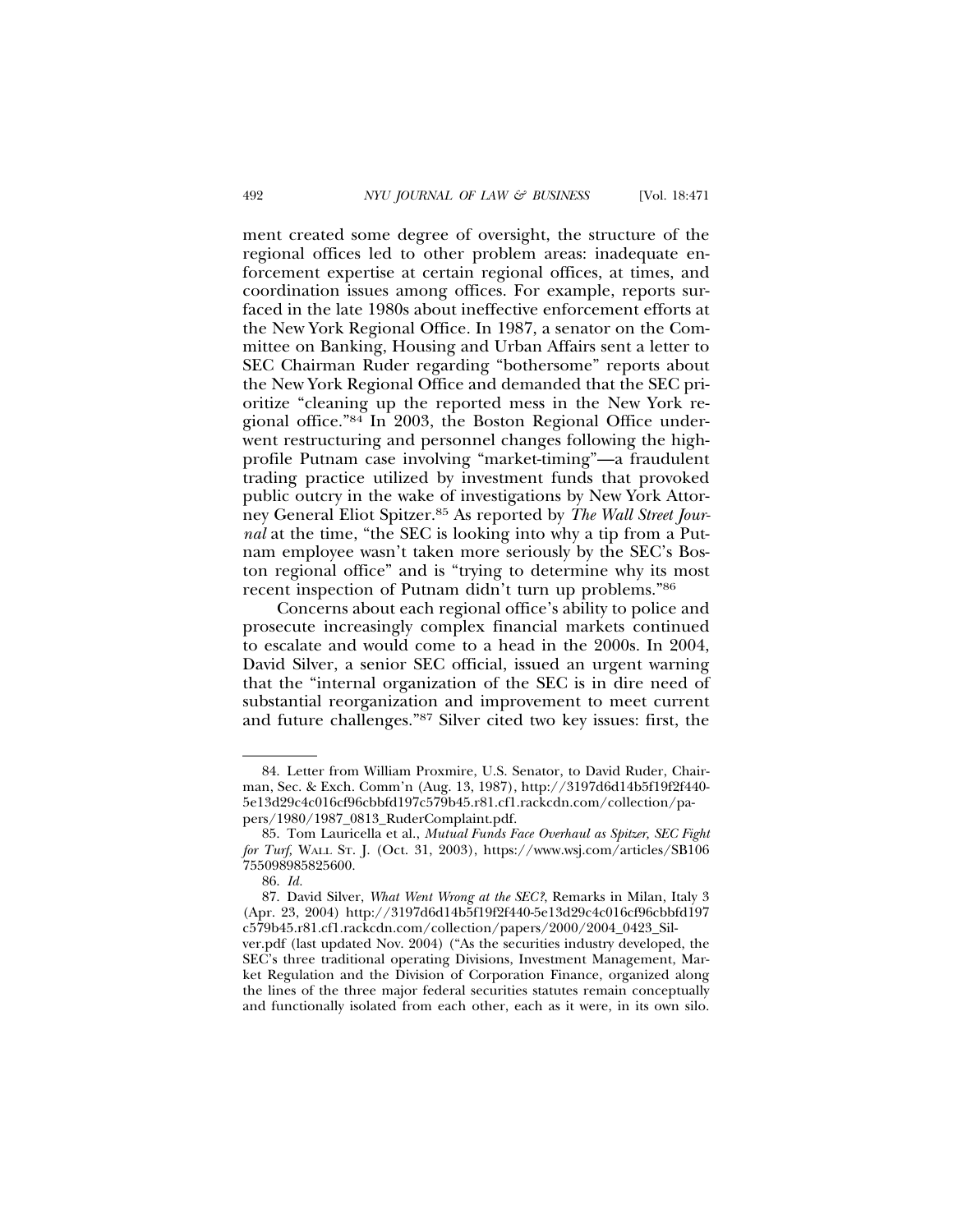lack of a single body within the Commission with systemic oversight of the market as a whole, and second, the "centralization of enforcement and inspections by the creation of the Division of Enforcement and OCIE, [that] has had the unintended consequence of taking away the eyes and ears of the operating Divisions thus adding another degree of insularity."88 As another SEC official put it: "To understand how the SEC operates, think of Germany prior to Bismarck: a series of semi-autonomous feudal states that operate autonomously in most ways and occasionally compete amongst themselves, except when a common enemy appears at the border."89

Two high-profile frauds would force the SEC into action. In December 2008, the SEC charged Bernie Madoff for perpe-

88. *Id.* at 4. Silver notes:

Let me give very two examples of what I am talking about. On January 14, a New York Times article indicated that the Division of Enforcement was taking a hard look and might be planning enforcement actions against mutual fund organizations that are not adequately disclosing non-sales charge compensation paid to fund retailers through payments for shelf space, etc. Yet, four years ago the SEC's General Counsel's Office filed an amicus brief in a lawsuit then pending in New York, indicating that certain very general prospectus disclosures provided an adequate legal blessing to these payments.

The second instance involves market timing. I believe that between 1993 and 2003 there was at least six reported lawsuits in which market timers, complaining about efforts by mutual funds to curtail their activities, sued insurance and mutual fund organizations. The SEC did not file an amicus brief in any of these cases. I believe that any careful study of these two examples and others would substantiate that the view that the regulatory voids which followed action in the one case and inaction in the other helped create a false image of regulatory tolerance in two extremely important and problematic areas. I strongly believe that the internal fragmentation I have described played a significant role.

*Id.*

89. Jonathan G. Katz, *Reviewing The SEC, Reinvigorating The SEC*, 71 U. PITT. L. REV. 489, 503 (2010).

They report upwards to a five member Commission which has no real coordinating and integrating facilities of its own, although in recent Senate testimony Chairman Donaldson stated that an Office of Risk Assessment not bound by divisional lines is being created as well as inter-divisional task forces to work on special problems. I should also note that the Director of the Division of Enforcement also promised better communication in the future with the operating divisions. While these are laudable steps, even if fully implemented, more fundamental changes may be needed.").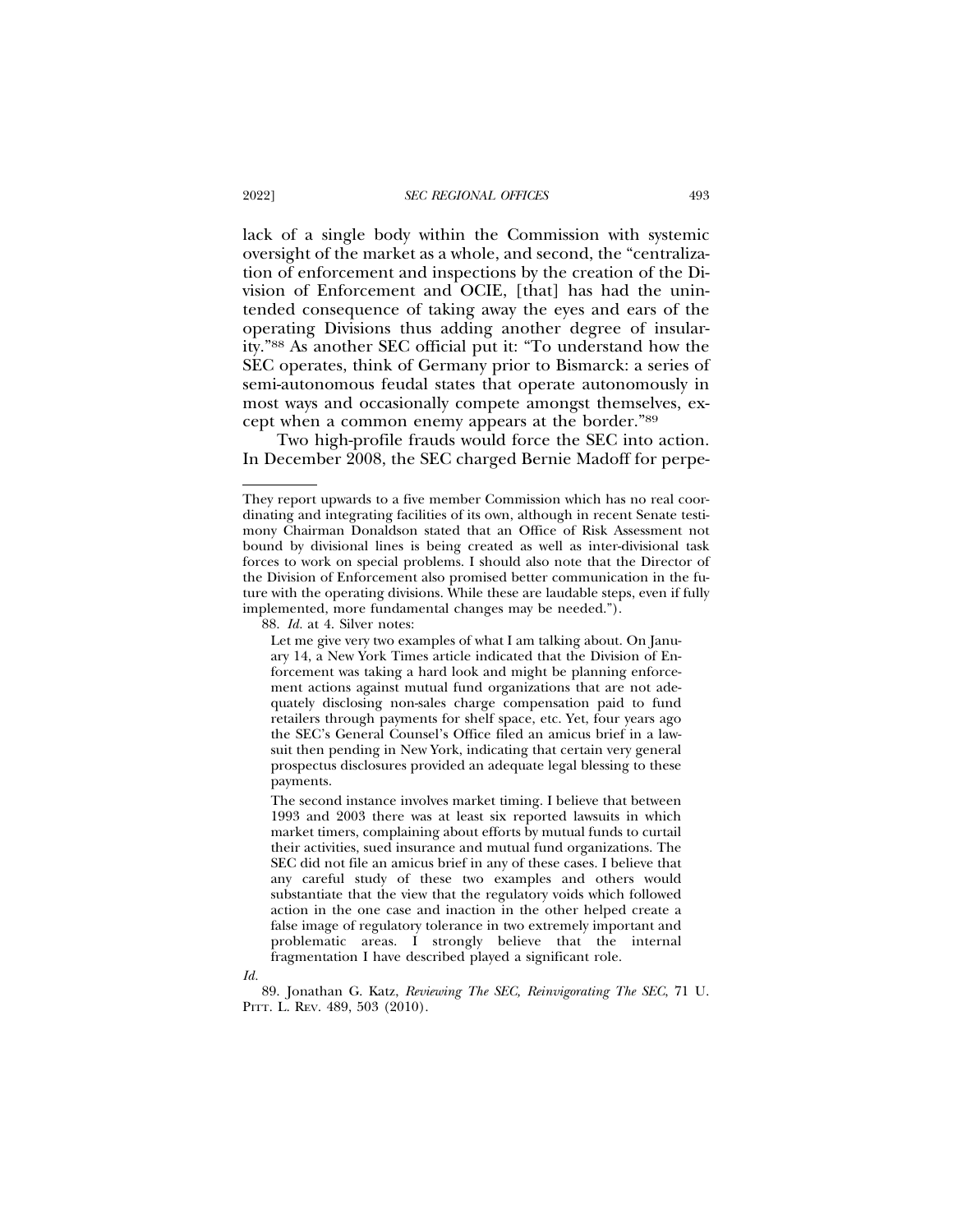trating a more than \$50 billion Ponzi scheme—the largest in history.<sup>90</sup> Stunningly, internal investigations would later reveal that between 1992 and 2008 the SEC "received more than ample information in the form of detailed and substantive complaints" that Madoff was operating a Ponzi scheme.91 Moreover, as early as 2001, popular publications like *Barron's* were openly questioning the performance of Madoff's investments.92 In response to perceived failures of the New York and Boston Regional Offices to identify the fraud, the SEC Office of Inspector General ("OIG") launched an internal probe regarding the handling of the Madoff case.93

A few months later, the Commission was dealt another blow. In spring 2009, the SEC filed charges against Allen Stanford for operating a \$7 billion Ponzi scheme—among the largest in history.94 Reportedly, a Fort Worth examination official warned her branch chief to "keep your eye on these people because this looks like a Ponzi scheme to me and someday it's going to blow up," but the Fort Worth Regional Office was unable to prevent the fraud.95 Writing in *Business Insider*, Henry Blodget excoriated the SEC: "After years of ignoring ex-employees who said that Stanford Financial was a massive Ponzi

93. *Id.* at 133; *see* Interview by William Thomas with David Bergers, in Boston, Mass. (Aug. 4, 2015), https://www.sechistorical.org/collection/oralhistories/20150804\_Bergers\_David\_T.pdf (describing the relationship between the Boston and New York Regional Offices in connection with the Madoff investigation and contesting the OIG's findings).

94. Daniel Gilbert & Tom Fowler, *Stanford Guilty in Ponzi Scheme*, WALL ST. J. (Mar. 6, 2017), https://www.wsj.com/articles/SB10001424052970203 458604577265490160937460.

95. OFFICE OF INSPECTOR GEN., U.S. SEC, CASE NO. OIG-526, REPORT OF INVESTIGATION OF THE SEC'S RESPONSE TO CONCERNS REGARDING ROBERT AL-LEN STANFORD'S ALLEGED PONZI SCHEME 33 (2010) [hereinafter SEC REPORT NO. OIG-526], https://www.sec.gov/files/oig-526.pdf.

<sup>90.</sup> Diana B. Henriques, *Bernie Madoff, Architect of Largest Ponzi Scheme in History, Is Dead at 82*, N.Y. TIMES (Apr. 15, 2021), https://www.nytimes.com/ 2021/04/14/business/bernie-madoff-dead.html.

<sup>91.</sup> OFFICE OF INSPECTOR GEN., U.S. SEC REPORT NO. OIG-509, INVESTIGA-TION OF FAILURE OF THE SEC TO UNCOVER BERNARD MADOFF'S PONZI SCHEME – PUBLIC VERSION 20–21 (2009) [hereinafter SEC REPORT NO. OIG-509].

<sup>92.</sup> *Id.* at 27. The SEC's OIG report quotes one article, noting the "MARHedge article, written by Michael Ocrant and entitled 'Madoff tops charts; skeptics ask how,' stated how many were 'baffled by the way [Madoff's] firm has obtained such consistent, nonvolatile returns month after month and year after year.'" *Id.* at 27–28 (internal citations omitted).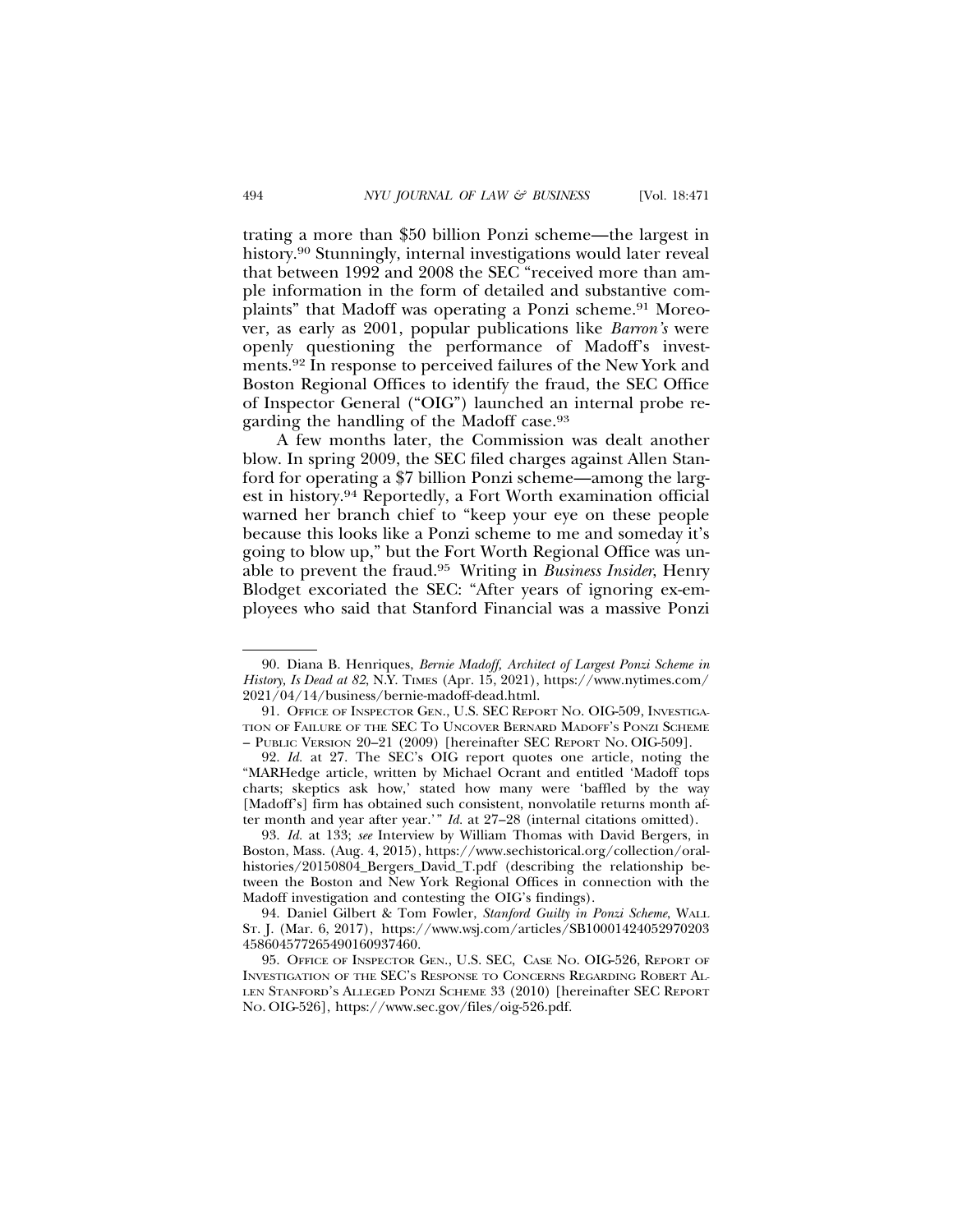scheme, the SEC now concludes that Stanford was . . . a massive Ponzi scheme."96 The OIG launched a second investigation, focused on the Fort Worth Regional Office's investigation of Stanford.97 As Senator Dodd summarized in Congressional hearings:

[A] central problem was the failure of the SEC Fort Worth District Office Enforcement staff to heed the warning of the Examination staff. The IG report shows that the examiners at the Fort Worth District Office raised red flags about Mr. Stanford's operation in four exams conducted over 8 years, beginning in 1997, concluding in each examination that Stanford's CDs were likely a Ponzi scheme or a similar fraudulent scheme. However, the Enforcement staff disregarded the examiners' repeated warnings, continually turning a blind eye for nearly a decade.<sup>98</sup>

The Madoff and Stanford cases highlighted underlying issues in the regional office structure, key among them a severe lack of inter-office communication. Structural issues pervaded the findings of the OIG reports, which cited "insufficient expertise, training, experience and supervision by management; inadequate internal communication and coordination among and within various SEC divisions; deficiencies in investigative planning and prioritization; lack of follow-through on leads; and insufficient resources."99 The OIG concluded that internal organizational and communication issues contributed to the SEC's failure to detect the fraud.100 As former Chairman David Ruder noted: "Each division operated on its own. The

<sup>96.</sup> Henry Blodget, *SEC: We Are Shocked To Discover Stanford Was A Ponzi Scheme*, BUS. INSIDER (Feb. 28, 2009), https://www.businessinsider.com/secokay-okay-stanford-was-a-ponzi-scheme-2009-2.

<sup>97.</sup> SEC REPORT NO. OIG-526, *supra* note 95.

<sup>98.</sup> *Oversight of The SEC Inspector General's Report on the "Investigation of the SEC's Response to Concerns Regarding Robert Allen Stanford's Alleged Ponzi Scheme" and Improving SEC Performance: Hearing Before the S. Comm. on Banking, Hous., and Urb. Affs*., 111th Cong. 3 (2010) (statement of Sen. Christopher Dodd, Chairman, S. Comm. on Banking, Hous., and Urb. Affs.).

<sup>99.</sup> *Oversight of the Securities and Exchange Commission's Failure to Identify the Bernard L. Madoff Ponzi Scheme and How to Improve SEC Performance: Hearing Before the S. Comm. on Banking, Hous., and Urb. Affs.*, 111th Cong. (2009) (statement of Robert Khuzami, Dir., Div. of Enf't & John Walsh, Acting Dir., Office of Compliance Inspections and Examinations).

<sup>100.</sup> *See* SEC REPORT NO. OIG-509, *supra* note 91, at 29.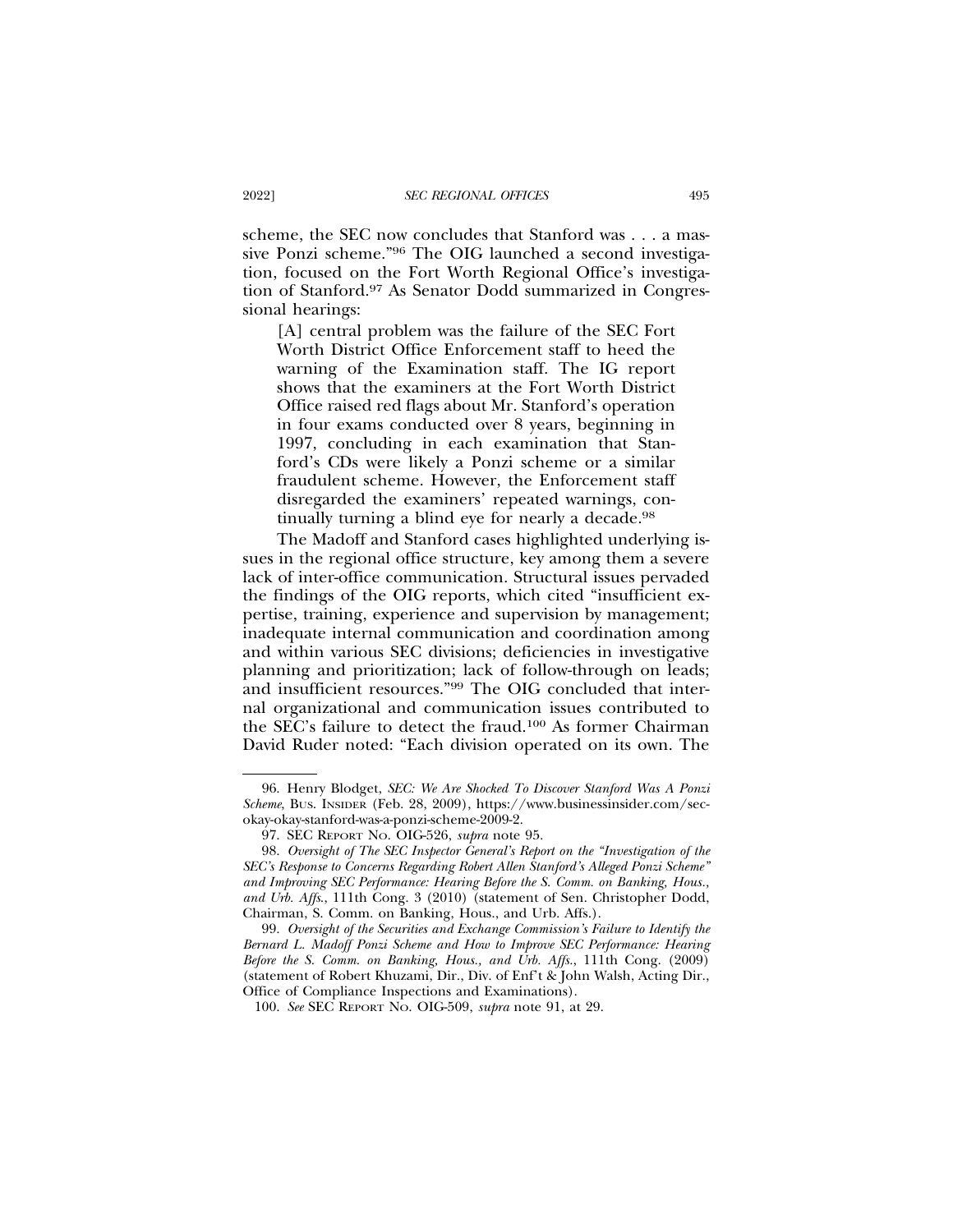divisions didn't talk to each other very much."101 Harry Markopolos—the tipper who provided the SEC with detailed accounting evidence of Madoff's fraud—blamed the failure to identify the Madoff case on "regional turf rivalries" between the Boston and New York Regional Offices.102

More alarmingly, the OIG reports made clear that the SEC prosecutors did not appear to have the requisite market knowledge to identify and prosecute the frauds, a critical blind spot as financial markets became more and more complex. As the Madoff OIG report notes, SEC regional office staff conducted various investigations of Madoff's investment operations prior to 2008 without diagnosing the Ponzi scheme.103 The SEC investigation in 2006, following a tip from a "concerned citizen," was terminated without finding any violations of the securities laws, and the SEC's examiner in question received high marks for their "ability to understand and analyze the complex issues of the Madoff investigation."104

The Madoff and Stanford cases—and the ensuing OIG investigations—catalyzed sweeping organizational change. In response, the SEC underwent a comprehensive restructuring of its regulatory and enforcement functions, including the further reorganization of its regional office structure.105

Certain SEC reforms were centralizing and echoed steps taken by the agency in response to the crises of the 1950s and 1960s, namely consolidating and centralizing oversight of enforcement<sup>106</sup> to "tear down the silos."<sup>107</sup> The SEC flattened re-

<sup>101.</sup> Interview by William Thomas with David Ruder, in Chicago, Ill. (May 27, 2015), http://3197d6d14b5f19f2f440-5e13d29c4c016cf96cbbfd197c5 79b45.r81.cf1.rackcdn.com/collection/oral-histories/20150527\_Ruder\_ David\_T.pdf.

<sup>102.</sup> *Madoff Whistleblower: SEC Failed to Do the Math*, NPR (Mar. 2, 2010, 12:00), https://www.npr.org/templates/story/story.php?storyId=124208012.

<sup>103.</sup> SEC REPORT NO. OIG-509, *supra* note 91 (describing OCIE examinations in 2004 and 2005). Of particular note is the investigation in 2005 by the "Northeast Regional Office," which today is the New York Regional Office. *Id.*

<sup>104.</sup> *Id.* at 40–41.

<sup>105.</sup> *The Securities and Exchange Commission Post-Madoff Reforms*, U.S. SEC. & EXCH. COMM'N, https://www.sec.gov/spotlight/secpostmadoffreforms.htm (last modified July 15, 2019).

<sup>106.</sup> *See* Regional Office Reorganization, Exchange Act Release No. 57877, 17 C.F.R. § 200.11 (2021).

<sup>107.</sup> Dean V. Shahinian, Senior Couns., U.S. Sen. Banking, Hous., and Urb. Affs. Comm., Remarks at the SEC Historical Society Fireside Chat: View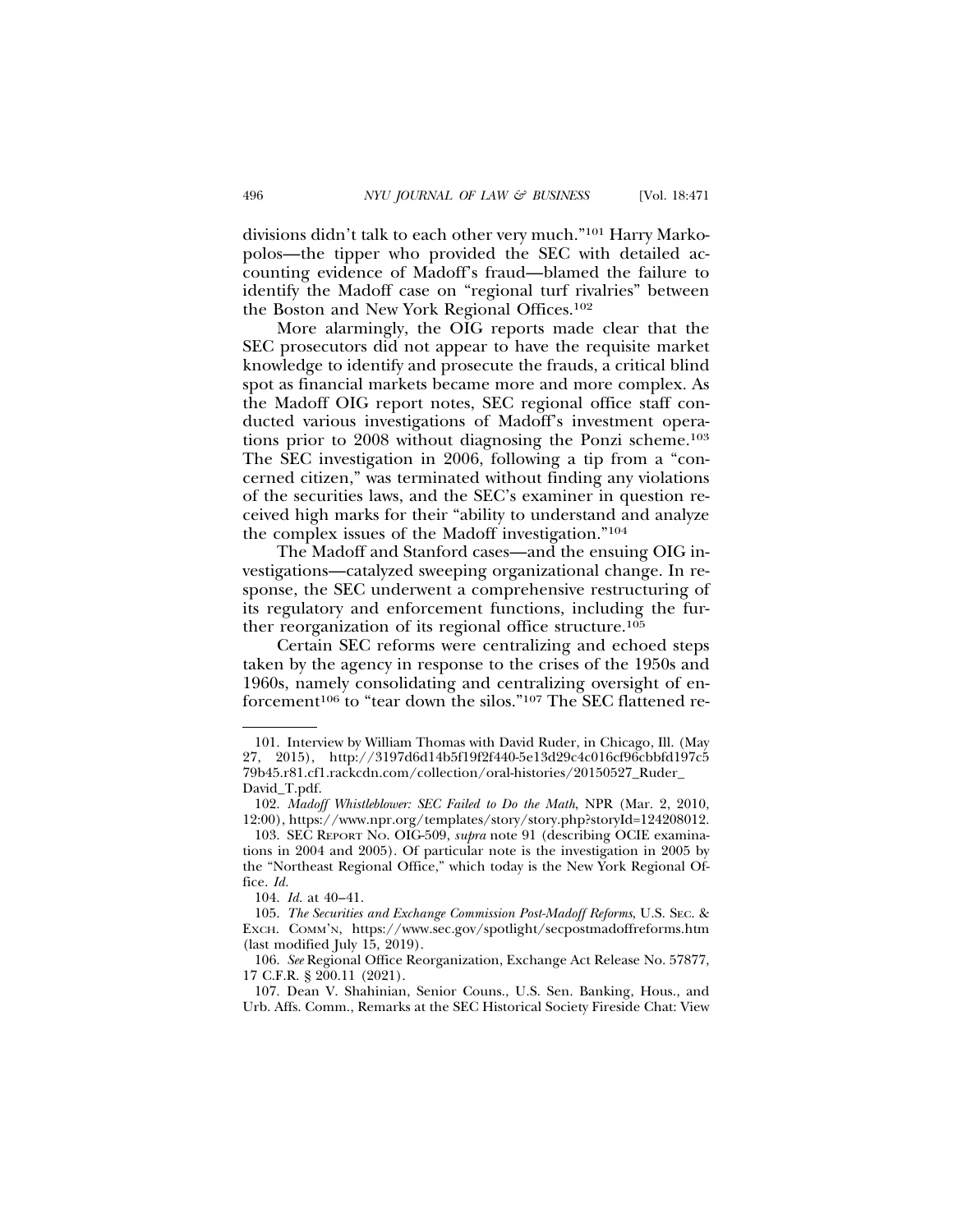porting structures, standardized training across regional offices, and consolidated a range of enforcement functions.108 As put by Robert Khuzami, "[t]he examination program in other regional offices has been consolidated under the leadership of a single senior manager to ensure consistent supervision on their coordination, collaboration and communication."109 One SEC staffer noted:

[R]egional chief counsels reported to one of three Washington chief counsels who also had their day job to run the enforcement centers here in [D.C.] . . . so, part of the reorganization was to create this one person who was responsible for the regional enforcement program in Washington and everybody would report up to that person.<sup>110</sup>

Additionally, in 2008, the SEC published its enforcement manual for the first time ever, in a move designed to, among other goals, standardize investigation and enforcement procedures across all offices.111

And yet, while certain of the reorganizations were clearly centralizing, the SEC also instituted structural changes that *decentralized* authority and autonomy to the regional offices. One of the main reforms was the creation of national specialized units in 2010, a move that the SEC's Division of Enforcement called the "most significant reorganization since its establishment in 1972."112 These national specialized units would focus on specific issue areas of the securities markets in order to—as Robert Khuzami, the program's architect noted—"foster a

From Congress (Mar. 27, 2007), https://www.sechistorical.org/collection/ programs/Transcript\_2007\_0327\_FC.pdf.

<sup>108.</sup> *See Oversight of the Securities and Exchange Commission's Failure To Identify the Bernard L. Madoff Ponzi Scheme and How to Improve SEC Performance: Hearing Before the S. Comm. On Banking, Hous., and Urb. Affs.*, 111th Cong. 95 (2009) (statement of Robert Khuzami, Dir., Div. of Enf't & John Walsh, Acting Dir., Office of Compliance Inspections and Examinations).

<sup>109.</sup> *Id.* at 99.

<sup>110.</sup> Interview by William Thomas with Emily Gordy, former Deputy Chief Couns., Div. of Enf't, U.S. Sec. & Exch. Comm'n (Sept. 23, 2013), https:// www.sechistorical.org/collection/oral-histories/20130923\_Gordy\_Emily\_ T.pdf.

<sup>111.</sup> Harold K. Gordon & Tracy V. Schaffer, *Release of 'Red Book' a Move Toward SEC Transparency*, LAW (Dec. 11, 2008, 12:00 AM), https:// www.law.com/almID/1202426646812/.

<sup>112.</sup> SEC Names New Specialized Unit Chiefs, *supra* note 27.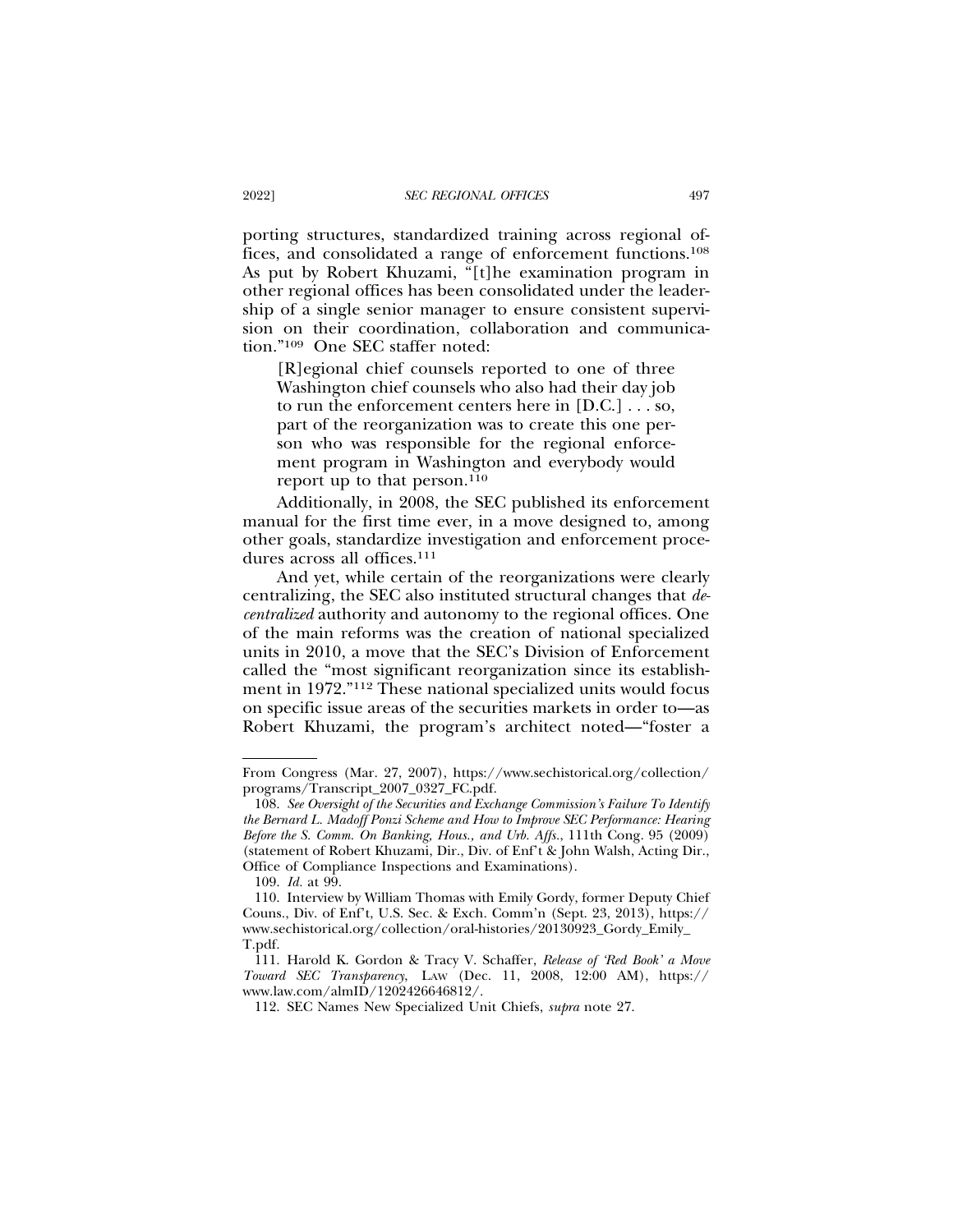more comprehensive and coherent national program that encourages communication and collaboration."113

Notably, each subject matter unit was staffed by personnel across the various regional offices, and many of the units were actually headed by SEC directors in regional offices.114 Describing this new "matrix reporting" structure, Khuzami noted:

[T]he SEC had historically only been organized regionally, the New York region, the San Francisco region, the Dallas/Fort Worth region, and each regional director was in charge of everything that happened in that region whatever the nature of the case. We laid over that structure with this regional structure, these specialized units which were across the country. They may have had a chief in New York and a deputy chief in Atlanta and staff in the unit in five of those regions. You had regional directors who no longer have full autonomy over their cases. In fact, people in their region will now be reporting still to the regional director for some cases, but to the head of the unit in New York.115

<sup>113.</sup> *See Oversight of the Securities and Exchange Commission's Failure to Identify the Bernard L. Madoff Ponzi Scheme and How to Improve SEC Performance*: *Hearing Before the S. Comm. on Banking, Hous., and Urb. Affs.*, 111th Cong. 99–100 (2009) (statement of Robert Khuzami, Dir., Div. of Enf't) (observing, "[f]or example, the New York Regional Office already has adopted a protocol under which a single team of examiners, drawn from the broker–dealer and investment management units, will jointly examine selected firms to ensure that the examination team includes those most expert in the subject of the examination").

<sup>114.</sup> For example, the Asset Management Unit was originally co-headed by Bruce Karpati in the New York Regional Office; the Market Abuse Unit was originally led by Daniel M. Hawke, who was the director of the Philadelphia Regional Office; and the Municipal Securities and Public Pensions Unit was originally headed by Elaine C. Greenberg, Associate Regional Director of the Philadelphia Regional Office. *See* SEC Names New Specialized Unit Chiefs, *supra* note 27.

<sup>115.</sup> Interview by Dr. Harwell Wells with Robert Khuzami, former Dir. of the Div. of Enf't, U.S. Sec. & Exch. Comm'n, in New York, N.Y. (Feb. 15, 2019), https://www.sechistorical.org/collection/oral-histories/2019\_ 0215\_Khuzami\_Oral\_History\_T.pdf.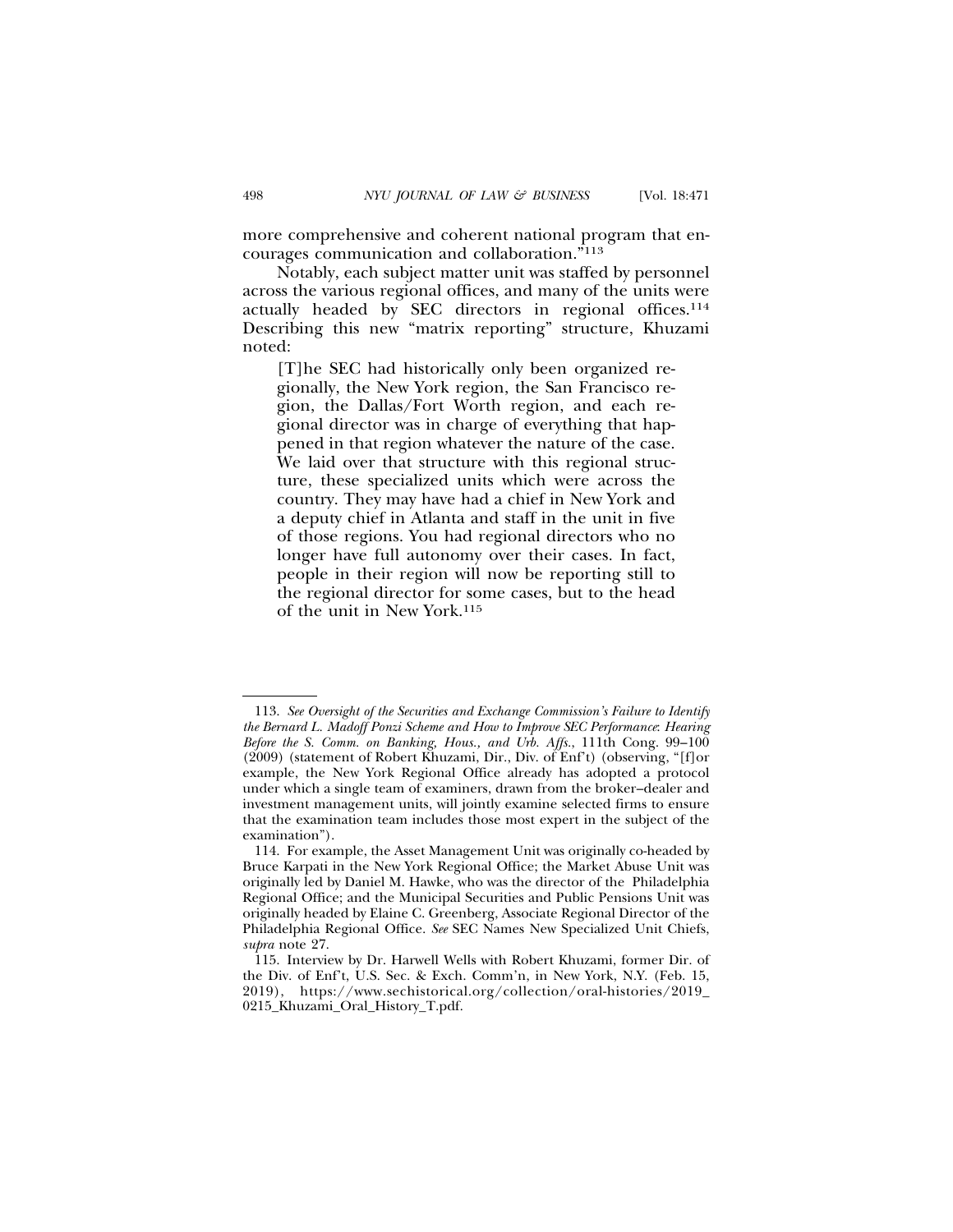From time to time, leadership of these units has transferred from one region to another.116 Additionally, in response to the emergence of novel financial products and trading strategies, the SEC has created new or expanded existing specialized units. As Khuzami notes: "They were never designed to be static. They can shrink if that subject matter is no longer a significant priority for the division."<sup>117</sup>

SEC leadership has highlighted the significant reforms that the Commission has undergone in recent years and praised the Commission for taking comprehensive action. In 2012, Chair Schapiro looked back on the agency's reforms, calling the recent reorganizations "one of the most productive periods in the agency's history," citing "improvements in culture, management approach, and attitude."118 Former Chair Breeden noted more recently, "[i]t's really exciting to see the agency move past the terrible era of the Madoff collapse and past 2008 and the attempts to dismember the agency. The SEC flag is flying as proudly as I've seen it in decades and that's a wonderful thing."119 The Division of Enforcement, thus, has sought "to avoid such turf battles by pressing supervisors to work with their counterparts in other offices to make sure that investigations are being conducted by the appropriate regional offices."120

<sup>116.</sup> For example, in 2016, C. Dabney O'Riordan was announced as cochief of the Asset Management Unit, realigning the group's leadership from New York to Los Angeles, where O'Riordan was based. *See* Press Release, U.S. Sec. & Exch. Comm'n, C. Dabney O'Riordan Named as Co-Chief of the Asset Management Unit (June 28, 2016), https://www.sec.gov/news/pressrelease/2016-134.html.

<sup>117.</sup> Interview by Dr. Harwell Wells with Robert Khuzami, *supra* note 115.

<sup>118.</sup> Mary Schapiro, former Chairman, U.S. Sec. & Exch. Comm'n, Remarks at the SEC Historical Society 13th Annual Meeting Program, A Creative Irritant: The Relationship between the SEC and Accounting Standard Setters (June 7, 2012), https://www.sechistorical.org/collection/programs/ sechistorical\_060712\_transcript.pdf.

<sup>119.</sup> Richard Breeden, former Chairman, U.S. Sec. & Exch. Comm'n, Remarks at the SEC Historical Society 17th Annual Meeting Program, At the Crossroads of the White House and the SEC (June 2, 2016), https:// www.sechistorical.org/collection/programs/sechistorical-060216-tran script.pdf.

<sup>120.</sup> Luke Cadigan, *The Role Of Regional Offices In the SEC FCPA Unit*, LAW360 (Sept. 30, 2011), https://www.law360.com/articles/274598/the-role -of-regional-offices-in-the-sec-fcpa-unit?copied=1.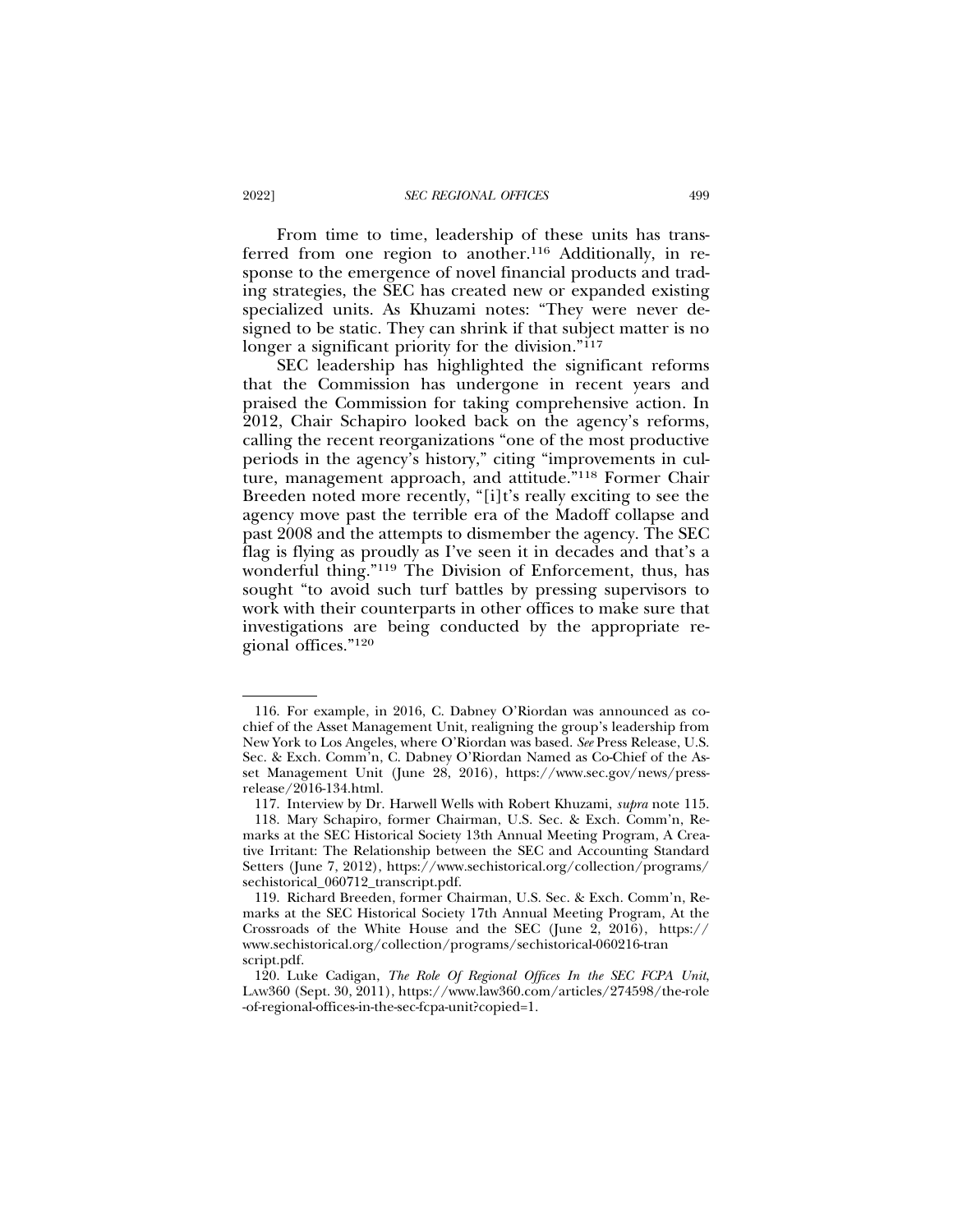# THE CONTEMPORARY SEC: A MATRIX ORGANIZATION

The evolution of the SEC regional office structure illustrates how institutional structures—specifically, arrangements that centralize or devolve discretion—impact administrative enforcement. As described in Part I, the SEC has historically responded to public outcry following high-profile scandals with structural reorganizations. In the aftermath of 2008, however, unlike previous crises responses, the SEC opted for a middle ground approach: a reorganization that was both centralizing *and* decentralizing, known as a "matrix" structure.121 In this way, the SEC sought to overcome the problems endemic to decentralized enforcement: capture, information siloes, and disparate enforcement. At the same time, however, the SEC also preserved devolutionary structures that sought to recall the benefits that characterized the early regional offices: experimentalism, competition, and responsiveness, each in their own regard tools to keep up with transforming market practices.122

Despite these changes—described as "pretty radical" by SEC officials—very little data has been compiled on the enforcement patterns of regional offices.123 Given this lack of information, one might question if the predominant assumption found in the securities law and related finance literatures today, that SEC regional offices primarily serve to investigate and enforce violations in a particular geographic area, still holds,<sup>124</sup> and, more broadly, how these regional offices con-

<sup>121.</sup> Interview by Dr. Harwell Wells with Robert Khuzami, *supra* note 115. 122. *See id*. at 10–12 (describing the intent and benefits of the matrix reporting structure).

<sup>123.</sup> *See* CTR. FOR STRATEGIC & INT'L STUDS, THE FUTURE OF THE SECURITIES AND EXCHANGE COMMISSION IN A CHANGING WORLD 13 (2015), http:// ssrn.com/abstract=2715143 ("The Enforcement Division, now with 1,300 staff members, has undergone 'pretty radical' changes in the past five to ten years, with 'tremendous impact' on how it functions. The Division now has industry experts that allow it to cover a broader swath of the securities markets and to do so fairly.").

<sup>124.</sup> Bonsall et al., *supra* note 25, at 14 ("Consistent with the local office usually, but not always, handling investigation of firms headquartered in their geographic nexus, we find that 73 percent of the investigations opened after a restatement are opened by the SEC regional office that has geographic purview over a firm's headquarters location.").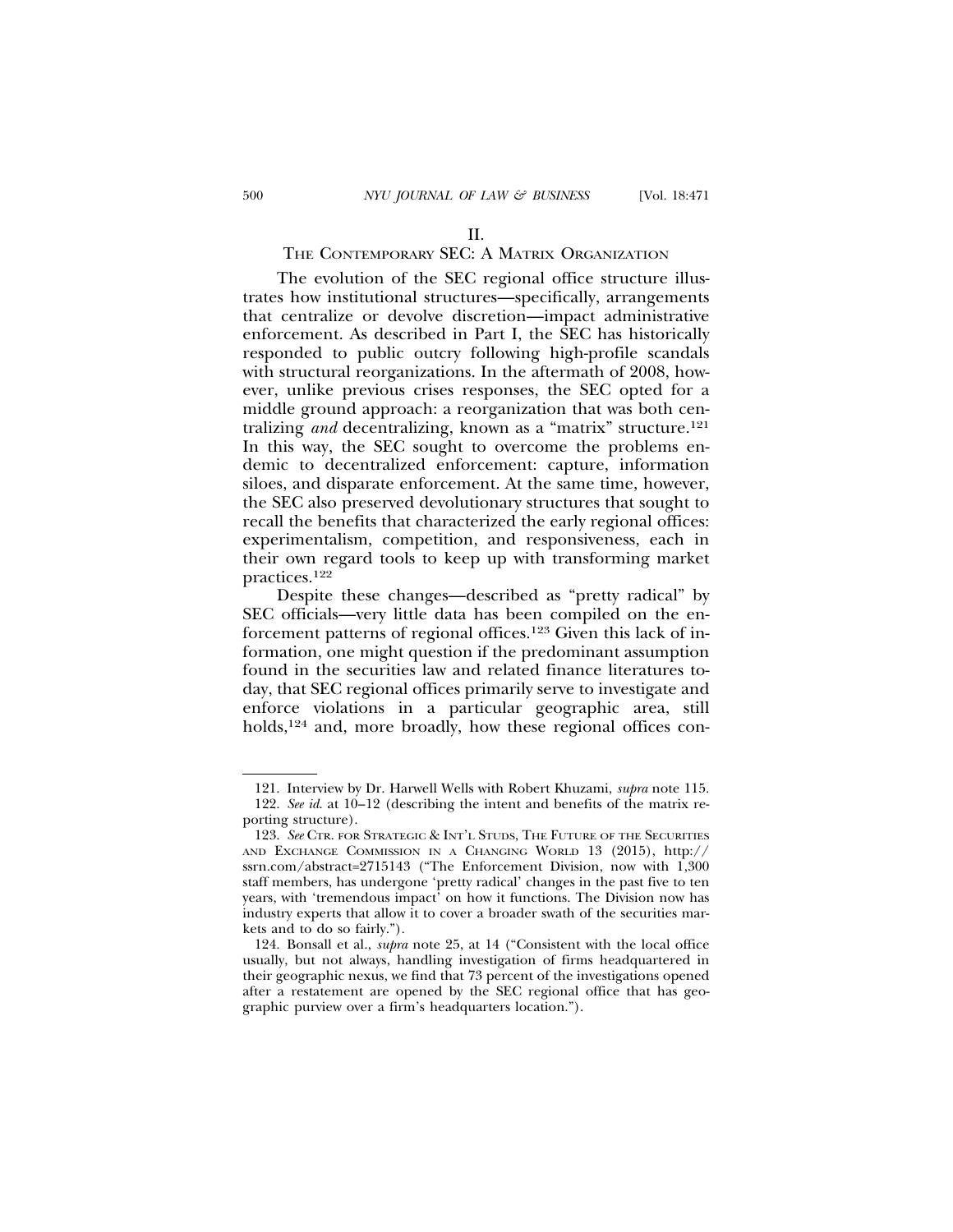tribute to, and fit within, the interlocking layers of the securities enforcement ecosystem.

Part II is a first step in addressing this lack of data, and in turn, understanding how the discretion of each SEC regional office impacts securities enforcement today. While our data is only suggestive, it offers an entryway to theorize about not only the contemporary purposes of the SEC regional offices, but also the potential for current design choices to remedy longstanding questions about securities enforcement.

#### A. *Descriptive Statistics*

Data about regional office enforcement is scarce: the SEC does not publish enforcement data by regional office in its annual report. Therefore, we provide a snapshot of SEC regional office participation in the investigation and/or enforcement of actions in the past decade.

To determine which SEC regional office participated in the investigation and/or enforcement of a case, we rely on documents published by the SEC where the SEC indicates which regional office participated—typically press releases, but also litigation releases, administrative summaries or court documents (such as a complaint). Our sample tracks enforcement actions initiated from October 1, 2009, through September 30, 2020, (consistent with the SEC's fiscal calendar) by the SEC against public companies and subsidiaries.125 Our sample consists of 348 enforcement actions from the Securities Enforcement Empirical Database (SEED).126

<sup>125.</sup> The sample consists of enforcement actions against defendants that are public companies and their subsidiaries. Public companies are defined as those that traded on a major U.S. exchange as identified by the Center for Research in Security Prices (CRSP) at the time the enforcement action was initiated, or otherwise within the five-year period preceding the initiation. Thus, public companies that traded over-the-counter or only on major non-U.S. exchanges are excluded, as are companies that did not become public until after the enforcement action was initiated. Subsidiaries are those entities that had a publicly traded parent company at the time the enforcement action was initiated, or otherwise within the five-year period preceding the initiation. Enforcement actions solely against natural person defendants, entities other than public companies and subsidiaries, and relief defendants were excluded from the sample.

<sup>126.</sup> *Securities Enforcement Empirical Database*, N.Y.U. POLLACK CTR. FOR L. & BUS. & CORNERSTONE RSCH., https://research.seed.law.nyu.edu/ (last visited Mar. 9, 2022) [hereinafter SEED].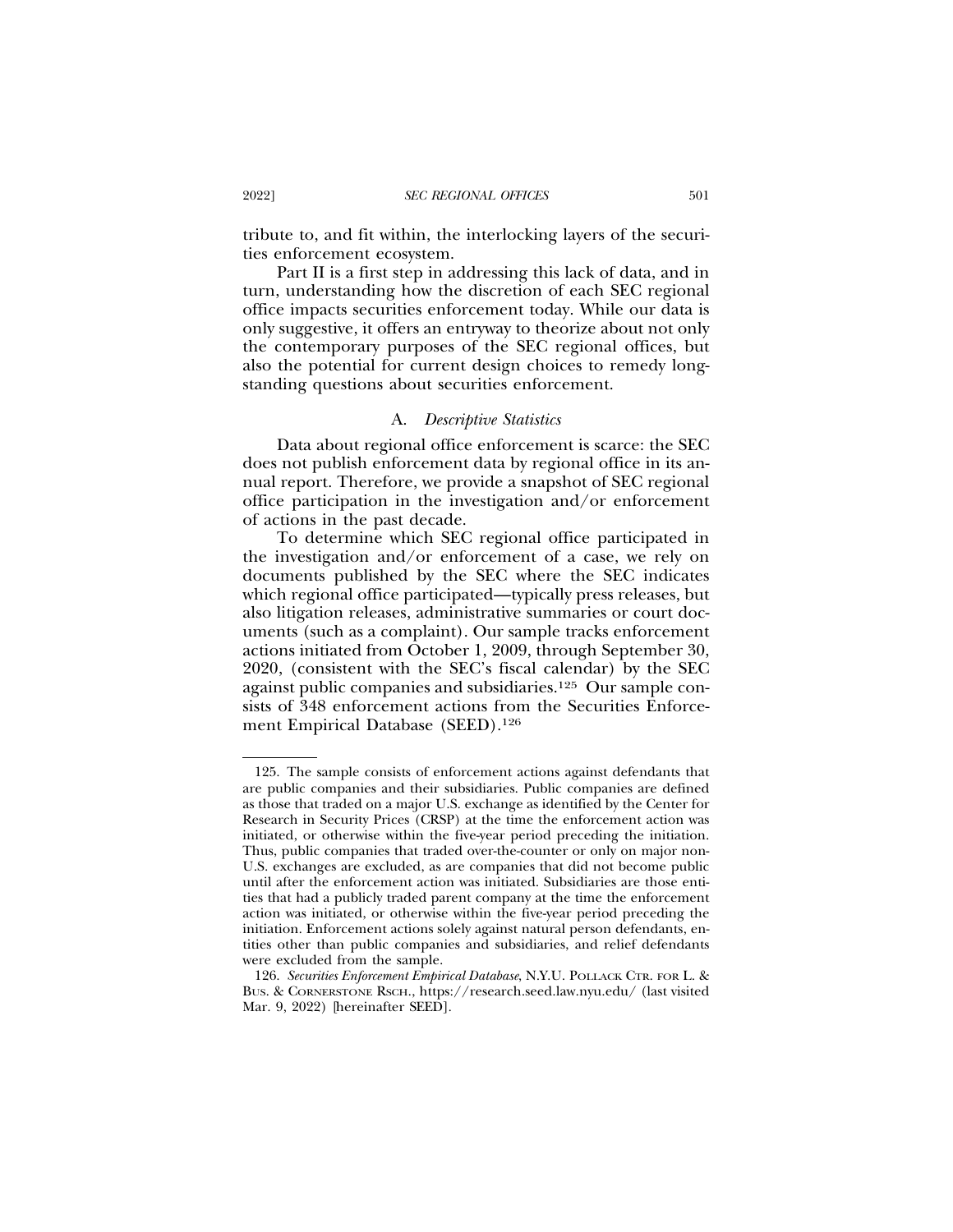SEED identifies 698 SEC actions from FY 2010 through FY 2020.127 Of these actions, 157 are civil actions, 539 are administrative proceedings, 2 are reports of investigation. We capture 157 out of 157 civil actions in SEED, from FY 2010 through FY 2020, because the SEC specifies the enforcing offices in its complaints.128 We capture 191 out of 539 administrative proceedings in SEED, from FY 2010 through FY 2020, because the SEC does not always provide information about its investigating offices or enforcing offices in administrative proceeding documents.129 We capture 0 out of 2 report of investigation. In the aggregate, we capture 348 SEC enforcement actions (157 civil actions and 191 administrative proceedings). Therefore, the SEC indicated which regional office participated in the matter for about half of the total enforcement actions brought in the same period. We consider the "Participating SEC Office" to be the regional office that conducted the investigation that led to the prosecution and/or prosecuted the enforcement action.

A close look at the enforcement activities of regional offices in the last decade suggests, in the aggregate, the persistence of historic geographic patterns of enforcement. As noted below, for example, the New York Regional Office participated in the greatest number of actions outside of the home office, consistent with its activity dating back to 75 years ago. Consistent with historical data, the New York Regional Office also participated in the most actions against securities broker–dealers and investment advisers, as well as the most actions targeting market manipulation, unsurprisingly reflecting

<sup>127.</sup> N.Y.U. POLLACK CTR. FOR L. & BUS. & CORNERSTONE RSCH., SEC EN-FORCEMENT ACTIVITY: PUBLIC COMPANIES AND SUBSIDIARIES: FISCAL YEAR 2020 UPDATE 11 (2020), https://www.cornerstone.com/wp-content/uploads/ 2021/12/SEC-Enforcement-Activity-FY2021-Update.pdf. This report mentions 697 (and not 698) enforcement actions because one action was added to SEED after the release of the report due to the fact that the SEC posted a press release announcing the initiation of this additional enforcement action only after the release of the report.

<sup>128.</sup> For some civil cases, the SEC also expressly provides information about the investigating offices in its press releases and litigation releases.

<sup>129.</sup> When the SEC *does* provide information about the investigating offices and/or enforcement offices for a given administrative proceeding, this information is provided in SEC press releases, litigation releases, and administrative releases. Consequently, this Article captured the 191 administrative proceedings based on the review of these three types of documents.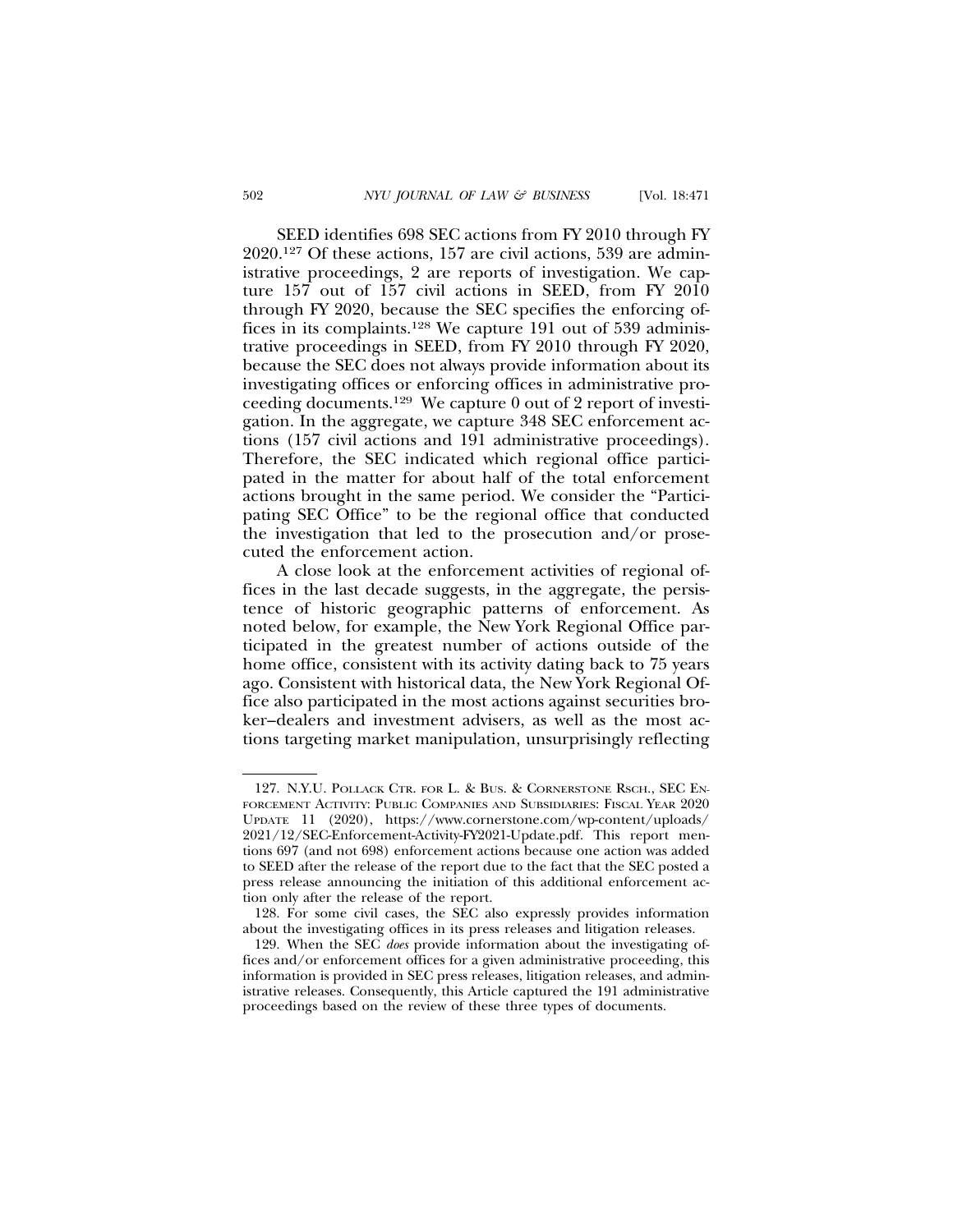## 2022] *SEC REGIONAL OFFICES* 503

the high concentration of financial services in the state (see Figure 1 below). Conversely, the Salt Lake Regional Office brought only a small percentage of the enforcement actions in our sample—consistent with the office's historical output and the types of actions it brings (i.e., typically localized affinity fraud that would not be captured in a data set focused on public companies and subsidiaries). Outside of these outliers, however, most of the other regional offices participated in roughly comparable numbers of enforcement actions.

| FIGURE 1: NUMBER OF ACTIONS BY SEC OFFICE AND |  |  |  |  |  |
|-----------------------------------------------|--|--|--|--|--|
| ALLEGATION TYPE <sup>130</sup>                |  |  |  |  |  |

| <b>SEC Offices</b> | Issuer<br>Reporting<br>and<br><b>Disclosure</b> | Foreign<br>Corrupt<br>Practices<br>Act | Investment<br>Advisors/<br>Investment<br>Companies | <b>Broker</b><br>Dealer | Public<br>Finance<br>Abuse | <b>Securities</b><br>Offering | Market<br>Manipu-<br>lation | Insider<br>Trading | Other Total    |    |
|--------------------|-------------------------------------------------|----------------------------------------|----------------------------------------------------|-------------------------|----------------------------|-------------------------------|-----------------------------|--------------------|----------------|----|
| Atlanta            | 4                                               | $\theta$                               | 3                                                  | $\mathbf{0}$            | $\mathbf{0}$               |                               | $\mathbf{0}$                | $\theta$           | $\theta$       | 8  |
| <b>Boston</b>      | 11                                              | 8                                      | $\overline{4}$                                     | 3                       | 16                         |                               | 1                           | $\overline{0}$     |                | 45 |
| Chicago            | 13                                              |                                        | 5                                                  | 5                       | $\overline{4}$             |                               | $\overline{0}$              | $\theta$           |                | 30 |
| Denver             | 7                                               |                                        | 5                                                  |                         | $\theta$                   | $\overline{2}$                | $\Omega$                    | $\theta$           | 3              | 19 |
| Fort Worth         | 11                                              | 8                                      | 1                                                  | $\theta$                | $\theta$                   | $\overline{2}$                | $\Omega$                    | $\theta$           | $\overline{2}$ | 24 |
| Los Angeles        | 10                                              | $\overline{4}$                         | $\overline{4}$                                     | 3                       | $\theta$                   | $\theta$                      | $\theta$                    | $\theta$           |                | 22 |
| Miami              | $\overline{4}$                                  | 7                                      | $\overline{4}$                                     | 5                       | $\overline{0}$             |                               | $\overline{0}$              | $\theta$           | $\theta$       | 21 |
| New York           | 27                                              | $\overline{4}$                         | 12                                                 | 21                      | 1                          | 3                             | $\overline{4}$              | $\theta$           | 5              | 77 |
| Philadelphia       | 7                                               | $\theta$                               | 6                                                  | 5                       | 5                          | $\Omega$                      | $\theta$                    | $\theta$           |                | 24 |
| Salt Lake<br>City  | $\theta$                                        | 3                                      | $\overline{0}$                                     | $\mathbf{0}$            | $\mathbf{0}$               | $\Omega$                      | $\overline{0}$              | $\theta$           | $\Omega$       | 3  |
| San<br>Francisco   | 12                                              | 6                                      | $\overline{2}$                                     | $\mathbf{0}$            | $\overline{2}$             | $\theta$                      | $\overline{0}$              | $\overline{0}$     | $\theta$       | 22 |
| Washington<br>D.C. | 39                                              | 31                                     | $\overline{0}$                                     |                         | $\overline{2}$             | 7                             | $\overline{0}$              | $\theta$           |                | 84 |

130. SEED, *supra* note 126.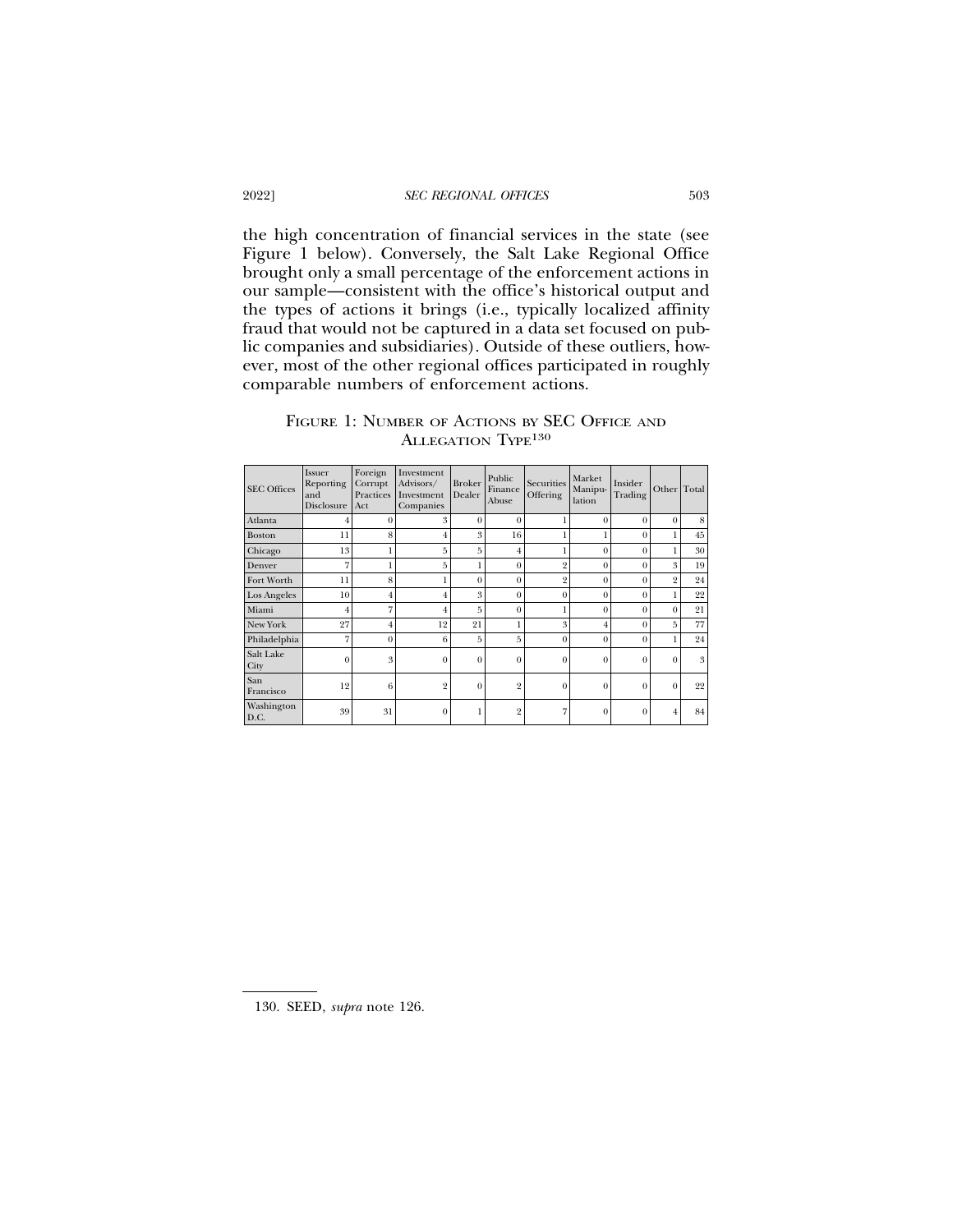

FIGURE 2: SEC REGIONAL OFFICES' JURISDICTIONS<sup>131</sup>

In some ways, the persistence of historical geographic enforcement patterns across regional offices reflects the SEC's normative design choices. The SEC continues to acknowledge that the regional offices do reflect, and benefit from, the character of their regional constituencies. The SEC touts that regional offices "tailor their efforts to the needs of the regions they serve."132 The SEC has even acknowledged that these regional differences might benefit enforcement. Recently, SEC Commissioner Hester Peirce maintained that "staff on the ground throughout the country is essential to our ability to fulfill our responsibilities" because the "regional staff gets to know the areas they serve, the local securities bar, their fellow regulators in the region, and local law enforcement. They also get to know the types of problems that are unique to, or concentrated in, the area they serve."133

And yet, while certain regional office enforcement patterns mirror those of fifty years ago, the presumption that regional offices focus primarily on their geographic region is qualified by our data. Our data suggest that the link between regional office and in-region enforcement may not be all that clear cut. Indeed, despite the limitations of our sample which only covers actions against public companies and their subsidiaries—it appears that, in the last decade, geography was

<sup>131.</sup> U.S. SEC. & EXCH. COMM'N, AGENCY FINANCIAL REPORT: FISCAL YEAR 2018, *supra* note 23, at 9.

<sup>132.</sup> *Id.* at 13.

<sup>133.</sup> Peirce, *supra* note 38.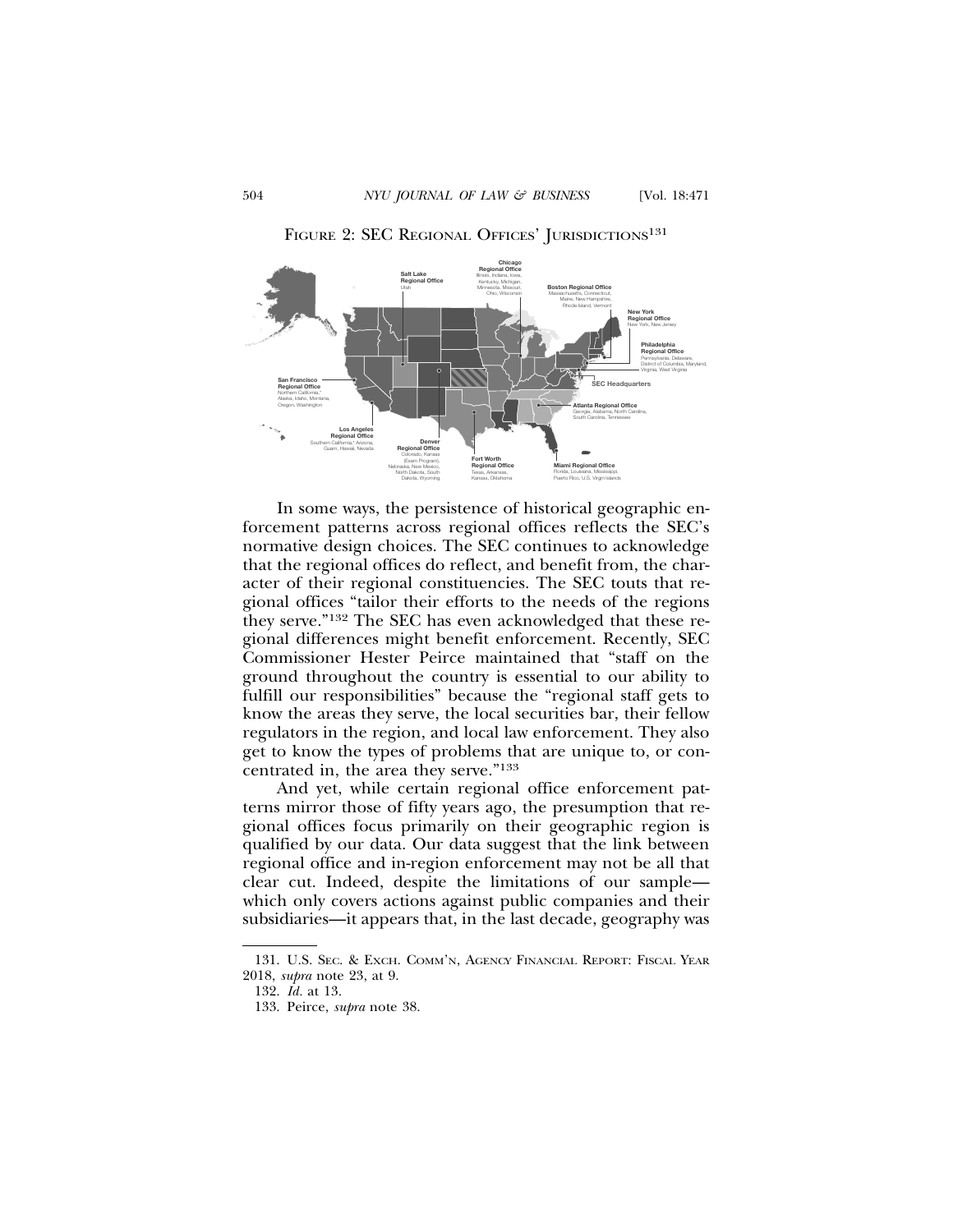*not* the overriding determinant of SEC regional office participation in the investigation and/or enforcement of cases for violations of the federal securities laws.

We analyzed whether or not SEC regional offices primarily investigate and/or enforce actions against companies in their geographic region. To this end, we report on the number of enforcement actions each regional office participated in *within* and *outside* its respective geographic location. To determine whether a Participating SEC Office brought an enforcement action *within* or *outside* its jurisdiction, we look at the SEC regional office jurisdiction as prescribed by Section 200.11 of the Code of Federal Regulations (see Figure 2 above)134 and at the headquarter of the defendant/respondent as specified in the SEC's complaint or in the SEC's order instituting administrative proceedings. In those cases where the SEC's complaint or the SEC's order does not mention the headquarters, we collect this information from Capital IQ. For California, which is divided into two SEC regions, we roughly estimated location based on the SEC's map above (see Figure 2 above).





134. 17 C.F.R. § 200.11 (2015).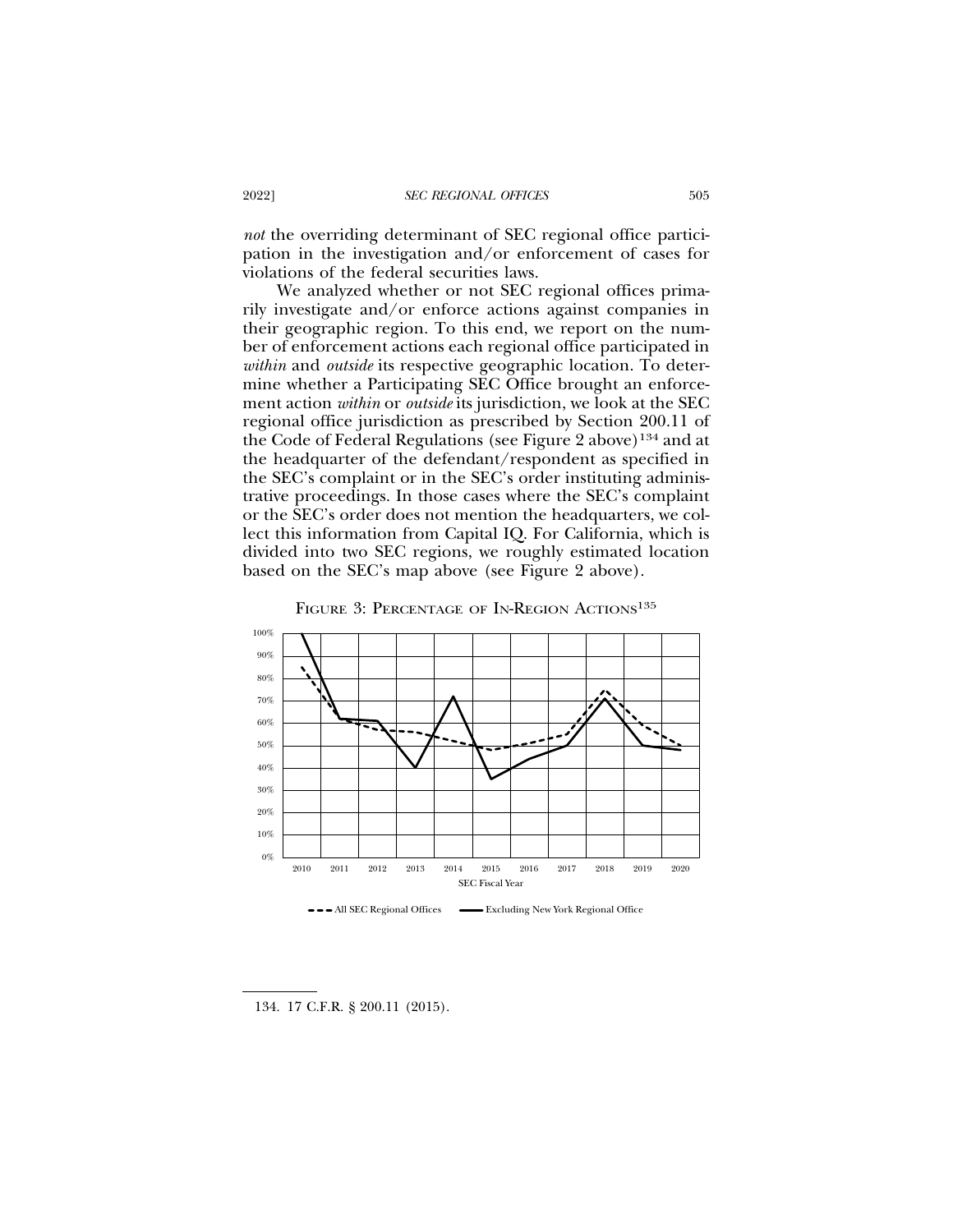As shown in Figure 3 above, outside of FY 2018, in-region participation by SEC regional offices in our sample has hovered near 50% in recent years. Even excluding the New York Regional Office (the solid black line in Figure 3 above), which is often viewed as a regional office with a national scope due to its nexus to markets, geographic detachment is evident.

The above data are only suggestive in a few ways. Because our data set focus only on actions against public companies and subsidiaries—which primarily consist of only the largest companies—it is possible that the data simply reflect that in the most significant enforcement matters (measured by impact to investors) geography matters less. In addition, we lack enforcement data prior to the SEC's restructurings in 2008, and accordingly, we make no claims regarding any shift flowing from the post-Madoff reorganizations.

## B. *Contextualizing the Data: Technology*

One possible explanation for the geographic detachment in our sample is simply a change in communications technology. Technological advancements have created conditions that enable regional offices to monitor greater geographic areas today than they ever could. It is unlikely that geography will cease to matter, at least in the near future, because SEC officials still benefit from spatial proximity to witnesses and companies in the course of investigations and enforcement actions. However, the COVID-19 pandemic has forced the Commission to rethink its deposition process, which is now conducted by videoconference, as well as other aspects of investigations and enforcement, which are increasingly being undertaken remotely.136 Indeed, some commentators have suggested that the SEC's remote-work response to the COVID-19 pandemic will usher an era of data-driven investigations, as well as "mission-driven initiatives such as broad investigations into pricing, compensation, and disclosure that are detectible

<sup>135.</sup> SEED, *supra* note 126.

<sup>136.</sup> Boris Feldman, *Reinventing Depositions,* HARV. L. SCH. F. ON CORP. GOVERNANCE (May 14, 2020), https://corpgov.law.harvard.edu/2020/05/ 14/reinventing-depositions/; *see also* Margaret Meyers, Daniel Zinman & Lee Richards, *Defending Remote Testimony in White Collar, Securities Cases*, LAW360 (May 27, 2020), https://www.law360.com/articles/1273949/defending-remote-testimony-in-white-collar-securities-cases.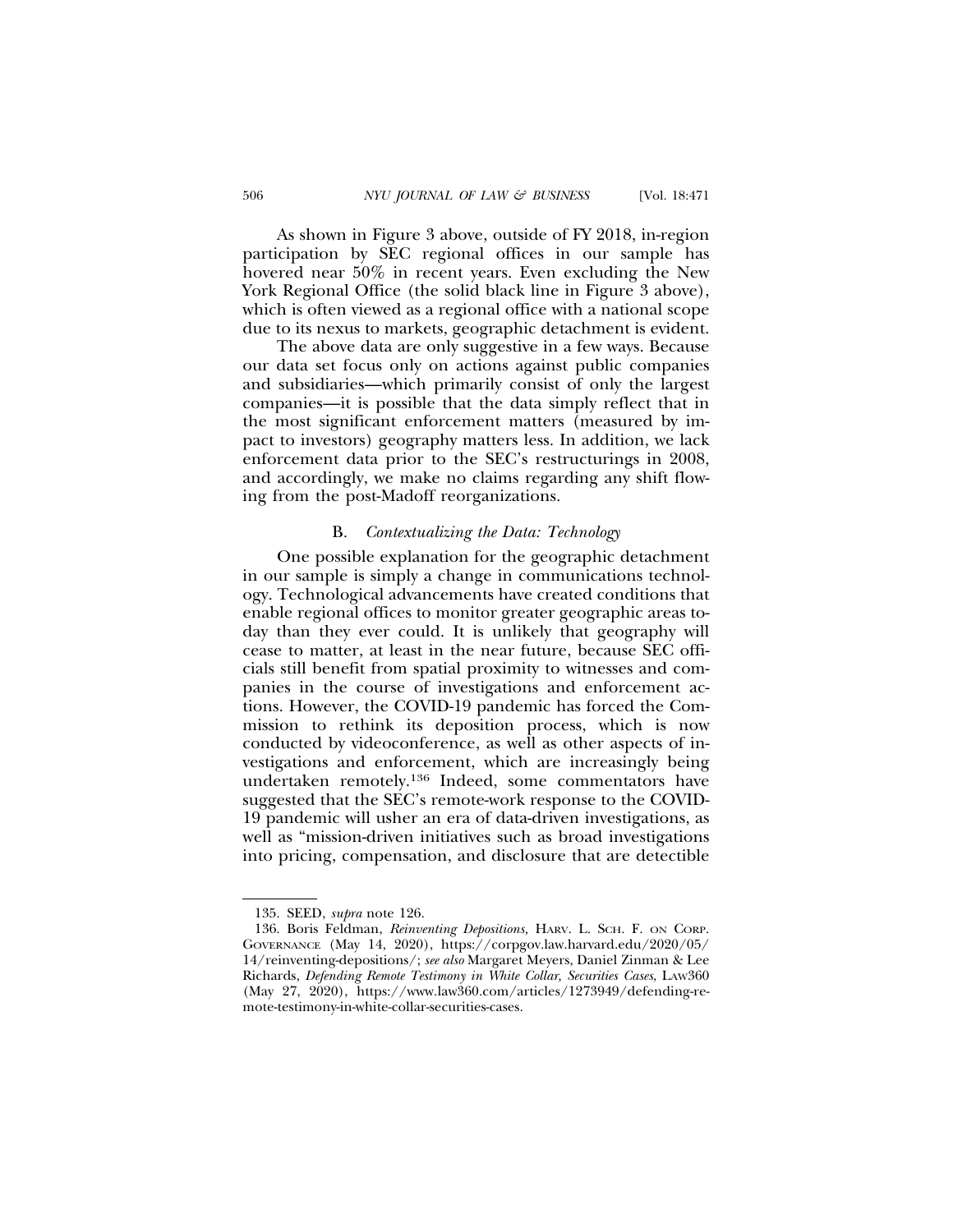through data analytics, similar to last year's share class selection disclosure cases."137

Even much of the SEC's historic monitoring function has been offloaded to technology. Across all of the administrative agencies, data-driven technologies have transformed in administrative governance, as has predictive modeling technology,<sup>138</sup> and the SEC has invested heavily in these technologies over the last decade.139 Indeed, among the various federal agencies, the SEC ranks near the top in deploying new technologies.140 For example, the SEC is in the process of rolling out algorithmic enforcement tools which target trading abnormalities, like the Advanced Relational Trading Enforcement Metrics Investigation System (ARTEMIS) and the Abnormal Trading and Link Analysis System (ATLAS).141 In 2016, the SEC and FINRA adopted a consolidated audit trail (CAT) to bolster

<sup>137.</sup> G. Jeffrey Boujoukos, Ariel Gursky & Ben A. Indek, *SEC Examinations and Enforcement in the COVID-19 Era*, MORGAN LEWIS (Apr. 21, 2020), https:// www.morganlewis.com/pubs/sec-examinations-and-enforcement-in-thecovid-19-era-cv19-lf.

<sup>138.</sup> *See* Irina Pencheva, Marc Esteve & Slava J. Mikhaylov, *Big Data and AI – A Transformational Shift for Government: So, What Next for Research?*, 35 PUB. POL'Y & ADMIN. 24, 25 (2020).

<sup>139.</sup> Mariusz Maciejewski, *To Do More, Better, Faster and More Cheaply: Using Big Data in Public Administration,* 83 INT'L REV. ADMIN. SCIS. 123–24, 126 (2017) (describing the use of predictive modeling technology in public administration and the SEC's use of big data in detecting irregularities in financial markets); Cary Coglianese & David Lehr, *Regulating by Robot: Administrative Decision Making in the Machine-Learning Era*, 105 GEO. L.J. 1147, 1164–66 (2017) (noting the SEC's use of cloud computing technology and recognition of machine-learning approaches to fraud detection).

<sup>140.</sup> *See* DAVID FREEMAN ENGSTROM, DANIEL E. HO, CATHERINE M. SHARKEY & MARIANO-FLORENTINO CUÉLLAR, GOVERNMENT BY ALGORITHM: ARTIFICIAL INTELLIGENCE IN FEDERAL ADMINISTRATIVE AGENCIES, REPORT SUBMITTED TO THE ADMINISTRATIVE CONFERENCE OF THE UNITED STATES 16 tbl.2, 22–23 (2020).

<sup>141.</sup> Mary Jo White, Chairman, U.S. Sec. & Exch. Comm'n, Remarks at the International Institute for Securities Market Growth and Development (Apr. 8, 2016), https://www.sec.gov/news/statement/statement-mjw-040816.html (discussing the Division of Enforcement's use of ARTEMIS); Jay Clayton, Chairman, Sec. & Exch. Comm'n, Keynote Remarks at the Mid-Atlantic Regional Conference (June 4, 2019), https://www.sec.gov/news/ speech/clayton-keynote-mid-atlantic-regional-conference-2019 (discussing the Division of Enforcement's use of the data analytics tool ATLAS).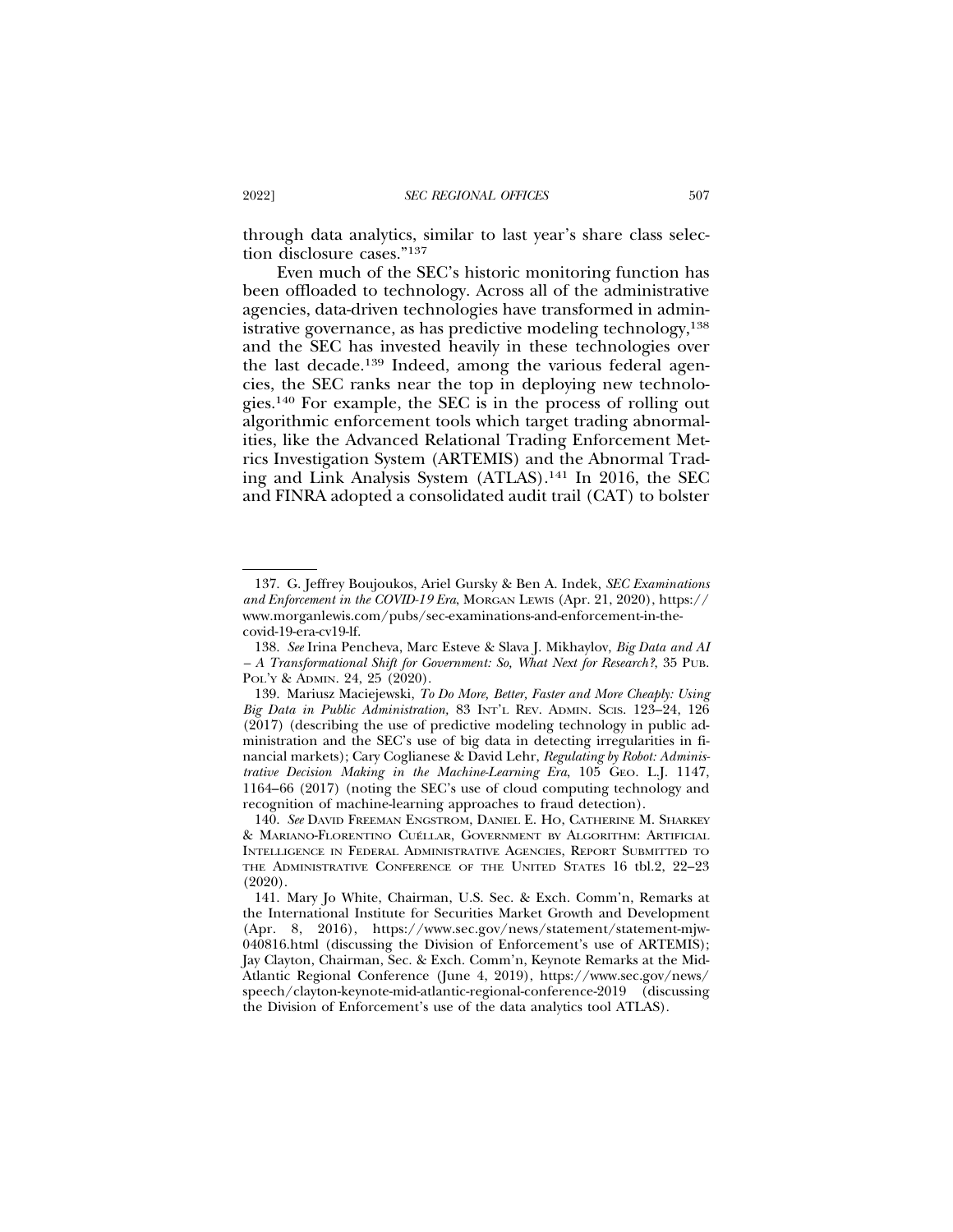the agency's information collection function.142 The SEC cites the *Ieremenko* case as one where technology enabled the Commission to levy an enforcement action that it previously would not have been able to.143 As put by the Co-Director of the SEC's Division of Enforcement, "[*Ieremenko*] is a type of case that, quite frankly, might not have been possible a few years ago due to the geographical dispersal and technological sophistication of the perpetrators."144

These technological advancements have enabled more offices to conduct investigations from a distance. Today, the SEC makes resource-based determinations about which regional offices participate in enforcement. In making these decisions, the SEC weighs five factors in determining whether one or another regional office will participate in an investigation. Four of the factors are explicitly geographic, which include: the location of the alleged violation, the location of the alleged wrongdoer, the location of the relevant business, and the location of the relevant witnesses or victims.145 However, today, the SEC also considers "the resources and expertise of the office."146

In addition, some evidence suggests that new technology is making the regional offices more homogenous. First, the SEC is taking steps to ensure that its technological initiatives are uniformly applied across its offices, and the SEC's Office of Information Technology oversees the regional offices to standardize technology implementation.147 Second, in a report authored for the Administrative Conference of the United States, professors Engstrom, Ho, Sharkey and Cuellar predict the "displacement of [SEC] enforcement discretion," as "[c]ontinued

<sup>142.</sup> Press Release, U.S. Sec. & Exch. Comm'n, SEC Approves Plan to Create Consolidated Audit Trail (Nov. 15, 2016), https://www.sec.gov/news/ pressrelease/2016-240.html.

<sup>143.</sup> DIV. OF ENF'T, U.S. SEC. & EXCH. COMM'N, ANNUAL REPORT 13 (2019), https://www.sec.gov/files/enforcement-annual-report-2019.pdf.

<sup>144.</sup> Steven Peikin, Co-Dir., Div. of Enf't, U.S. Sec. & Exch. Comm'n, Keynote Speech at Southeastern Securities Conference (Sept. 6, 2019), https:// www.sec.gov/news/speech/peikin-keynote-speech-southeastern-securitiesconference-2019.

<sup>145.</sup> *See* 2017 SEC ENFORCEMENT MANUAL, *supra* note 75, at 13. 146. *Id.*

<sup>147.</sup> U.S. SEC. & EXCH. COMM'N, AGENCY FINANCIAL REPORT: FISCAL YEAR 2014, at 12, 43, https://www.sec.gov/reportspubs/annual-reports/about-secafr2014shtml.html.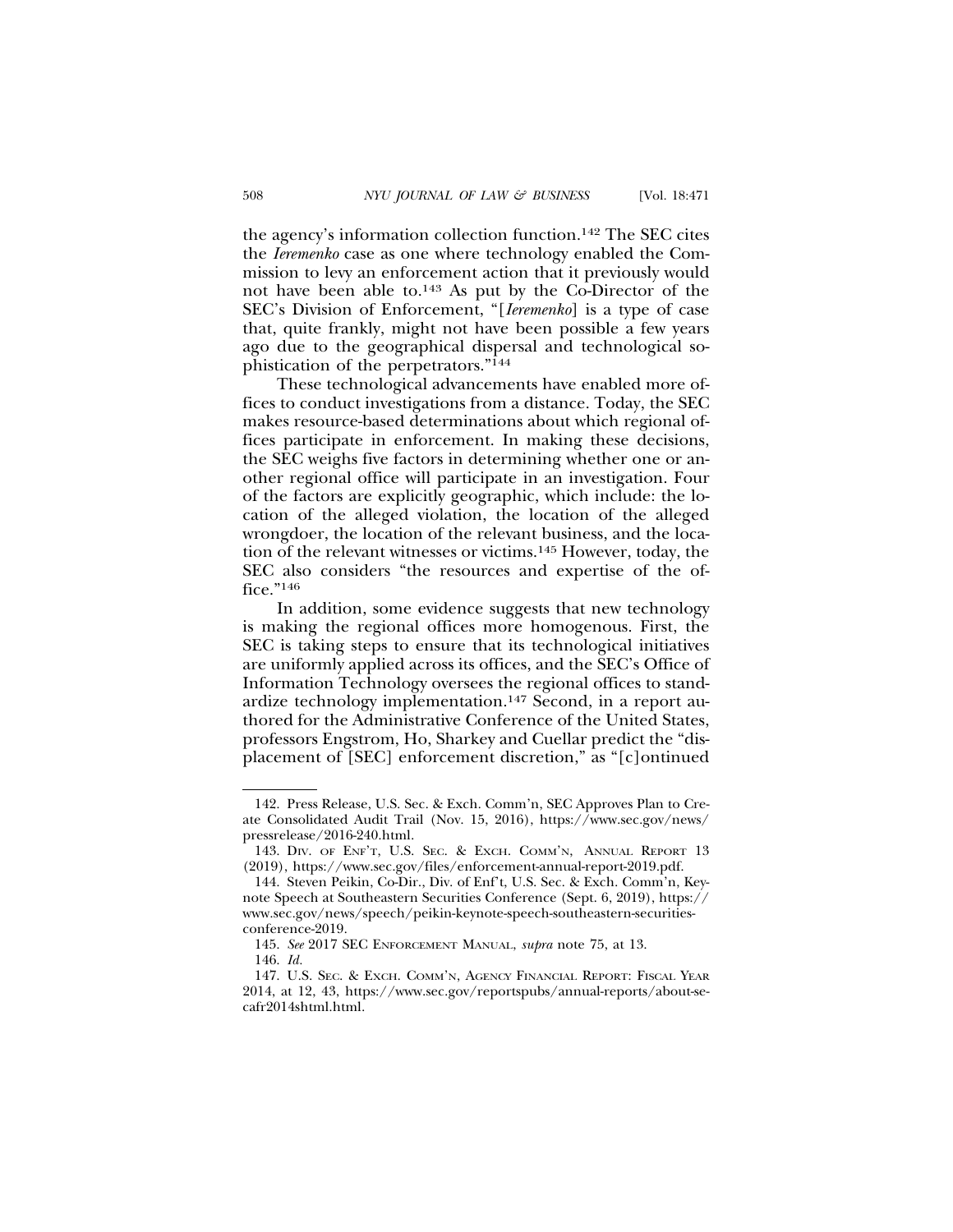technological advances may eventually cause much of enforcement decision-making, from monitoring to initiation of enforcement actions to agency adjudication, to be an entirely machine-driven process*.*"148 Indeed, technology appears to be supplanting the discretion of agency staffers at all levels, both "in some cases displacing the decisions of more senior agency decision-makers" but also "increasingly displacing the smaller scale and more numerous decisions of the 'street-level bureaucrats' that perform much of the visible, citizen-facing work of government."149

#### C. *Contextualizing the Data: Enforcement Laboratories*

While the sheer number of cases in which SEC regional offices participate outside of their region may indeed be a product of technological change, data points from our sample indicate that SEC regional offices participate in clusters of actions in a particular subject area, at times outside of their region. These patterns might be supported by a complementary, but separate, theory, one that fits with the stated goals of the SEC's post-Madoff reorganizations: certain regional offices developing subject matter expertise sanctioned by top-down initiatives.

As noted in Part I, the relatively unchecked autonomy of the SEC regional offices enabled a sort of bottom-up laboratories to form.150 As Shapiro notes, different regional offices developed informal ties with local institutions.151 These grassroots efforts facilitated investigations and resulted in prosecutions, but made coordination and standardization between offices difficult.

The development of differentiated practice areas of expertise at regional offices is suggested by the nature and structure of the SEC's national specialized units. As mentioned above, the Division of Enforcement consists of five national specialized units: "the Asset Management Unit, the Municipal Securities and Public Pension Unit, the Complex Financial In-

<sup>148.</sup> See ENGSTROM, HO, SHARKEY & CUÉLLAR, *supra* note 140, at 27-28. The authors do qualify this vision, noting that "line-level" SEC enforcers tend to be skeptical of this technology. *Id.* at 28.

<sup>149.</sup> *Id.* at 11.

<sup>150.</sup> *See supra* notes 35–44 and accompanying text.

<sup>151.</sup> *See* SHAPIRO, *supra* note 39, at 69 (observing the Seattle Regional Office's "ties" with the city's Better Business Bureau).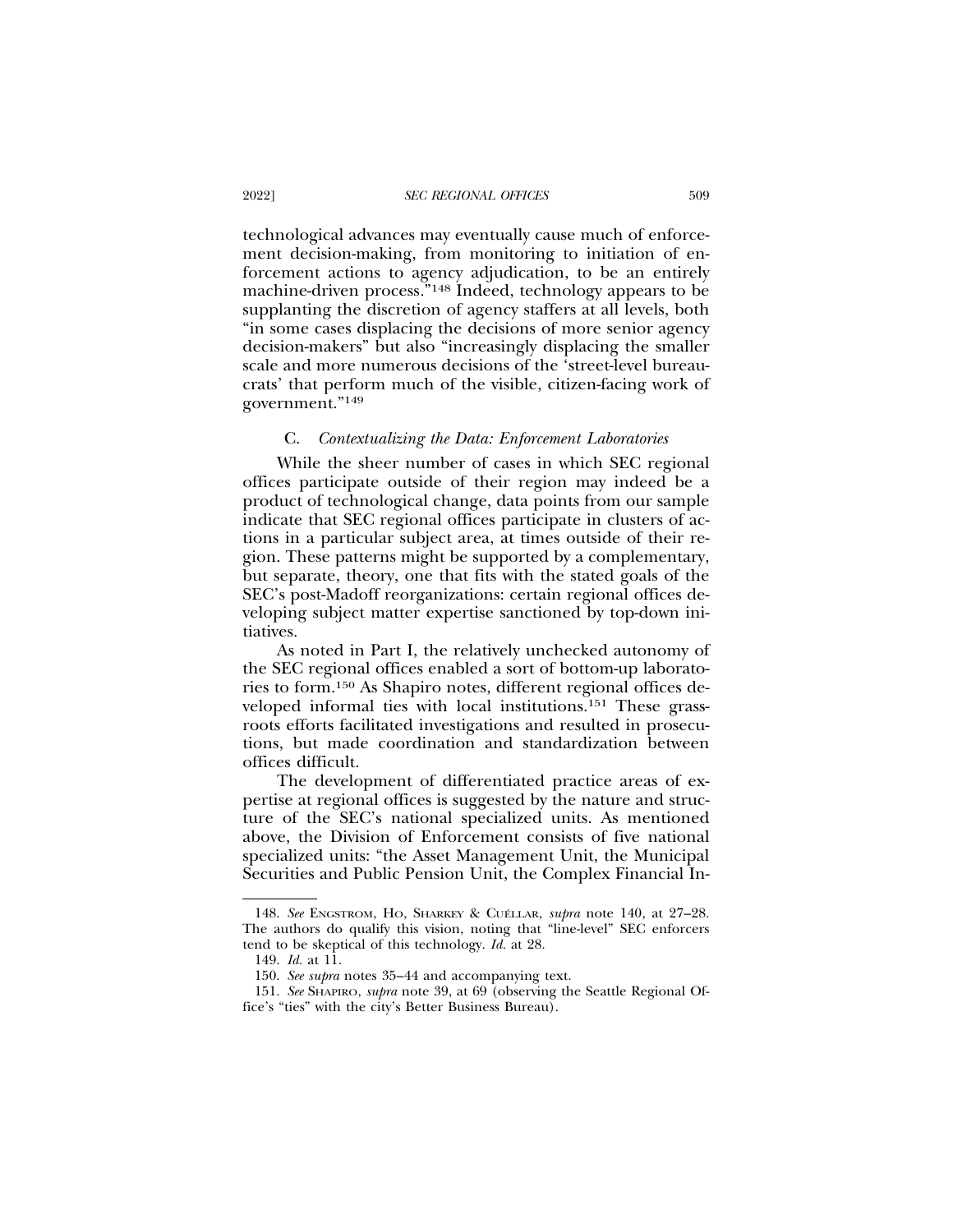struments Unit, the Foreign Corrupt Practices Unit and the Market Abuse Unit."152 Each specialized unit consists of personnel from different regional offices. For example, the Foreign Corrupt Practice Act Unit consists of the following regional offices: Boston, Los Angeles, Miami, Salt Lake City, San Francisco, and Fort Worth.153 One effect of the national specialized units has been the mitigation of inter-office coordination issues. As Luke Cadigan, former Assistant Director in both the Boston Regional Office and the Foreign Corrupt Practices Act Unit of the SEC Enforcement Division, noted:

The Enforcement Division has sought, with some success, to avoid such turf battles by pressing supervisors to work with their counterparts in other offices to make sure that investigations are being conducted by the appropriate regional offices.

Given the budgetary restrictions under which the Enforcement Division staff has had to operate, and the need to avoid travel costs where at all possible, the division has reinforced the importance of a geographic nexus to the region. Thus, if an FCPA matter concerns a company within a geographic area traditionally covered by a regional office that has unit membership, there will be a preference within the unit that the matter be handled by that office.154

In this way, regional office staff working in national specialized units mitigated some territorial detachment. This mitigating effect on territorial dispersion is corroborated by our data when, for example, we consider the Fort Worth Regional Office, which is part of the Foreign Corrupt Practice Act Unit and has territorial jurisdiction in Texas, Oklahoma, Arkansas, and Kansas.155 Indeed, when––from our dataset of 348 enforcement actions from FY 2010 through FY 2020––we consider enforcement actions for violations of the Foreign Corrupt Practice Act against public companies and subsidiaries located in the territorial jurisdiction of the Fort Worth Regional

<sup>152.</sup> *See* 2017 SEC ENFORCEMENT MANUAL, *supra* note 75, at 5.

<sup>153.</sup> *See* Cadigan, *supra* note 120.

<sup>154.</sup> *Id*.

<sup>155.</sup> Fort Worth Regional Office, U.S. Sec. & Exch. Comm'n, sec.gov/regional-office/fort-worth.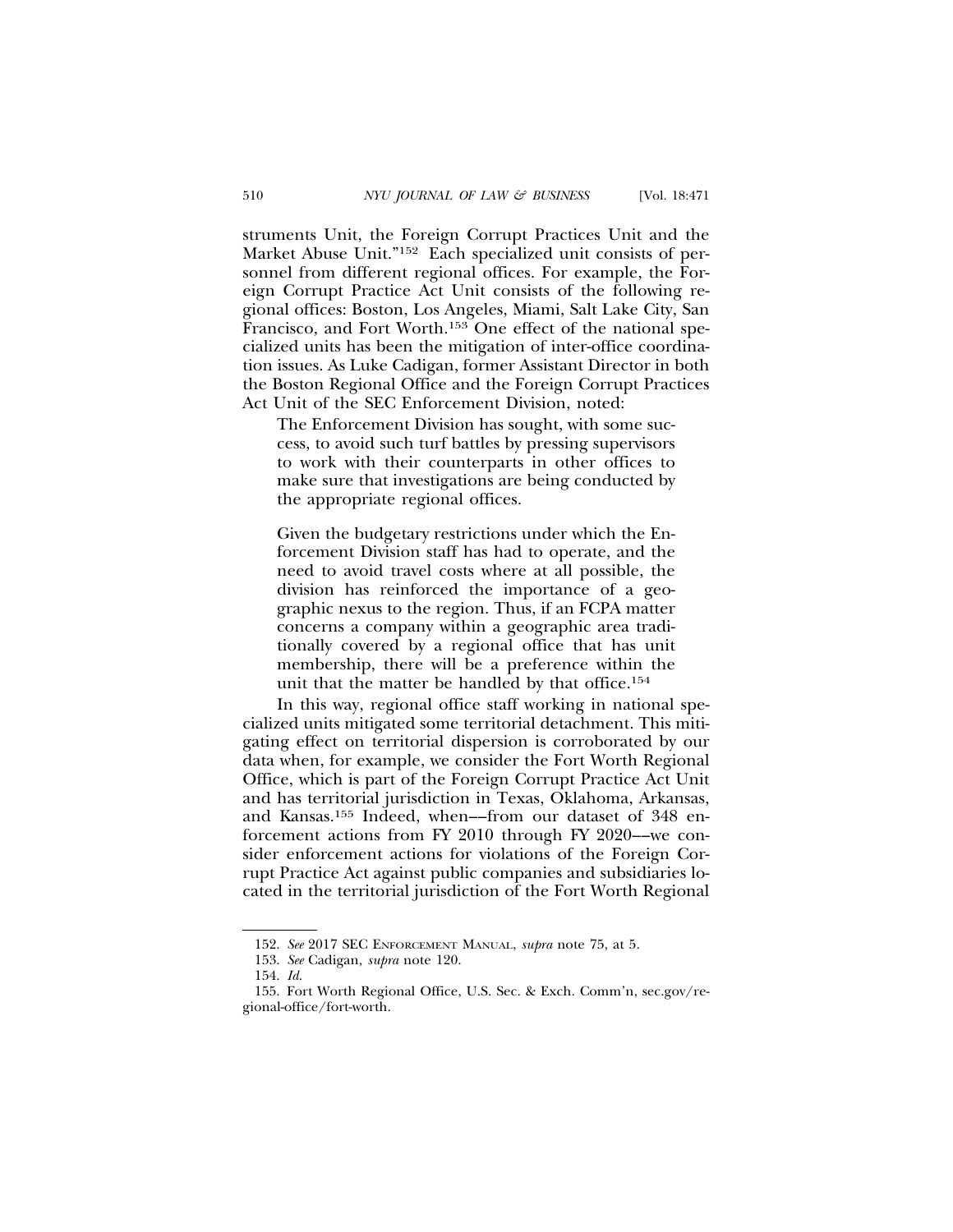Office, we see (in Figure 4 below) that the Fort Worth Regional Office kept (i.e., was a "Participating SEC Office" in) eight out of eleven of those actions, while for the other three actions the SEC Participating Office was Washington, D.C.

| <b>SEC Regional Office</b> | <b>Defendant Headquarters</b>  | <b>In-Region</b> |
|----------------------------|--------------------------------|------------------|
| Fort Worth                 | Houston, Texas                 | Yes              |
| Fort Worth                 | Houston, Texas; Geneva         | Yes              |
| Fort Worth                 | Houston, Texas                 | Yes              |
| Fort Worth                 | Houston, Texas                 | Yes              |
| Fort Worth                 | Sugar Land, Texas              | Yes              |
| Fort Worth                 | Houston, Texas                 | Yes              |
| Fort Worth                 | Houston, Texas                 | Yes              |
| Fort Worth; Los Angeles    | Lewisville, Texas              | Yes              |
| Washington, D.C.           | Springdale, Arkansas           | N <sub>o</sub>   |
| Washington, D.C.           | Texas                          | No               |
| Washington, D.C.           | Houston, Texas; Cayman Islands | No               |

FIGURE 4: FOREIGN CORRUPT PRACTICES ACT ACTIONS WITHIN FORT WORTH REGIONAL OFFICE JURISDICTION<sup>156</sup>

On the other hand, the participation of SEC regional offices in the enforcement activities of the national specialized units may contribute to territorial detachment. As mentioned above, in the past, out-of-region office participation occurred when a regional office lacking a territorial nexus would start the investigation before any other regional office—a mere accident. Today, regional office participation in investigations and enforcement appears more intentional. The work of the SEC's national specialized units within regional offices points to "expertise"—as described in the SEC's enforcement manual157—as the most likely explanation for the territorial detachment shown by our data. One of the most striking exam-

<sup>156.</sup> SEED, *supra* note 126.

<sup>157. 2017</sup> SEC ENFORCEMENT MANUAL, *supra* note 75, at 13–14. The manual also states that "[c]omplaints that appear to be serious and substantial are usually forwarded to staff in the Home Office or the appropriate regional office for more detailed review and may result in the opening of a MUI." *Id.* at 8.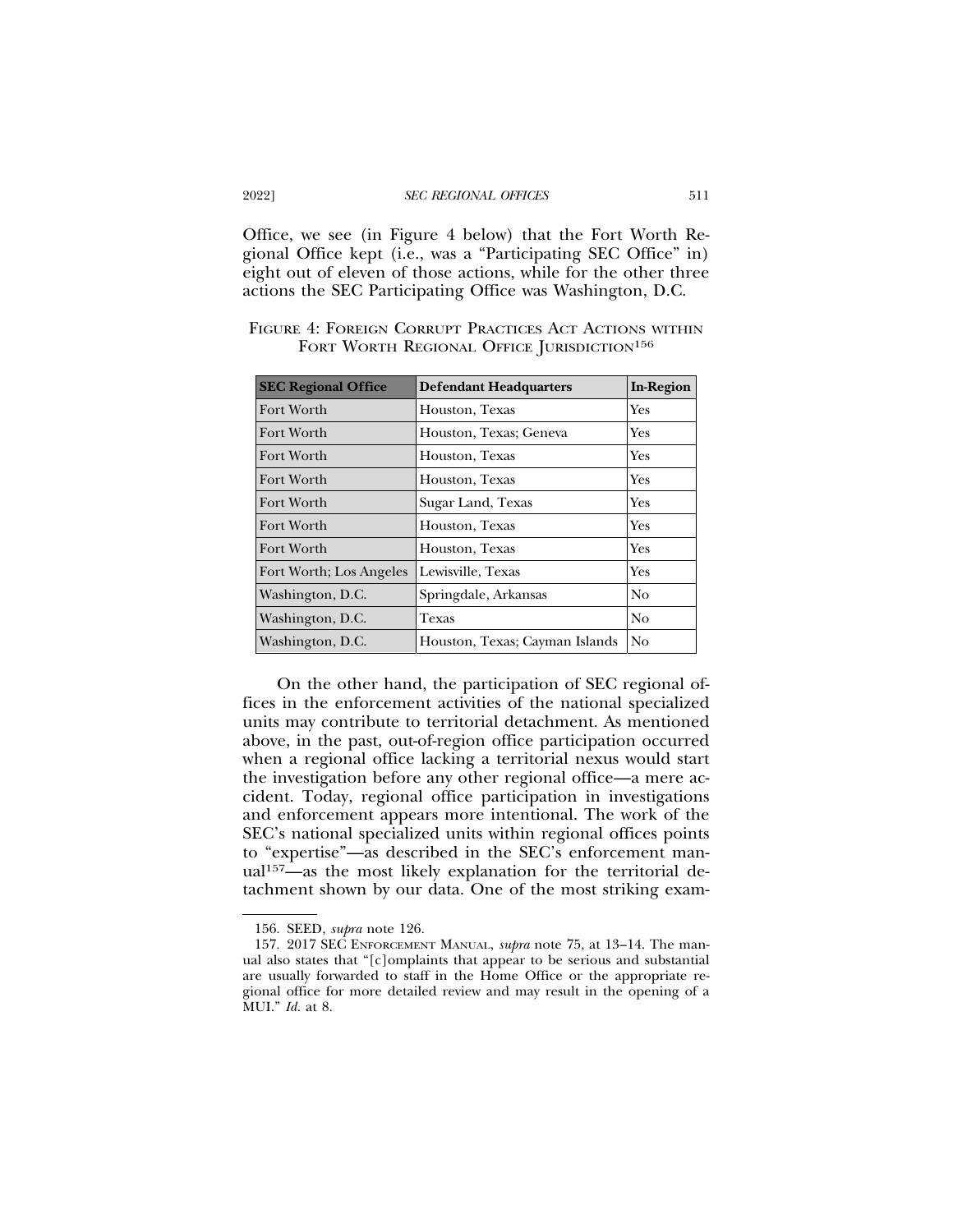ples of this involves 15 enforcement actions in our data set in which the Boston Regional Office was the Participating Office. In 2014, the SEC announced the "Municipal Continuing Disclosure Cooperation Initiative."158 The initiative was coordinated by the home office and sought to encourage municipal securities issuers to self-report violations by offering "favorable settlement terms to municipal bond underwriters and issuers that self-reported violations."159 The Boston Regional Office participated in a significant percentage of these enforcement actions—actions, in our data set, where the issuers were not located in the territorial jurisdiction of the Boston Regional Office. More specifically: of the 32 actions in the Municipalities Continuing Disclosure Cooperation Initiative captured on SEED, the Boston Regional Office participated in 15; none of the respondents in those 15 enforcement actions, however, were in the Boston territorial jurisdiction.<sup>160</sup> At the time of the sweep, the head of the SEC's Municipal Securities and Public Pensions Unit was situated in Boston (previously, it was housed in Philadelphia).161 The SEC's more-recent Share Class Selec-

161. By 2016, the SEC renamed the Municipal Securities and Public Pensions Unit the "Public Finance Abuse Unit." *See* Andrew J. Ceresney, former Dir., Div. of Enf't, U.S. Sec. & Exch. Comm'n, The Impact of SEC Enforce-

<sup>158.</sup> Andrew Ackerman, *SEC Charges Municipal Underwriters with Making False Statements*, WALL ST. J. (Sept. 30, 2015), https://www.wsj.com/articles/ sec-charges-municipal-underwriters-with-making-false-statements-1443625175.

<sup>159.</sup> Press Release, U.S. Sec. & Exch. Comm'n, SEC Completes Muni-Underwriter Enforcement Sweep (Feb. 2, 2016), https://www.sec.gov/news/ pressrelease/2016-18.html.

<sup>160.</sup> The SEC's Municipalities Continuing Disclosure Cooperation (MCDC) Initiative is detailed in the following SEC press releases, in which the SEC announced settled actions. Press Release, U.S. Sec. & Exch. Comm'n, SEC Charges California School District with Misleading Investors (July 8, 2014), https://www.sec.gov/news/press-release/2014-133; Press Release, U.S. Sec. & Exch. Comm'n, SEC Charges 36 Firms for Fraudulent Municipal Bond Offerings (June 18, 2015), https://www.sec.gov/news/pressrelease/2015-125.html; Press Release, U.S. Sec. & Exch. Comm'n, SEC Sanctions 22 Underwriting Firms for Fraudulent Municipal Bond Offerings (Sept. 30, 2015), https://www.sec.gov/news/pressrelease/2015-220.html; SEC Completes Muni-Underwriter Enforcement Sweep, *supra* note 159; Press Release, U.S. Sec. & Exch. Comm'n, SEC Charges 71 Municipal Issuers in Muni Bond Disclosure Initiative (Aug. 24, 2016), https://www.sec.gov/ news/pressrelease/2016-166.html. Of all the actions described in the foregoing releases which constitute MCDC Initiative, 32 are captured on SEED (because they fall within the SEED criterion described in footnote 125 *supra*).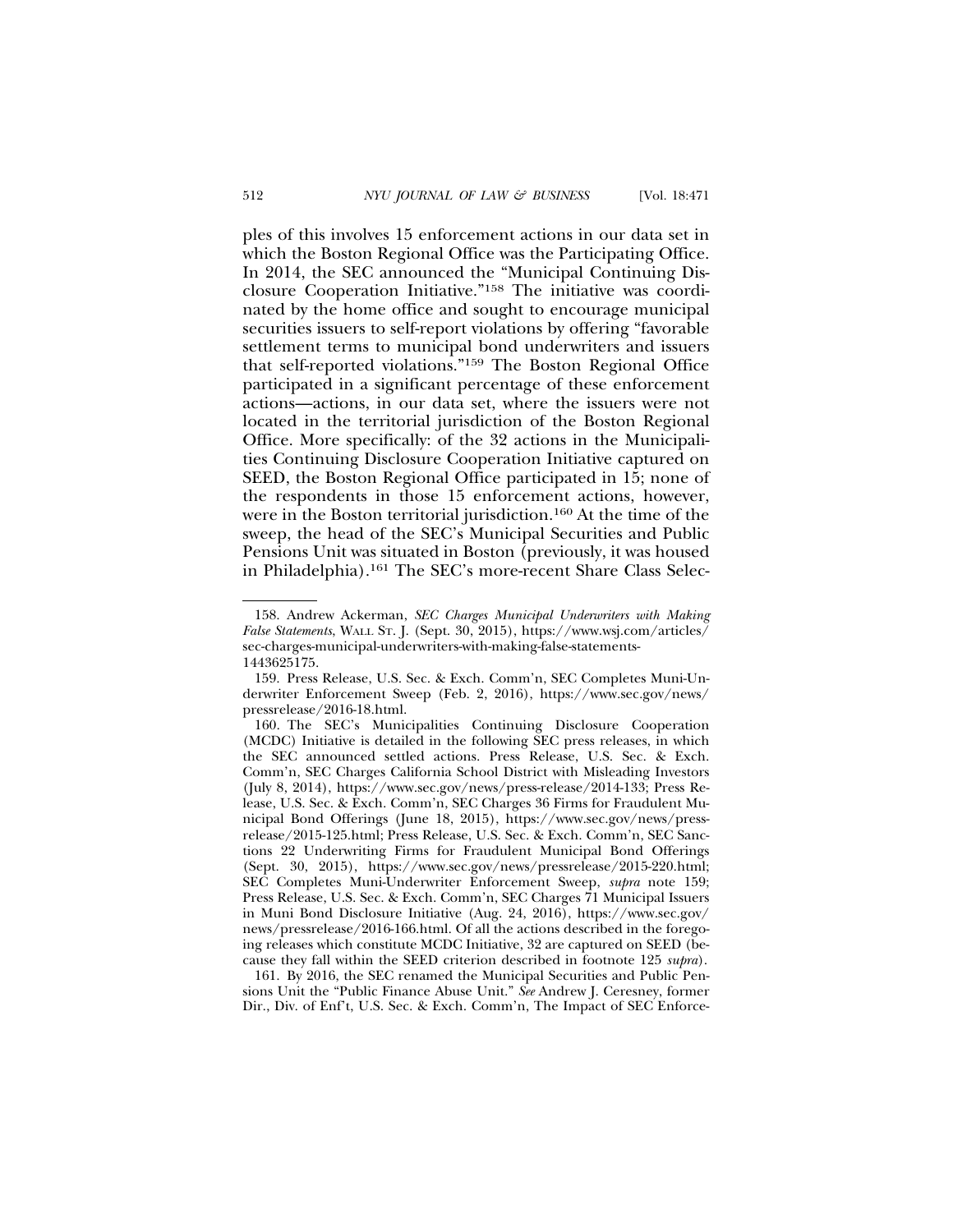tion Disclosure Initiative was conducted under the leadership of Chief of the Asset Management Unit out of the Los Angeles Regional Office, where the Co-Chief of the Asset Management Unit is situated.162

Although our dataset is too small to have statistical power in this regard, supplemental evidence strongly suggests that the creation of specialized units within the regional offices both which have their own reporting lines to D.C., but also which leverage non-unit staff in their respective regional offices—enabled subject matter expertise to develop within certain regional offices. SEC officials, for example, have touted the Commission's "specialized" approach to monitoring and prosecuting complex areas of the market.163 These dynamics are better illustrated with a case study of how the SEC's national specialized units institutionalize knowledge to optimize investigations and enforcement at regional offices. We focus on the Philadelphia Regional Office, which has a unique, yet largely unexamined, history of prosecuting municipal securities cases—and participated in various out-of-region municipal securities actions in our dataset. The history of the Philadelphia Regional Office helps clarify how enforcement patterns emerge, and how organizational structures help harness and institutionalize market knowledge developed over time to optimize enforcement*.*

The Philadelphia Regional Office is viewed internally by SEC staff as a "foothold" of municipal securities cases.164 Since

ment on Public Finance: Keynote Address at Securities Enforcement Forum 2016 (Oct. 13, 2016), https://www.sec.gov/news/speech/speech-ceresney-10132016.html/

<sup>162.</sup> Press Release, U.S. Sec. & Exch. Comm'n, SEC Share Class Initiative Returning More Than \$125 Million to Investors (Mar. 11, 2019), https:// www.sec.gov/news/press-release/2019-28. This press release does not mention any SEC regional office involved in the initiative; therefore, we were unable to capture any enforcement actions related to the same initiative. Several enforcement actions mentioned in the press release as part of the same initiative, however, are included in SEED. *See* N.Y.U. POLLACK CTR. FOR LAW & BUS. & CORNERSTONE RSCH., SEC ENFORCEMENT ACTIVITY: PUBLIC COMPANIES AND SUBSIDIARIES: FISCAL YEAR 2019 UPDATE (2019) https:// www.law.nyu.edu/sites/default/files/NYU-Cornerstone%20Report-FY%2020 19.pdf.

<sup>163.</sup> *See* Ceresney, *supra* note 161.

<sup>164.</sup> Interview by William Thomas with Fiona Philip, former Enf't Couns. to Chairman, U.S. Sec. & Exch. Comm'n, in Washington, D.C. (June 19, 2015).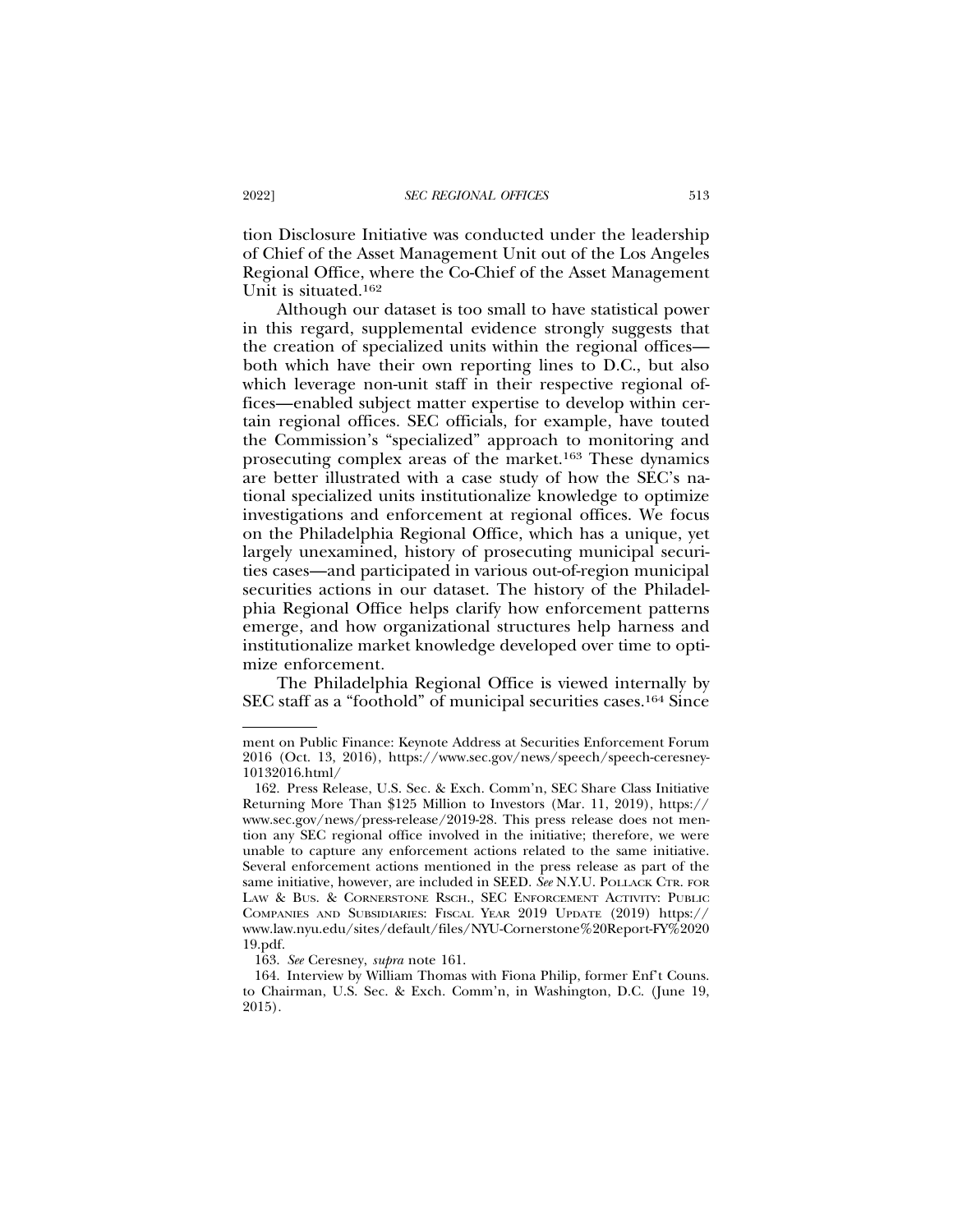at least the early 1990s, the Philadelphia Regional Office developed repeated experience—and thus, expertise—in prosecuting violations in municipal securities markets.165 For example, one notable set of enforcement actions spearheaded by the Philadelphia Regional Office involved the prosecution of yield burning.166

"Yield burning" was a phenomenon that emerged in complex municipal-bond refinancing during the early 1990s.167 Municipal securities brokers engaged in this practice by replacing older, higher-yielding bonds with new bonds sold with lower interest rates.<sup>168</sup> Yield burning was—as put by popular accounts—"protected by a far-reaching network of secrecy and quid pro quo."169

Philadelphia Regional Office officials were able to penetrate these networks through specific, local market experience. As Paul Maco of the SEC recounts, people were beginning to "drop[ ] dimes" and tell the SEC about this practice through whisper networks.<sup>170</sup> While yield burning is likely an issue that was widespread nationally, SEC officials in other regional offices were not necessarily identifying the practice. As one SEC official recounted, "[w]hen you said yield burning . . . I didn't

<sup>165.</sup> *See* Interview by William Thomas with Elaine Greenberg, former Chief, Mun. Sec. & Pub. Pensions Unit, Enf't Div., U.S. Sec. & Exch. Comm'n, in Washington, D.C. (July 17, 2014), https://www.sechistorical. org/collection/oral-histories/20140717\_Greenberg\_Elaine\_T.pdf (describing the formation of the specialized unit for municipal securities in the Philadelphia Regional Office); *see also* Interview by William Thomas with Paul Maco, former Dir., Office Mun. Sec., U.S. Sec. & Exch. Comm'n, in Washington, D.C. (May 12, 2014), https://www.sechistorical.org/collection/oralhistories/20140512\_Maco\_Paul\_T.pdf (describing the formation and growth of the Philadelphia Regional Office).

<sup>166.</sup> *See* Interview with Elaine Greenberg, *supra* note 165.

<sup>167.</sup> *See* Michael McCarthy, Chairman, Bond Mkt. Found. & Christopher Taylor, Exec. Dir., Mun. Sec. Rulemaking Bd., Remarks at the SEC Historical Society Fireside Chat: Municipal Securities (Apr. 20, 2004) ("As we move into the 1990s, we have one more high-visibility scandal, Orange County, as well as yield burning and a variety of other things that made the news.").

<sup>168.</sup> *See* Charles Gasparino & John Connor, *Agencies Near Rescue Plan for Yield-Burning Victims*, WALL ST. J. (Feb. 19, 1998) ("Yield burning occurs when underwriters slap excessive mark-ups on securities used to complete complex municipal-bond deals known as advanced refunding.").

<sup>169.</sup> *See* HENRY SCAMMELL, GIANT KILLERS: THE TEAM AND THE LAW THAT HELP WHISTLE-BLOWERS RECOVER AMERICA'S STOLEN BILLIONS 157 (2005).

<sup>170.</sup> Interview with Paul Maco, *supra* note 165.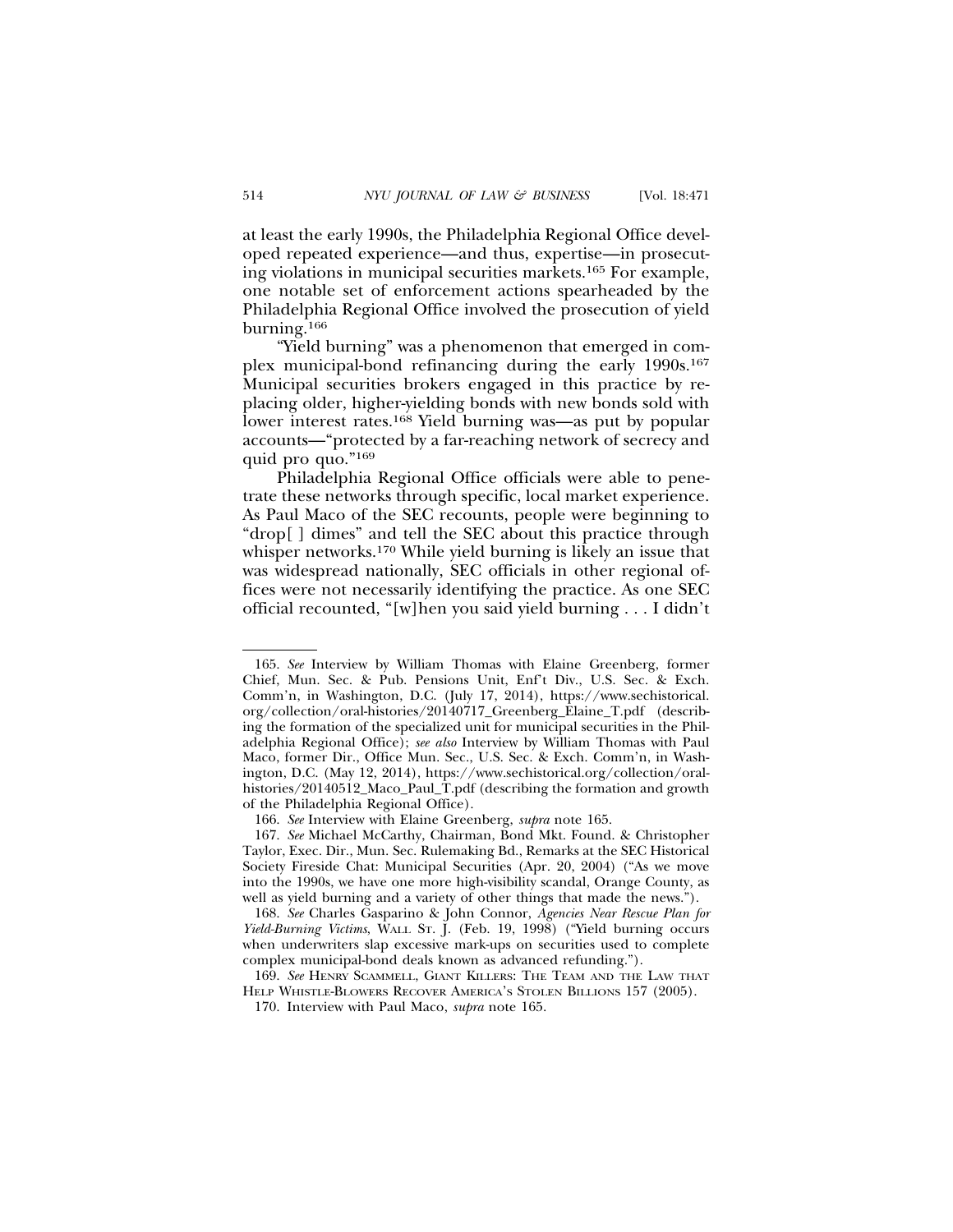remember what it was about. The guys in New York weren't doing this, believe me."171

Crucially, staff in the Philadelphia Regional Office were instrumental not only in identifying the violations, but also in developing the necessary theories to prosecute the violations. Prosecuting yield burning presented problems of first impression, and accordingly, required novel theories to enforce. As Elaine Greenberg—a staffer in the Philadelphia Regional Office who would eventually serve as the head of the specialized unit—explained:

[T]he anti-fraud provisions are fairly broad, intentionally. . . . so there is latitude to be able to look at novel fact patterns, novel situations, instances where there was really no precedent, and be able to apply a lawyerly analysis to determine that there were in fact violations of the federal securities laws.172

In the case of yield burning, staff in the Philadelphia Regional Office relied on an SEC enforcement action from 1939 to argue that the broker-dealers participating in yield burning owed a broad fiduciary duty.173 As Paul Maco notes, "[t]he judge came back and found that there was a duty there that had been breached, and that again strengthened the ability of the Enforcement Division to be more aggressive and feel more confident in pushing other yield burning cases."174 In short, novel theories of enforcement, specifically relating to municipal securities, were being cultivated out of the Philadelphia Regional Office. In particular, these cases speak to how the office tapped into what was once the defining feature of the regional offices.

<sup>171.</sup> *See* Interview by William Thomas with David Clapp, former Chairman, Mun. Sec. Rulemaking Bd., in Fla. (Apr. 21, 2014), https://www.sec historical.org/collection/oral-histories/20140421\_Clapp\_David\_T.pdf.

<sup>172.</sup> Interview with Elaine Greenberg, *supra* note 165.

<sup>173.</sup> Interview with Paul Maco, *supra* note 165 ("And we began looking at old fiduciary cases or instances where a respondent had been both a broker and an adviser, to see what came out of them and to see if there was any case law that would be helpful. And we came across this 1939 case, Arleen Hughes, who was a broker but she acted in an advisory capacity in certain instances, and therefore when she did so the circuit court, I believe it was, said that she had a fiduciary duty.").

<sup>174.</sup> *Id.*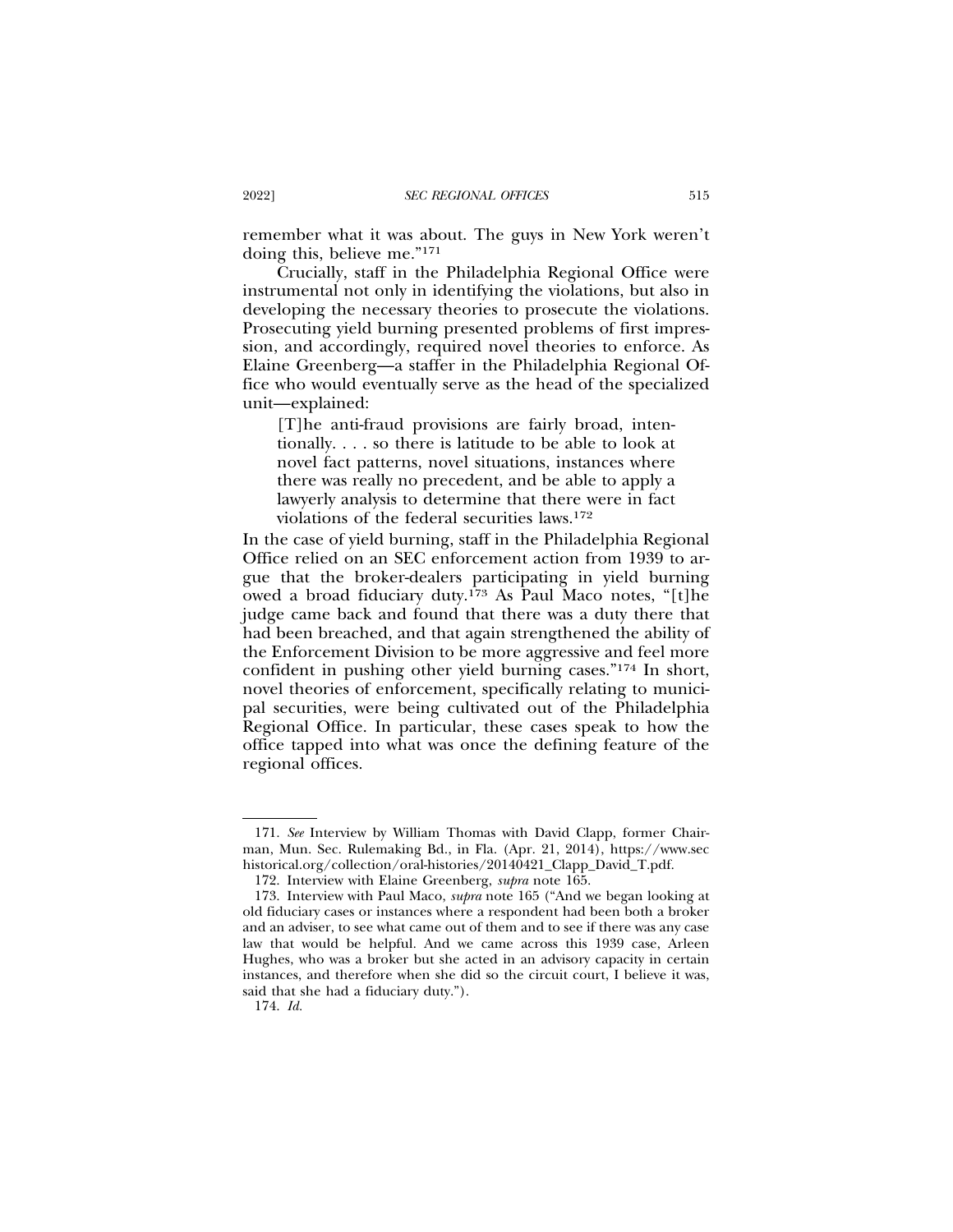Yield burning represented just one of many issues of first impression in the municipal securities markets that the Philadelphia Regional Office prosecuted. As Elaine Greenberg notes:

[M]ost of the municipal securities cases that I was involved in, most of them were cases of first impression. There were novel issues. They were situations where the SEC had never brought an action in this area before, so we were developing a lot of the case law, which was an extraordinary opportunity as a lawyer to be part of that effort, to develop the case law and to bring cases of first impression. Of course, they had to be legally sound and have a basis for applying the law to the facts.175

The institutional knowledge developed by Philadelphia over time was sanctioned, formalized, and institutionalized by the SEC's restructuring in the wake of 2008, which formally created a "Municipal Securities and Public Pensions Unit" led from the Philadelphia Regional Office.176 Greenberg describes the creation of the unit as follows:

The units were created to address, in some respect, some of the criticism that the SEC had been getting in the post-Madoff, post-financial crisis world, and it was a way for the Division of Enforcement to really have a self-assessment and figure out: is there a way that we can address these concerns and better position ourselves to be smarter about how we go about our business? These units were created with that in mind . . . .177

The Municipal Securities and Public Pensions Unit enhanced the SEC's enforcement efforts in the municipal securities space. The number of municipal enforcement actions increased exponentially following the creation of the specialized unit.178 Moreover, many of these actions were cases of first im-

<sup>175.</sup> Interview with Elaine Greenberg, *supra* note 165.

<sup>176.</sup> SEC Names New Specialized Unit Chiefs, *supra* note 27.

<sup>177.</sup> *See* Interview with Elaine Greenberg, *supra* note 165.

<sup>178.</sup> *See* Ceresney, *supra* note 161 ("The Commission is bringing actions against more municipal issuers and public officials. For example, since the beginning of 2013, the Commission has brought enforcement actions against 76 state or local government entities (including 4 U.S. states), 13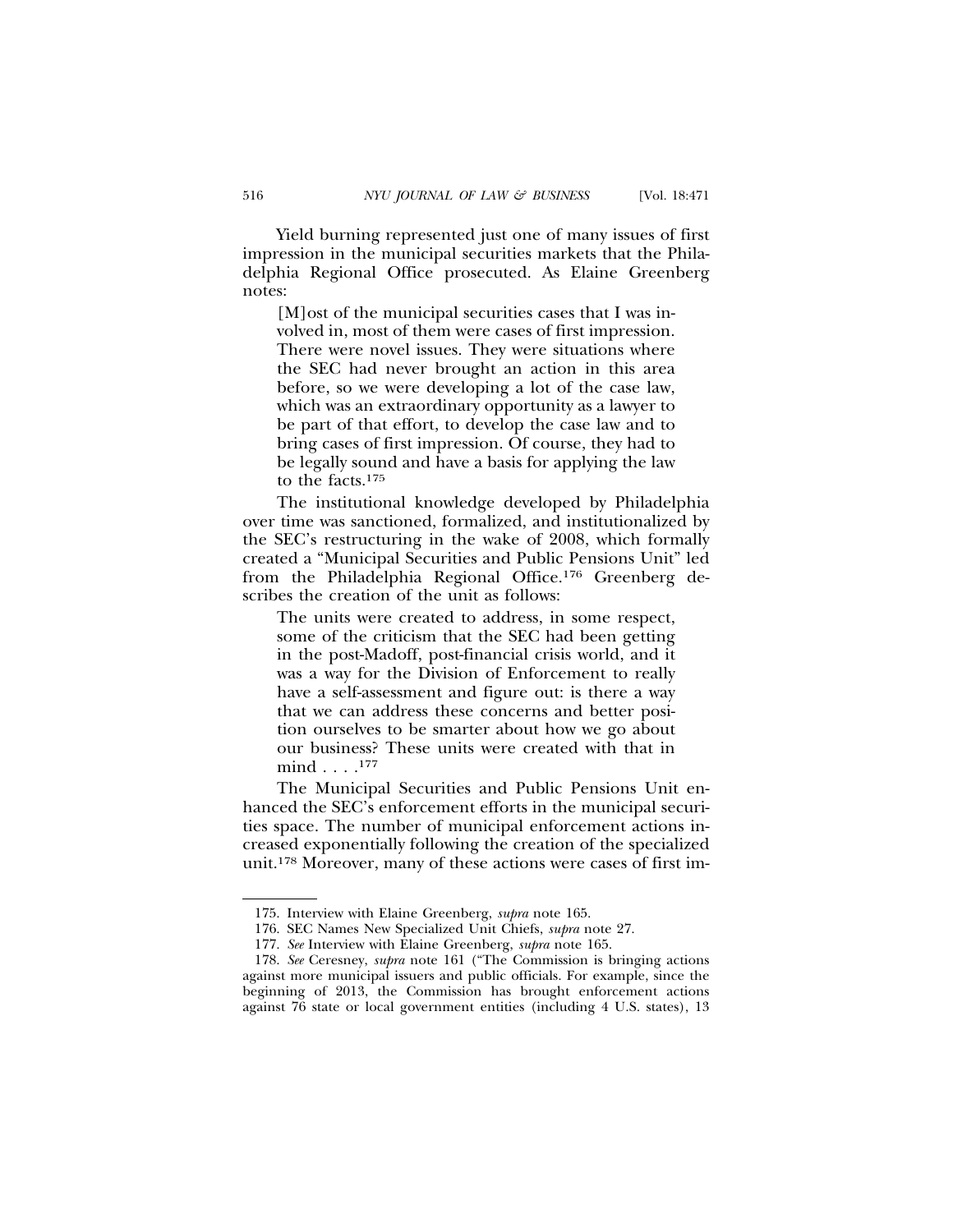pression. One example was a settlement achieved by the SEC against State Street involving a "pay-to-play scheme in a corner of the market where such schemes had not been previously found—custodial services for public pension funds."179 Other notable "firsts" involved the SEC's first prosecution of a state (New Jersey),180 as well as the revival of new enforcement tools, like temporary restraining orders deployed in a matter involving the city of Harvey, Illinois.181 Perhaps the most significant effort led by the Municipal Securities and Public Pensions Unit was the SEC's first "self-reporting" sweep since the creation of the Division of Enforcement.182

The Municipal Securities and Public Pensions Unit in the Philadelphia Regional Office disseminated knowledge across other regional offices. The Municipal Securities and Public Pensions unit created a muni "boot camp" for SEC Enforcement personnel<sup>183</sup> "and graduates contributed new tiles to the mosaic defining the boundaries of acceptable municipal market conduct."184 This knowledge would facilitate prosecutions by other regional offices. The Miami Regional Office, for example, brought, and won, a municipal securities case against the city of Miami, "the first federal jury trial by the SEC against a municipality or one of its officers for violations of the federal securities laws."185 Prior to the enforcement action, how-

obligated persons and 16 public officials. In contrast, for the entire 10 year period from 2002 to 2012, there were enforcement actions brought against 6 government entities, 6 obligated persons and 12 public officials.") (internal citations omitted).

<sup>179.</sup> *Id.*

<sup>180.</sup> Edith Honan & Karen Pierog, *SEC Charges New Jersey with Securities Fraud*, REUTERS (Aug. 10, 2010), https://www.reuters.com/article/us-secnewjersey/sec-charges-new-jersey-with-securities-fraud-idUS-

TRE67H58S20100818.

<sup>181.</sup> *See* Ceresney, *supra* note 161.

<sup>182.</sup> *See id.* ("It is the first self-reporting initiative undertaken by the Enforcement Division since the 1970s.").

<sup>183.</sup> *See* Interview with Elaine Greenberg, *supra* note 165 ("The first thing that we set about doing was to train everyone, and we had a muni boot camp that we held for everyone in Philadelphia.").

<sup>184.</sup> *The Municipal Securities Rulemaking Board Gallery on Municipal Securities Regulation*, SEC HISTORICAL SOCIETY, https://www.sechistorical.org/museum/galleries/mun/mun\_06b\_less\_than\_level.php (last visited Jan. 5, 2022).

<sup>185.</sup> *See* Andrew Ceresney, former Dir., Div. of Enf't, U.S. Sec. & Exch. Comm'n, Statement on Jury's Verdict in Trial of the City of Miami and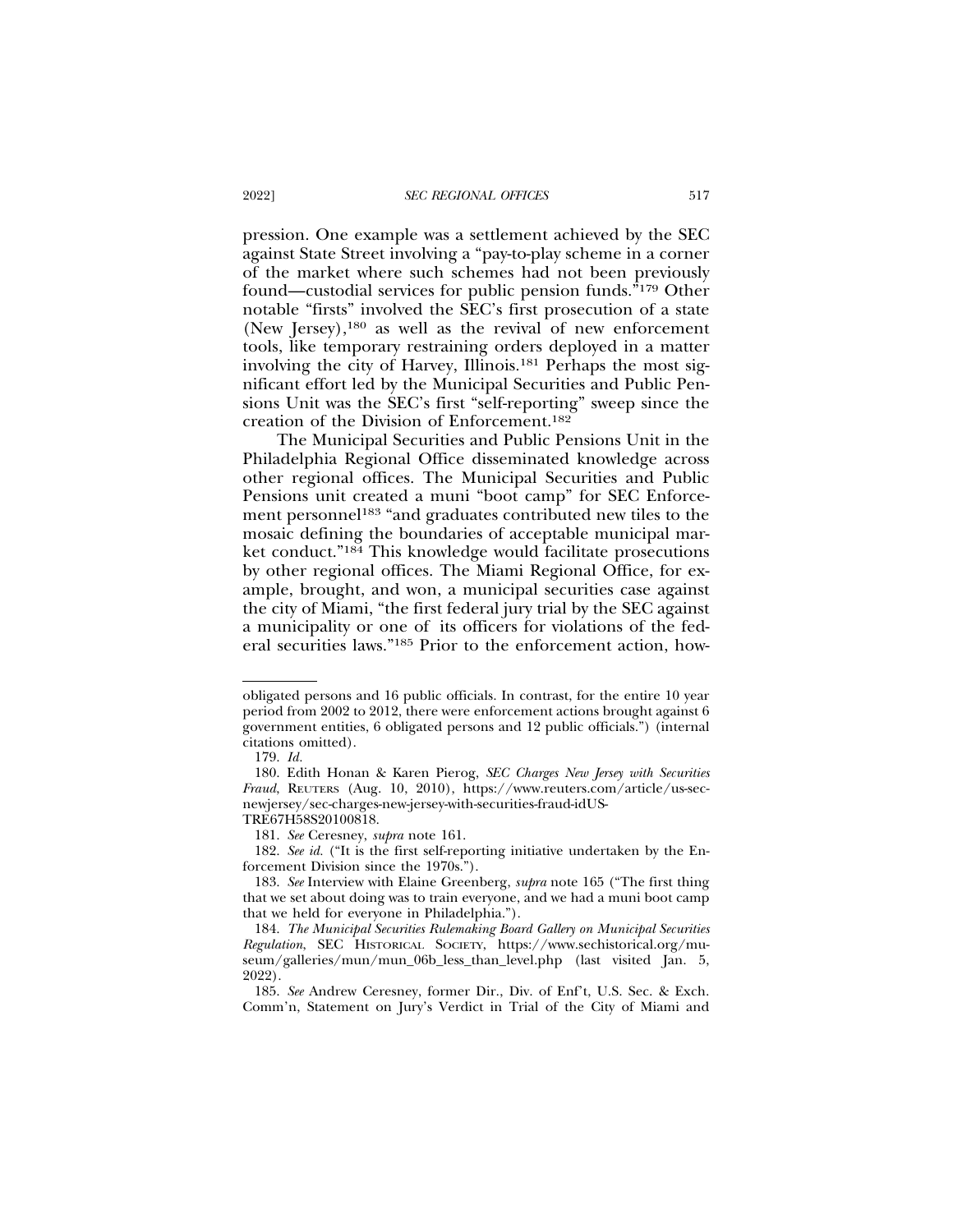ever, there was disagreement within the SEC at the time about bringing the action, and this disagreement was rooted in misunderstandings about the municipal market and the relevant legal authority.186 Elaine Greenberg has spoken about the instrumental role the Municipal Securities and Public Pensions Unit played in educating other regional offices and preparing them to prosecute violations in this area.187 More broadly, Greenberg has reiterated the role of the regional offices: "it's in line with what I was saying about looking at people's expertise and capabilities as opposed to just being locked into where they are in the country and that certain cases should be brought in certain particular offices because that's where the conduct is."188

These sketches, while only descriptive, are consistent with our data and SEC staff statements. Robert Khuzami has emphasized how the new structure has "created great cartilage" across the SEC, emphasizing a renewed regional office autonomy, as well as knowledge dissemination.189 As Khuzami put it, one could now have a "staff unit in San Francisco working with somebody in Boston, who was in the asset management."<sup>190</sup> Per Khuzami, a core design principle of the units was that they would *explicitly* serve to not only develop novel theories of subject matter expertise, but also disseminate it:

When we did that, you had the unit there as a source of competence and excellence and expertise that

Michael Boudreaux (Sept. 14, 2016), https://www.sec.gov/news/statement/ ceresney-statement-2016-09-14.html.

<sup>186.</sup> Interview by William Thomas with Martha Haines, former Chief, Off. of Mun. Sec., U.S. Sec. & Exch. Comm'n, in Bethesda, Md. 31 (Mar. 4, 2014) ("There was considerable misunderstanding among other parts of the Commission about municipal financial statements, and there was one attorney who insisted that this couldn't be fraud because they were required by law to have balanced financial statements, a balanced budget. It's like, yes, but not by fooling with the numbers and claiming that you're going to get a billion dollars in federal grants this year which you know you won't get until the following year, and other things. So that took a lot of time, working with others on the Commission to educate them about how the muni world, the governmental world operated, and then they could see that this was clearly wrong.").

<sup>187.</sup> *See* Interview with Elaine Greenberg, *supra* note 165.

<sup>188.</sup> *Id*.

<sup>189.</sup> *See* Interview with Robert Khuzami, *supra* note 115.

<sup>190.</sup> *Id.*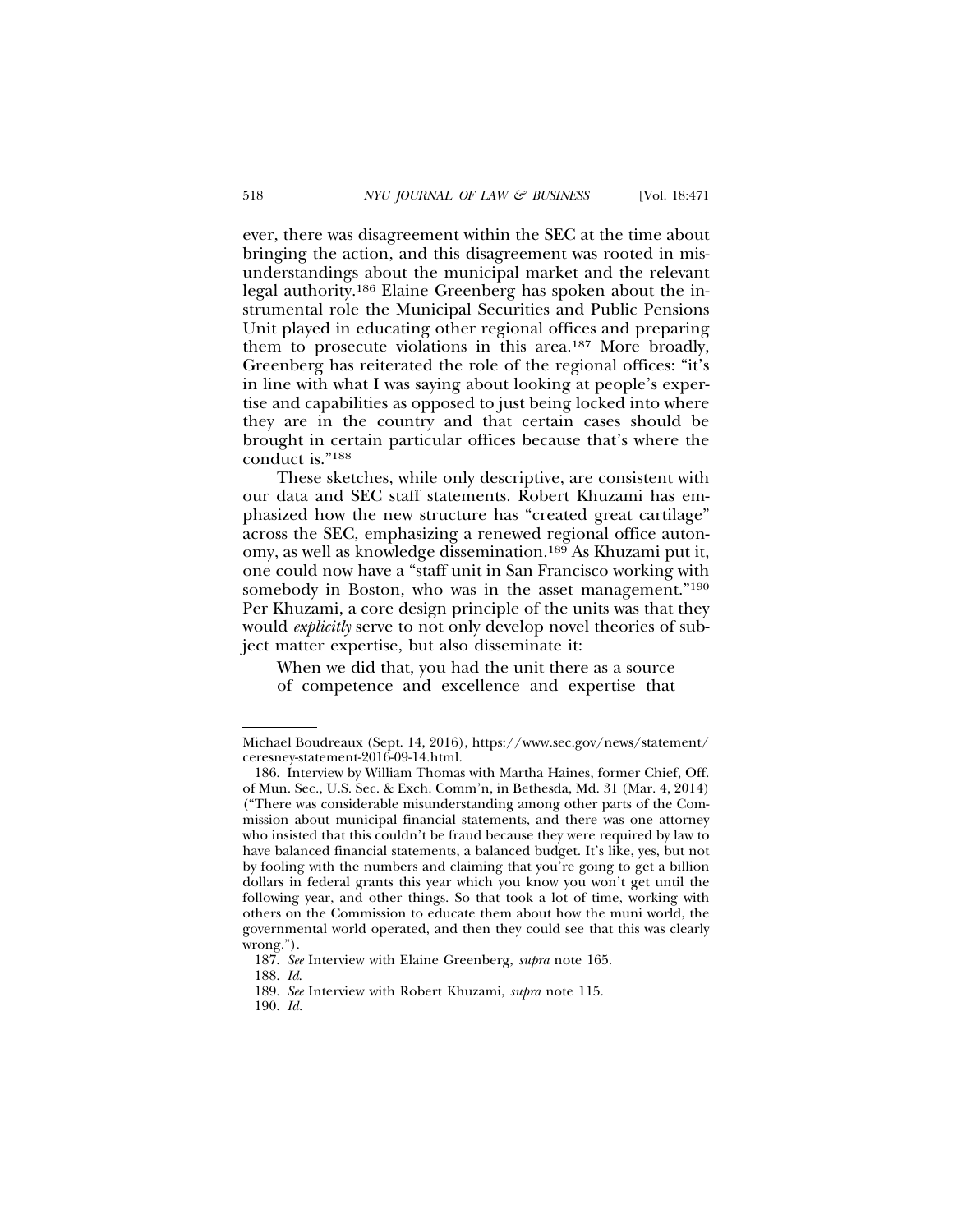others could consult with, but you didn't want to vacuum up every case across the division because you didn't want to create a two-tiered system where somehow the specialized units were viewed as where the real action was and where the best cases were.191

## III.

#### **IMPLICATIONS**

This Article has shown that the SEC regional offices are not, and have never been, interchangeable sites of securities enforcement. Instead, each regional office—with its specific history, market knowledge, and human experience—represents a dynamic node for policing the various institutions, individuals, and transactions that constitute the ecosystem of the securities markets. Our account of the SEC regional offices, thus, has at least two implications for legal scholars.

First, and at the most basic level, the SEC regional offices complicate prevailing accounts of the securities enforcement ecosystem. In the way that evidence of regional variation in federal administration has pushed some scholars of administrative law and federalism to rethink the benefits—and drawbacks—of federal versus state and local governance, research of securities regulation may benefit from similar nuance.

The securities law enforcement ecosystem is, as various legal scholars have observed, complex. It is comprised of an array of regulatory actors navigating overlapping jurisdictional boundaries. Unlike rulemaking, where the federal government enjoys "near-exclusive" authority to create regulations and set policy, responsibility for upholding the rules is split between federal and state securities enforcers, which share "roughly equal, and concurrent, enforcement jurisdiction."192

<sup>191.</sup> *Id.*

<sup>192.</sup> Andrew K. Jennings, *State Securities Enforcement*, 47 BYU L. REV. 67, 69, 76 (2022); *see also* Renee M. Jones, *Dynamic Federalism: Competition, Cooperation* and Securities Enforcement, 11 CONN. INS. L.J. 107, 114-15 (2004) (describing how following a political movement towards preemption in the 1990s "focused on limiting state authority over securities registration and private litigation of fraud claims" but "left intact state power to publicly enforce their securities fraud statutes"). For a clarification on the difference between rulemaking and enforcement, see Harvey L. Pitt & Karen L. Shapiro, *Securities Regulation by Enforcement: A Look Ahead at the Next Decade*, 7 YALE J. ON REG. 149, 167 (1990) ("[R]egulations prescribe, in advance of their application,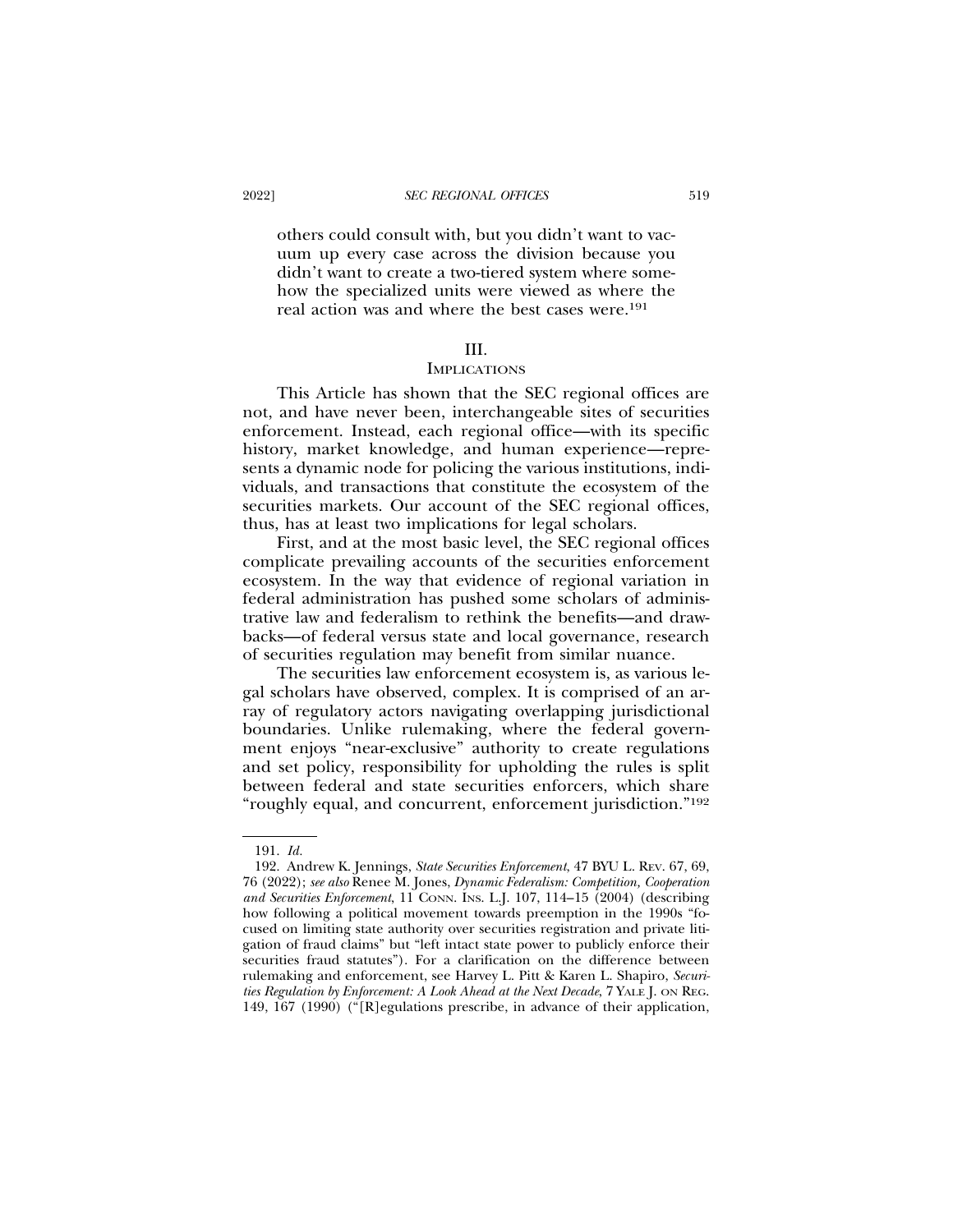Within this "multi-enforcer" regime,<sup>193</sup> criminal securities enforcement responsibility is shared between the Department of Justice, on the one hand, and Attorneys General and state-level and local prosecutors, on the other; civil enforcement duties are shared primarily between the SEC, and state securities regulators, as well as the private securities bar.194

Legal scholars have written extensively about this parallel track system, the site of "significant jurisdictional skirmishing for nearly a century."195 In recent years in particular—perhaps in response to the growing complexity and digitization of finance, which has made jurisdictional boundaries blurrier—legal scholars have focused on the institutional and regulatory structures designed to enforce securities laws, and in particular, the normative question of "who should enforce the rules?"196 Many, for example, have approached the question through the theoretical lens of federalism—for example, offering competitive federalism as a tool to maximize enforcement<sup>197</sup> or grappling with the potential and risks of devolving

normative standards of conduct to which persons subject to agency jurisdiction must adhere in the future. Enforcement powers apply existing rules to past facts, to assure compliance with regulatory standards, both by the entity subject to the standard (but accused of noncompliance) and by other entities similarly situated.") (footnotes omitted).

<sup>193.</sup> *See* Wendy Gerwick Couture, *Principles for State Prosecution of Securities Crime in a Dual-Regulatory, Multi-Enforcer Regime*, 22 U. PA. J. BUS. L. 30 (2019).

<sup>194.</sup> There are other federal enforcers. The Securities Enforcement Manual notes:

The handling of securities investigations and enforcement actions is complicated by the overlapping jurisdiction of the different agencies that are charged with enforcing federal and state securities laws. An investigation by one regulator frequently arouses the enforcement interest of other regulators. A company or individual may be under investigation by the SEC, by several state securities regulators, and by one or more SROs for alleged violations arising out of the same or related transactions.

THE SECURITIES ENFORCEMENT MANUAL: TACTICS AND STRATEGIES 6 (Michael J. Missal & Richard M. Phillips eds., 2nd ed., 2007).

<sup>195.</sup> Donald C. Langevoort, *Federalism in Corporate/Securities Law: Reflections on Delaware, California, and State Regulation of Insider Trading*, 40 U.S.F. L. REV. 879, 879 (2006).

<sup>196.</sup> Brian Knight, *Federalism and Federalization on the Fintech Frontier*, 20 VAND. J. ENT. & TECH. L. 129, 204–06 (2017).

<sup>197.</sup> *See* Jones, *supra* note 192.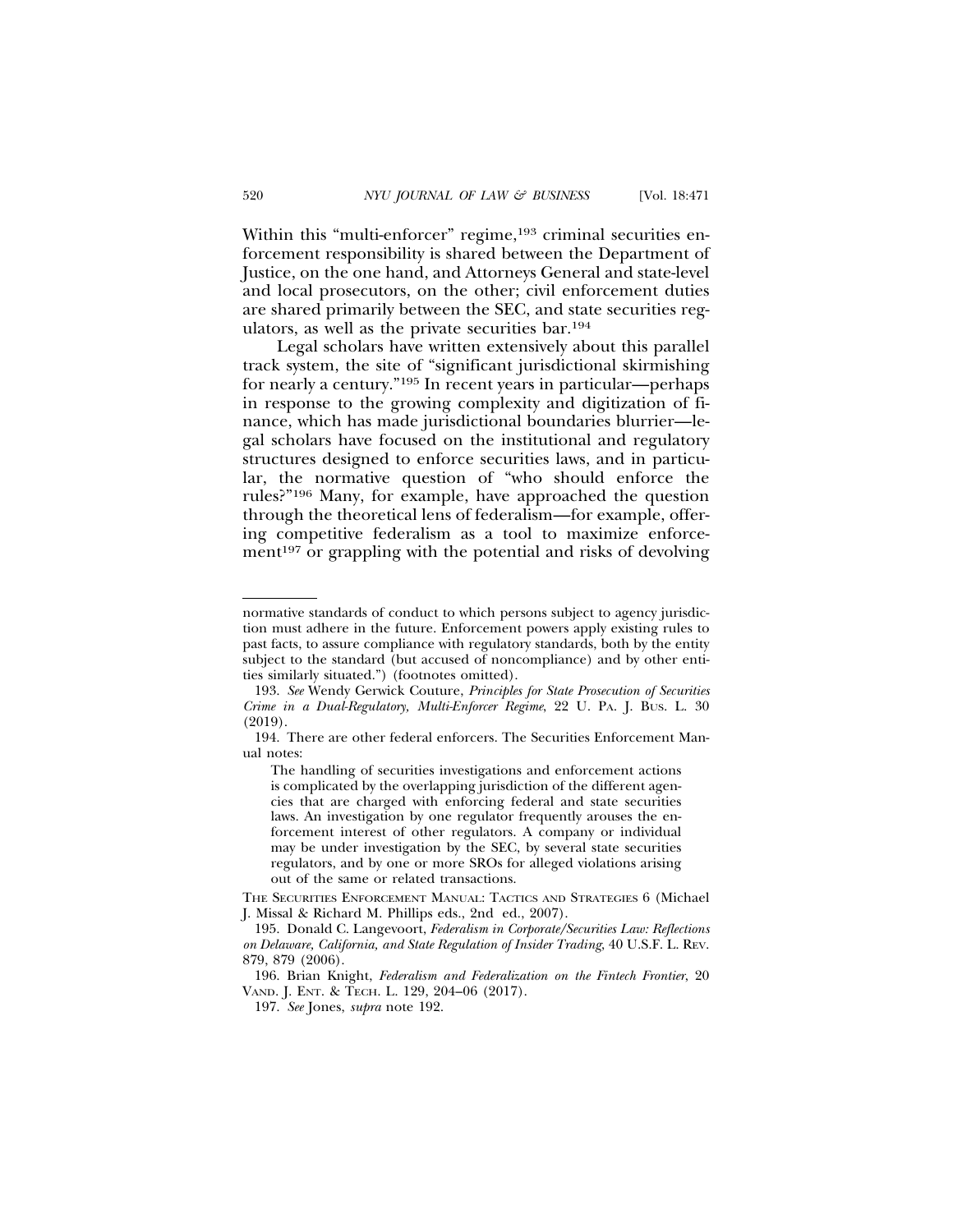enforcement duties.198 Some have analyzed the impact of the present fintech moment on enforcement.199 More recently, legal scholars have offered institutional accounts of state securities enforcers, the long-undertheorized "local cops on the securities beat" that complement the SEC's monitoring and enforcement functions.200 This is a rich and sophisticated literature that is not easily summarized; by and large, it traces the familiar contours of broader debates over federalism: statelevel securities enforcement offers experimentalism, risk-taking, competition, and responsiveness, but risks balkanization. Federal enforcement benefits from more resources, expertise and centralized oversight, but falters where states can be nimbler and more responsive.<sup>201</sup>

The work of the SEC regional offices—largely unconsidered in this literature—offers a way to move beyond the binary conceptions of federalist securities enforcement. Specifically, the SEC's institutional structure may offer a potential pathway for meeting this central challenge of securities enforcement, which is, as John Coates writes, "achiev[ing] the benefits of regulatory competition without incurring all of the costs, by retaining federal regulation of securities but establishing some form of competition among federal regulators, as currently exists in part in the sphere of banking regulation."202 More empirical and theoretical research on this point is needed, but it's a start.

Beyond securities law, however, the SEC regional offices offer lessons for scholars of administrative and regulatory design. If, as our institutional account above suggests, the SEC regional offices today indeed do not simply administer law in their regions, but also act as laboratories of enforcement, this observation has implications for administrative and regulatory policy.

<sup>198.</sup> *See, e.g.*, John C. Coates IV, *Private vs. Political Choice of Securities Regulation: A Political Cost/Benefit Analysis*, 41 VA. J. INT'L L. 531 (2001) (discussing the costs of devolving securities enforcement to state-level or private enforcers).

<sup>199.</sup> *See, e.g.*, Knight, supra note 196.

<sup>200.</sup> *See* Jennings, *supra* note 192, at 82; *see also* Couture, *supra* note 193, at 56–62.

<sup>201.</sup> *See generally* Jones, *supra* note 192, at 116, 126–27.

<sup>202.</sup> *See* Coates*, supra* note 198, at 536.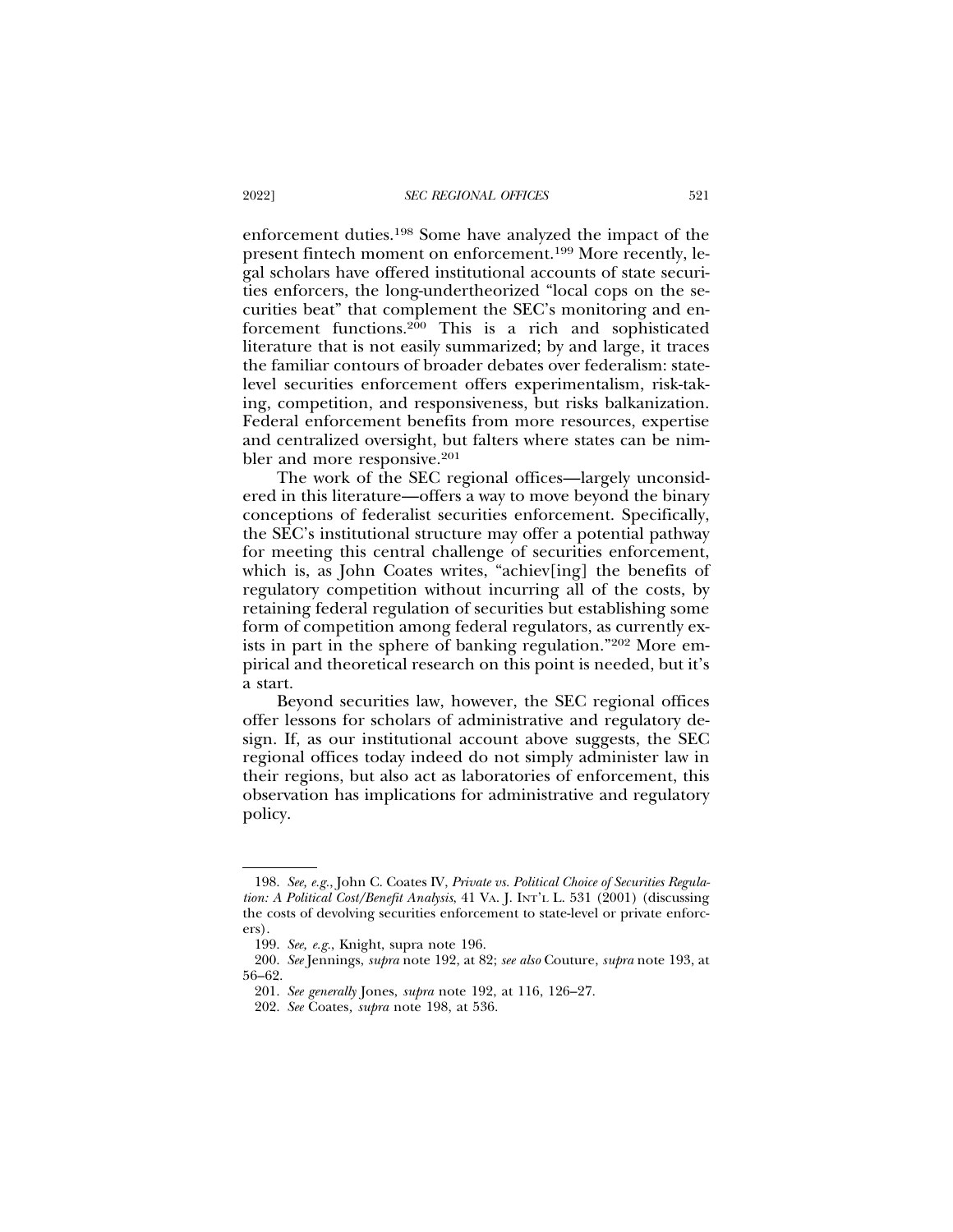First, our institutional account affirms that "regional" administration need not be determined by, or restricted to, physical space. In a recent article, Jessica Bulman-Pozen theorized that in part due to advances in communications technologies, the future of "regionalism" was a "regionalism without regions."203 Bulman-Pozen argues that contemporary regionalism is not defined by geographic space, but instead by "collaborations among state and federal actors [that] need not involve contiguous areas"—like blue states cooperating with other like-minded blue states, for example.204 Our findings fit neatly alongside this, and related, research about federal administration that displaces, or at least qualifies, the primacy of geography with network theory. In the area of securities enforcement, Verity Winship has demonstrated—using SEC enforcement data and leveraging network theory—a "networked response" by securities enforcers to securities violations.205 The SEC regional offices illustrate how decentralized, discretionary enforcement practices can, and have, developed in the Commission's regional offices. At times, these practices have emerged in response to conditions in the regional office's correspondent geographic area. In other cases, however, regional offices have exercised their enforcement discretion in response to certain market practices or segments that correspond to the regional office's market experience or the specific expertise of staffers.

Second, it shows that "regionalism"—that is, administration involving some level of discretionary, decentralized control, be it geographically determined or otherwise—can work in the enforcement context. Law enforcement is one of, if not the, central part of the work of administrative agencies.206 An agency's institutional design choices "can make it more or less

<sup>203.</sup> *See* Bulman-Pozen, *supra* note 8, at 432.

<sup>204.</sup> *Id.* at 432, 435. Bulman-Pozen also states: "[r]egionalism has been, first, a means of preserving state vitality in the face of perceived need for larger-scale governance. Today, as in the past, the state is most powerful when it stands with others, but there is no need for it to stand next to these others; proximity is not required for mutual identification or for coordination. Regionalism has also diversified exercises of federal power as it has been incorporated into federal programs. In recent years, party-inflected difference has become a more plausible basis than geography for instantiating pluralism in many national programs." *Id.* at 437.

<sup>205.</sup> *See* Winship, *supra* note 24.

<sup>206.</sup> Barkow, *supra* note 21, at 1130.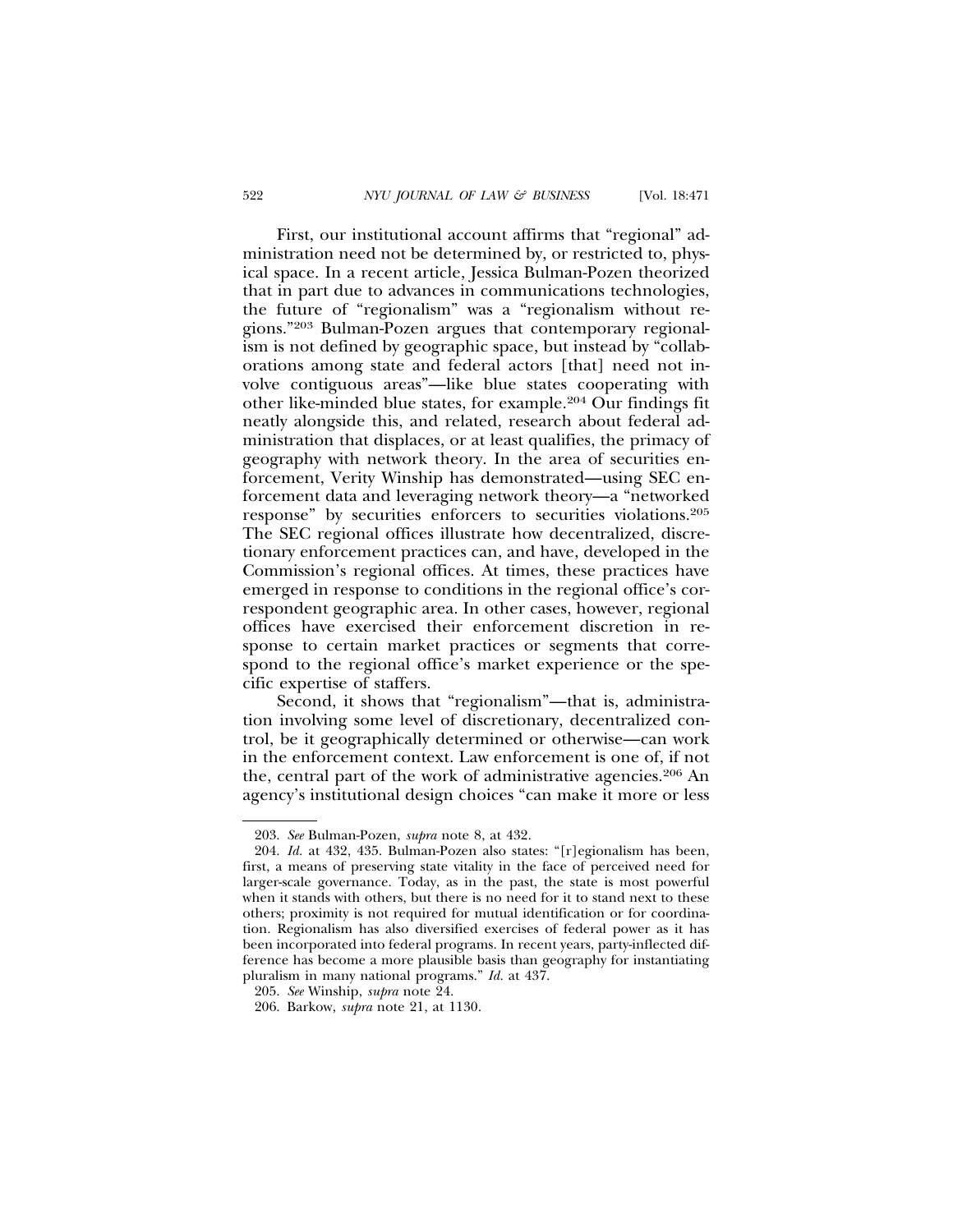prone to over- or underenforcement,"207 and implementing effective structures at the agency level is particularly important, because, as Rachel Barkow has noted, "[m]ost aspects of agency enforcement policy generally escape judicial review" and the "judiciary takes a similarly hands-off approach to an agency's broader plans for how it will proceed with enforcement, [and] changes in its nonbinding enforcement policies."208 In a recent article, Roberta Romano asked if agency structure affects agency decision-making.209 Analyzing data on the practices of the Consumer Financial Protection Bureau, Romano concluded that "agency structure influences regulatory strategy."210 While Romano was focused on the relationship between Congress and regulatory agencies—and the independence that Congress grants agencies—the basic point is reaffirmed by our observations of SEC regional offices. In designing enforcement programs, administrative agencies grapple with—in addition to basic issues of efficient case administration and adjudication<sup>211</sup>—three central problems: underenforcement (and the related issue of agency capture), overenforcement, and selective enforcement.<sup>212</sup> The SEC regional offices illustrate how a structure typically associated with disparate enforcement can bolster enforcement outcomes through experimentalism and inter-agency competition between regional offices.

In particular, the SEC regional office matrix structure suggests an organizational model for administrative agencies deal-

<sup>207.</sup> *Id.* at 1142.

<sup>208.</sup> *Id.* at 1130, 1132.

<sup>209.</sup> *See* Roberta Romano, *Does Agency Structure Affect Agency Decisionmaking? Implications of the CFPB's Design for Administrative Governance*, 36 YALE J. ON REG. 273, 274 (2019); *see also* B. Dan Wood & John Bohte, *Political Transaction Costs and the Politics of Administrative Design*, 66 J. POLITICS 176, 176 (2004) (noting that "ideally" administrative agencies should be "designed for efficient and effective policy implementation, as well as democratic accountability").

<sup>210.</sup> Romano, *supra* note 209, at 330.

<sup>211.</sup> *See, e.g.,* Lane & Blair-Smith, *supra* note 31.

<sup>212.</sup> *See* Barkow, *supra* note 21, at 1139–59. Barkow also notes that "[w]hile selective prosecution claims can be raised in court, the bar for succeeding on them is a high one, particularly when the agency can explain that it makes difficult selection decisions based on resource constraints, the overall strength of the case, and the government's enforcement priorities." *Id.* at 1150 n.91.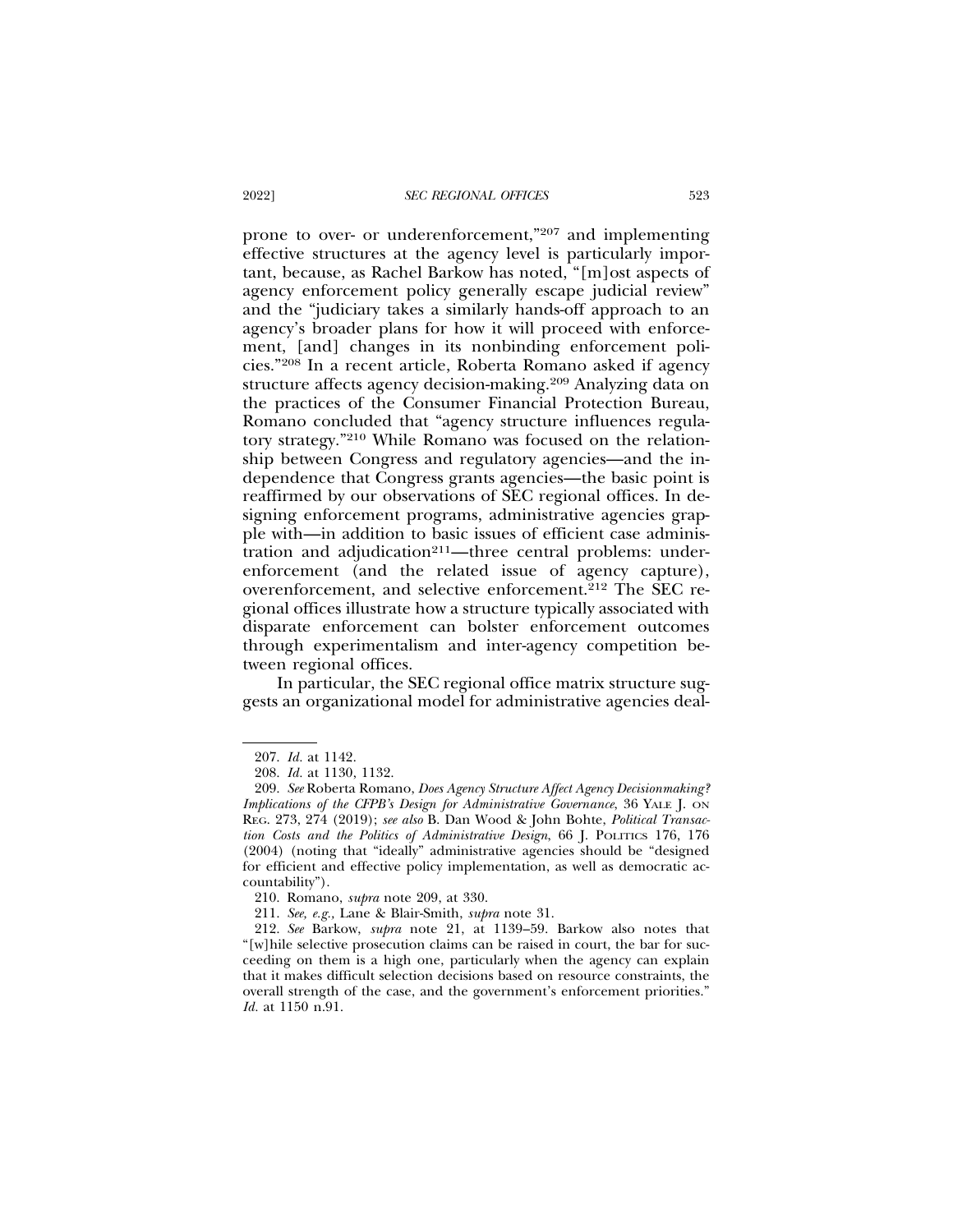ing with complexity. "Complexity," argues Steven Schwarcz, is "the greatest financial-market challenge of the future."213 To keep up with fast-moving and complex markets, "[r]egulators need information from industry to remain relevant,"214 and moreover, the expertise to process and understand the information. Eric Pan has noted:

Regulators must manage complexity. The development of new financial products stresses the capacity of regulators to keep up and understand how to regulate these instruments. Thus, regulators need to develop the relevant expertise to understand how financial transactions are conducted, the terms of those transactions, the legal and financial obligations of the different parties, and, in the case of prudential regulation and systemic-risk regulation, the level of risk taken on by financial firms.215

Robert Khuzami, the SEC Enforcement Director that spearheaded the post-Madoff reorganizations, cites his experience with complicated derivatives as the genesis for the post-Madoff reorganizations.<sup>216</sup> Moreover, even after identifying complex frauds, prosecuting them is difficult because as Donald Langevoort notes, "[g]iven the inherent ambiguity and complexity of risk in financial firms, the truth is always contestable."217 Accordingly, John Coffee notes, "[o]rganizational crime and misconduct cannot be effectively addressed without designing a system that can investigate complex matters thoroughly and in a manner that neither compromises the integrity of the study nor imposes unacceptably high costs on the government."218

<sup>213.</sup> Steven L. Schwarcz, *Regulating Complexity in Financial Markets*, 87 WASH. U. L. REV. 211, 213 (2009).

<sup>214.</sup> *Id.* at 264.

<sup>215.</sup> Eric J. Pan, *Understanding Financial Regulation*, 2012 UTAH L. REV. 1897, 1934 (2012).

<sup>216.</sup> Interview with Robert Khuzami, *supra* note 115 ("It gave me a great appreciation for the expertise. I think it's that idea that eventually spawned the decision to go forward and create specialized units in part of the Enforcement Division.").

<sup>217.</sup> DONALD C. LANGEVOORT, SELLING HOPE, SELLING RISK: CORPORA-TIONS, WALL STREET, AND THE DILEMMAS OF INVESTOR PROTECTION 148 (2016).

<sup>218.</sup> JOHN C. COFFEE, CORPORATE CRIME AND PUNISHMENT 10 (2020).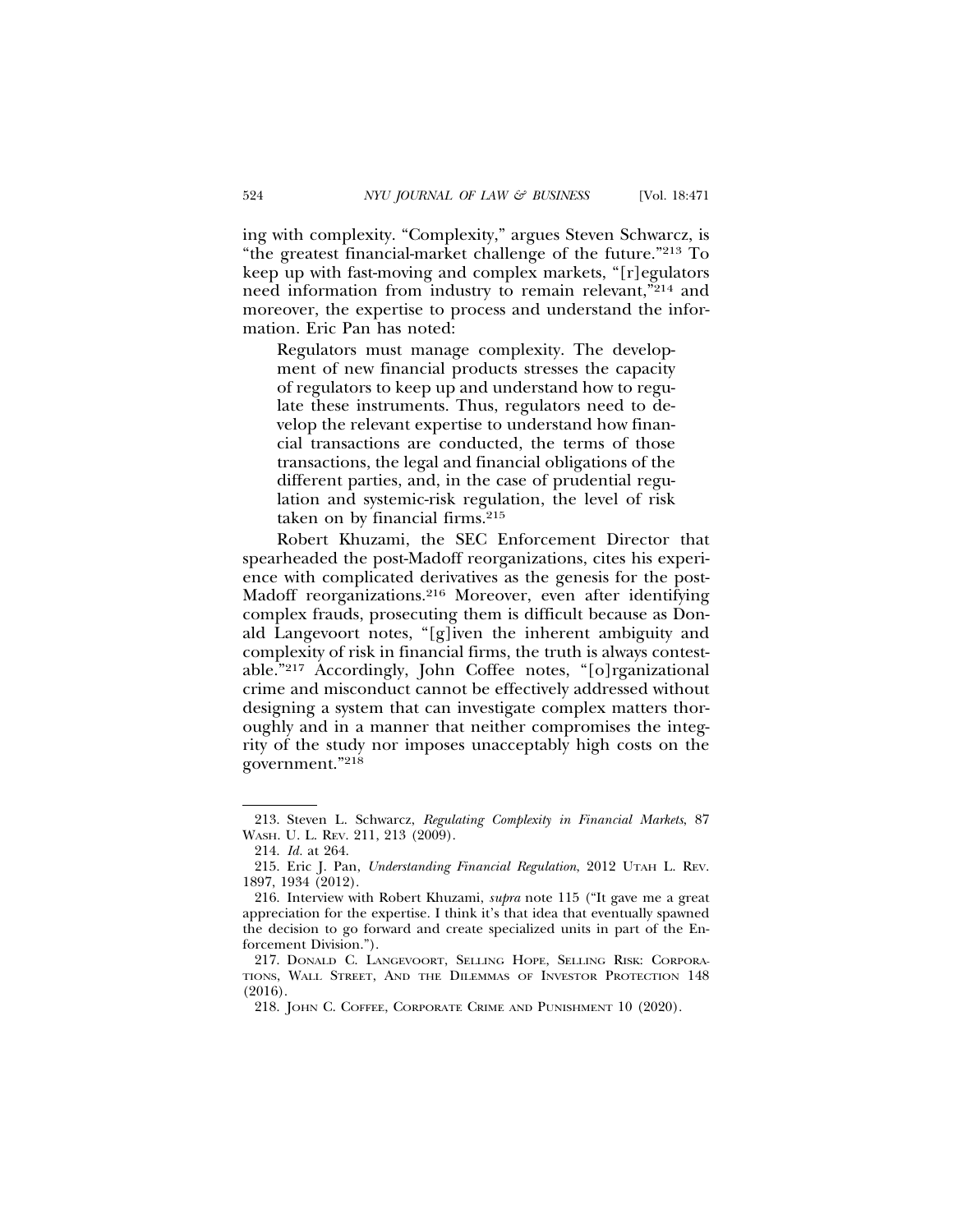#### 2022] *SEC REGIONAL OFFICES* 525

The SEC's matrix structure offers a method of carrying out a federal centralized enforcement function, where Washington D.C. maintains its oversight and coordination roles, but the creation of theories of prosecution becomes dispersed through the regional laboratories. The SEC's structure provides another example supporting the emergent literature of federal regionalism—but one in the enforcement sphere.

#### **CONCLUSION**

The structural reorganizations throughout the SEC's history—which modulated the discretion of the regional offices, and most recently, created and institutionalized market-area specializations within regional offices—suggest that, at the very least, SEC officials believe that organizational design impacts enforcement outcomes. SEC regional offices were originally designed as semi-autonomous sites of securities law enforcement, but, over time, enforcement authority was progressively consolidated and centralized in Washington D.C. While generally understood as regional monitors today, descriptive data and evidence from post-Madoff reorganizations suggest that, while still local enforcers, regional offices have evolved into laboratories for the creation of new theories of enforcement that are then adopted nationwide. With the creation of subject matter specific units in the aftermath of the Madoff case, the SEC has reanimated the historical and specific institutional knowledge of regional offices with new reporting lines that both diffuse knowledge and disperse authority throughout the SEC's various offices. The work of the Philadelphia Regional Office, which ultimately led the SEC's municipal securities unit, illustrates how the new regional structure facilitates, channels, institutionalizes, and disseminates knowledge.

The design of the SEC regional offices has policy implications. Other regional agencies may consider implementing the SEC's matrix reporting structure. The SEC's new anatomy offers a method of carrying out a federal centralized enforcement function, where D.C. maintains its oversight and coordination roles, but the creation of theories of prosecution becomes dispersed through the regional laboratories. The SEC's structure provides another example supporting the emergent literature of federal regionalism—but one in the enforcement sphere. In short, the history and recent evolution of SEC re-